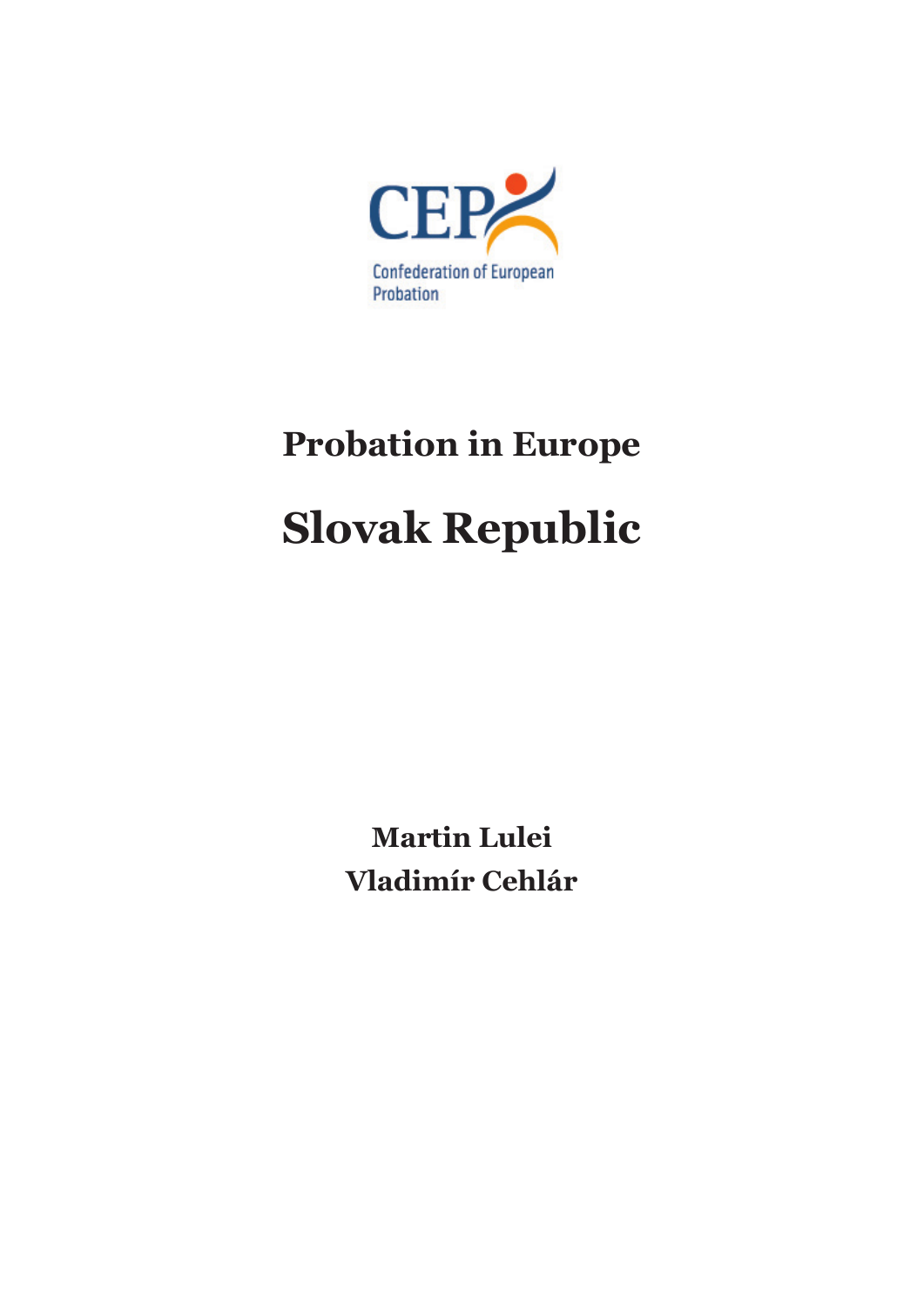

## **Probation in Europe**

Slovak Republic

#### **PhDr. Martin Lulei, Ph.D.**

Institute of Social Studies and Curative Education COMENIUS UNIVERSITY IN BRATISLAVA Faculty of Education Research Center Šoltésovej 4 811 08 Bratislava Slovak Republic E-mail: lulei@fedu.uniba.sk; martin.lulei@gmail.com

#### **PhDr. Vladimír Cehlár, Ph. D.**

PROBATION AND MEDIATION OFFICE District Court Žilina, 010 59 ul. Hviezdoslavova č. 28 e-mail: vladimir.cehlar@justice.sk

December 2017

Edited by: **Anton van Kalmthout Ioan Durnescu**

ISBN/EAN: 978-90-820804-0-7

This publication was funded by the Ministry of Justice and Safety of the Netherlands and the Dutch foundation *Stichting Nationale Reclasseringsactie*

Published by:

CEP, Confederation of European Probation P.O. Box 8215 3503 RE Utrecht The Netherlands www.cep-probation.org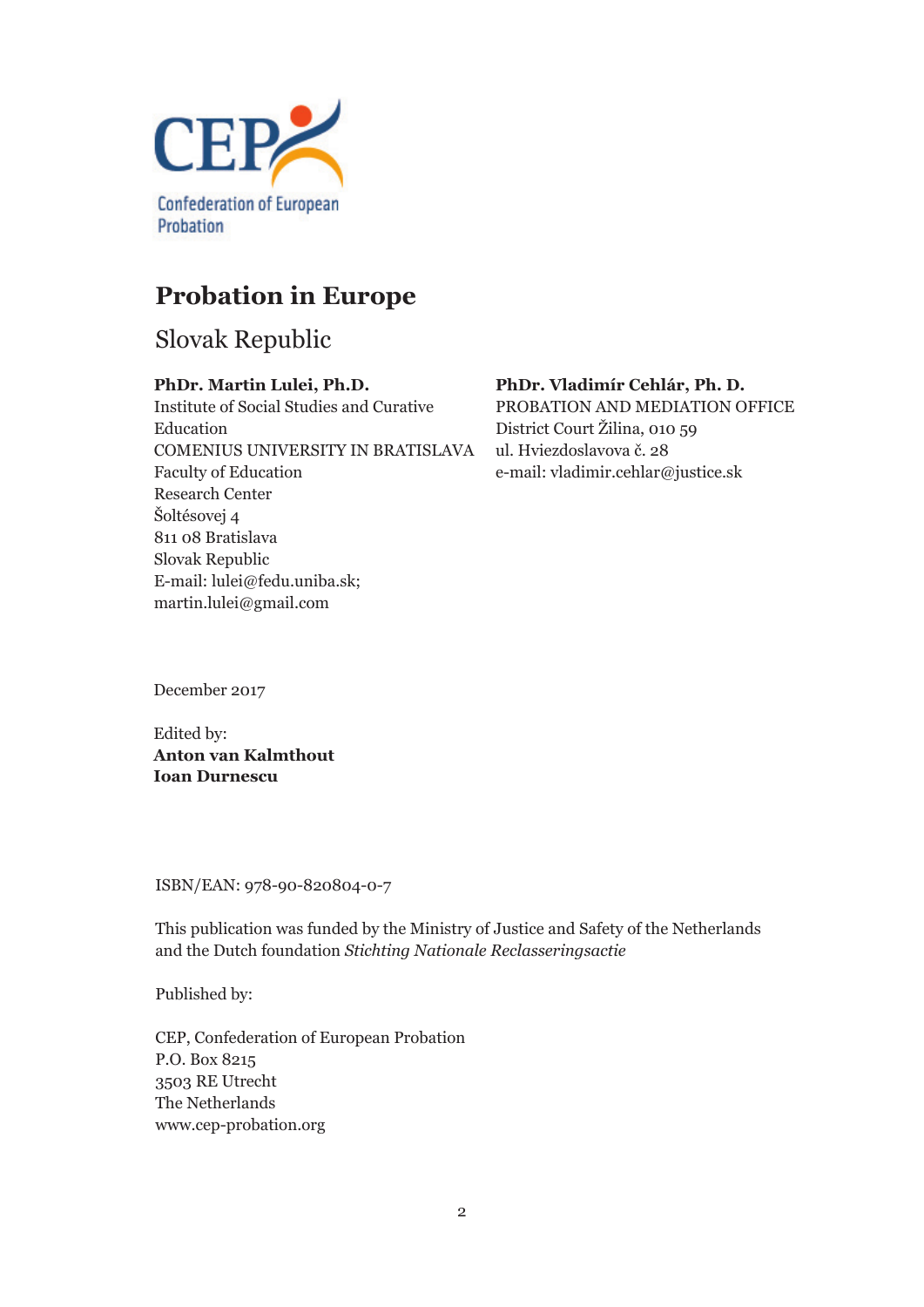|    | 1. Introduction                                                         | $\overline{4}$ |
|----|-------------------------------------------------------------------------|----------------|
| 1. | Probation organization(s)                                               | $\overline{4}$ |
|    | 1.2 Probation activities in a nutshell                                  | 5              |
|    | 2. 2. Historical Development of the Probation System                    | 6              |
|    | 3. 3. Legislative Basis of the Probation System                         | 9              |
|    | 3.1. Legislative Basis                                                  | 11             |
|    | 3.2. Mission and Mission Statement                                      | 12             |
|    | 3.3. Crime Prevention                                                   | 12             |
|    | 3.4. Victim Assistance                                                  | 13             |
|    | 3.5. Volunteers Involvement                                             | 13             |
|    | 4. The Organisation of the Probation Service                            | 14             |
|    | 4.1. Main Characteristics                                               | 15             |
|    | 4.2. Internal Organisation                                              | 16             |
|    | 4.2.1 Probation workers                                                 | 16             |
|    | 4.2.2 Education, Training Requirements and Opportunities                | 17             |
|    | 4.2.3 Other Organisations Involved in Probation Work                    | 17             |
|    | 4.3. Probation and Offenders Abroad                                     | 18             |
|    | 5. Different Stages of the Criminal Justice Process                     | 18             |
|    | 5.1 Pre-trial/remand/trial stage                                        | 22             |
|    | 5.1.1 Pre-trial/pre-sentence report                                     | 25             |
|    | 5.2 Enforcement stage                                                   | 25             |
|    | 5.3 Care and after-care outside the criminal justice system             | 30             |
|    | 6. Probation Methodology                                                | 31             |
|    | 7. Finances, Accounting, Registration Systems and Evaluation Procedures | 31             |
|    | 7.1 Finances                                                            | 32             |
|    | 7.2. Accounting                                                         | 33             |
|    | 7.3. Registration Systems and Evaluation Procedures                     | 33             |
|    | 8. Societal Support and Clients' Views                                  | 34             |
|    | 9. Probation Clients' Rights                                            | 34             |
|    | 10. Developments to be expected                                         | 35             |
|    | 11. Important Publications                                              | 36             |
|    | 12. Contact Information and Webpages                                    | 36             |
|    | 12. Annex 1                                                             | 37             |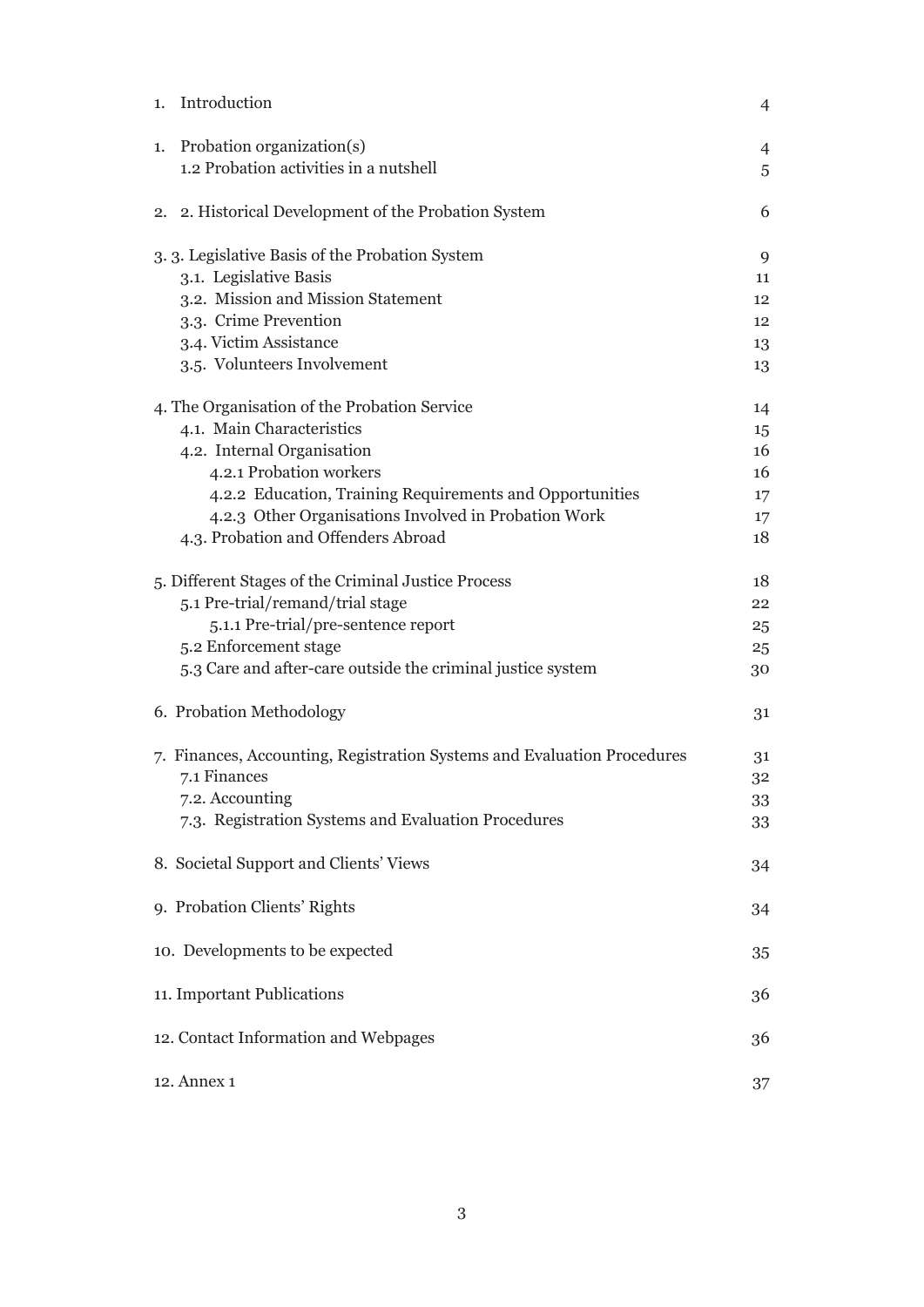## **1. Introduction**

In December 2015 Slovakia had 5.426.252 inhabitants and the prison population was 9.922 inmates. In 2000 the Ministry of Justice of the Slovak Republic began with the preparation and in 2002 and 2003 with the implementation of pilot projects of probation and mediation in criminal matters at selected district courts in the Slovak Republic. Currently, it can thus be said that the performance of "modern" probation in Slovakia has completed a bit more than its first decade which has seen various changes.

Among key changes were the following:

- Legislative changes for example, new and amended Act No. 300/2005 Coll., the Criminal Code, and Act No. 301/2005 Coll., the Criminal Procedure Code which came into force on 1 January 2006; new Act No. 78/2015 Coll. on Controlling of Execution of Selected Decisions by Technical Means (legislative base of electronic monitoring), changes in Act. No. 550/2003Coll. on Probation and Mediation Officers (the goal and definition of probation was changed), etcetera.
- Organizational changes regarding name, competences, and staffing of the corresponding unit of the Ministry of Justice of the Slovak Republic which has the authority over probation and mediation, and, at the same time, revitalization of functionality of the advisory and initiative body of the Ministry of Justice – the Council for Probation and Mediation – at the turn of 2013/2014.
- Initiatory changes supporting the development of probation various projects were or currently are being implemented during this decade, e.g. the national project ESMO – Electronic services of monitoring the accused and convicted persons (Ministry of Justice), the project Educational and preventive programmes in social work in criminal justice – a block grant for NGOs and partnership support of Swiss-Slovak cooperation (Edukos civic association)<sup>1</sup>, the project of the Research and Development Support Agency – Restorative justice and system of alternative sentences in conditions of the Slovak Republic (Trnava University in Trnava), Justice and Protection of Victims project (Judicial Academy of the Slovak Republic) as well as other international projects in which Slovak professionals take part as experts (e.g. COST project Offender Supervision in Europe in which the workers of the Research Centre of the Faculty of Education of the Comenius University participate). The fact that the Ministry of Justice became a member of the Confederation of the European Probation (CEP) in 2012 could also be listed as an initiatory change.

#### **1.1 Probation organization(s)**

The probation activities (and mediation in criminal matters) are provided by Probation and Mediation Offices operating at district courts (the performance of probation and mediation officers is realised at district courts but organizationally, they are included under the county courts). Probation and mediation officers

<sup>1</sup> In 2013 and 2014, the Swiss-Slovak Cooperation Programme was implemented in the Slovak Republic, which resulted in new probation programmes, e.g. the Personal growth and development programme. Besides, the cooperation has brought new knowledge into the area of possibilities of application of an instrument for measuring the risk of recidivism, but also the ability to assess the need for intervention related to recidivism risk reduction in convicted persons more effectively.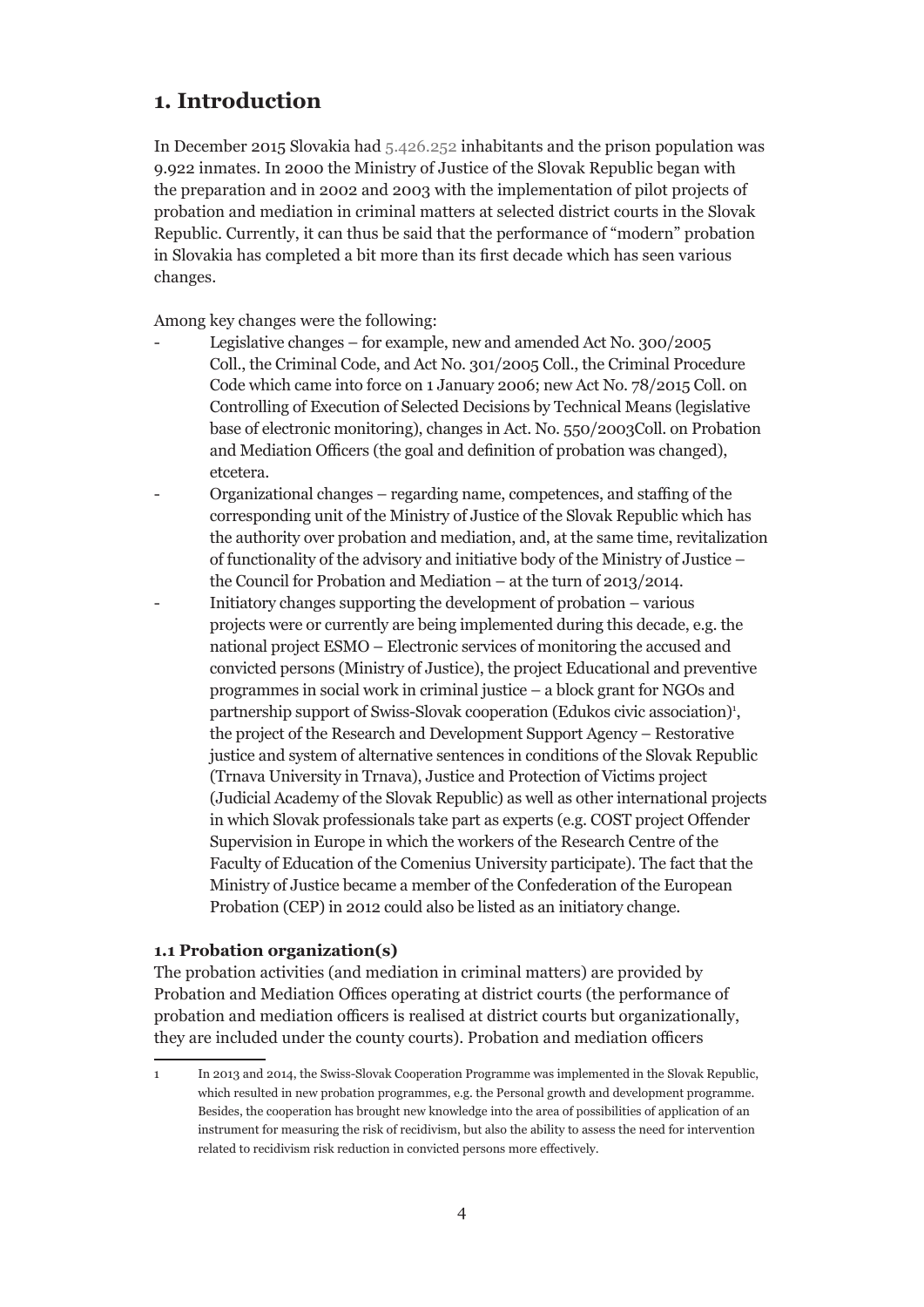cooperate in accordance with the legislation currently in force with various organizations (Prison and Justice Guard; Offices of Labour, Social Matters and the Family; non-governmental subjects, etc.). However, probation and mediation offices are independent offices operating at the court level. Hierarchically, they are under the Ministry of Justice of Slovak Republic (MoJ). According to Article 43 of the Rules of Organization of MoJ, tasks related to performance of probation and mediation at district courts fall under the competence of the Department of Probation, Mediation and Crime Prevention of MoJ (the department is organizationally placed under the Section of Criminal Law of MoJ).

#### **1.2 Probation activities in a nutshell**

Section 1 §2 of the Act No. 550/2003 Coll. on Probation and Mediation Officers sets out probation as:

- 1. controlling, organizing and delivering of probation programmes for the accused, prosecuted and sentenced (hereinafter referred to as "accused") including imposed restrictions and duties
- 2. controlling of imposed sentences or restrictions including probation or protective supervision
- 3. doing activities in relation to providing preliminary investigation of the accused
- 4. organizing the coordination and performance of the sentence of compulsory work and sentence of home arrest
- 5. executing supervision over behaviour of accused if technical means are used for security purposes and reinforcement of probation
- 6. assisting the victim if there is a restraining order prohibiting the accused from making any contact to the victim and approaching the victim's domicile
- 7. assisting the accused with probation-related matters, helping them to lead an ordered life and satisfy conditions that were imposed upon them by the decision of the prosecutor or the court in criminal proceedings.

The Probation and mediation officer facilitates the discussion of the criminal matter in one of the special methods of proceedings in appropriate cases, or makes effort to make the imposed and properly enforced punishment not involving deprivation of liberty, or to replace imprisonment with other suitable remedy. For this purpose, the probation and mediation officer:

- a) provides background materials pertaining to the accused person and their family, social, and work environment
- b) creates conditions for the decision on the conditional suspension of prosecution or on the approval of an out-of-court settlement
- c) carries out activities for the purpose of making an agreement between the injured party and the accused person on compensation for damages caused by a criminal act or for the purpose of eliminating the injury caused by a criminal act
- d) supervises the behaviour of the accused during the trial period and enforcement of punishments not involving deprivation of liberty
- e) carries out other activities related to criminal proceedings while enforcing probation and mediation activities (Section 3 (1)(a–e) of the Act No. 550/2003 Coll. on Probation and Mediation Officers).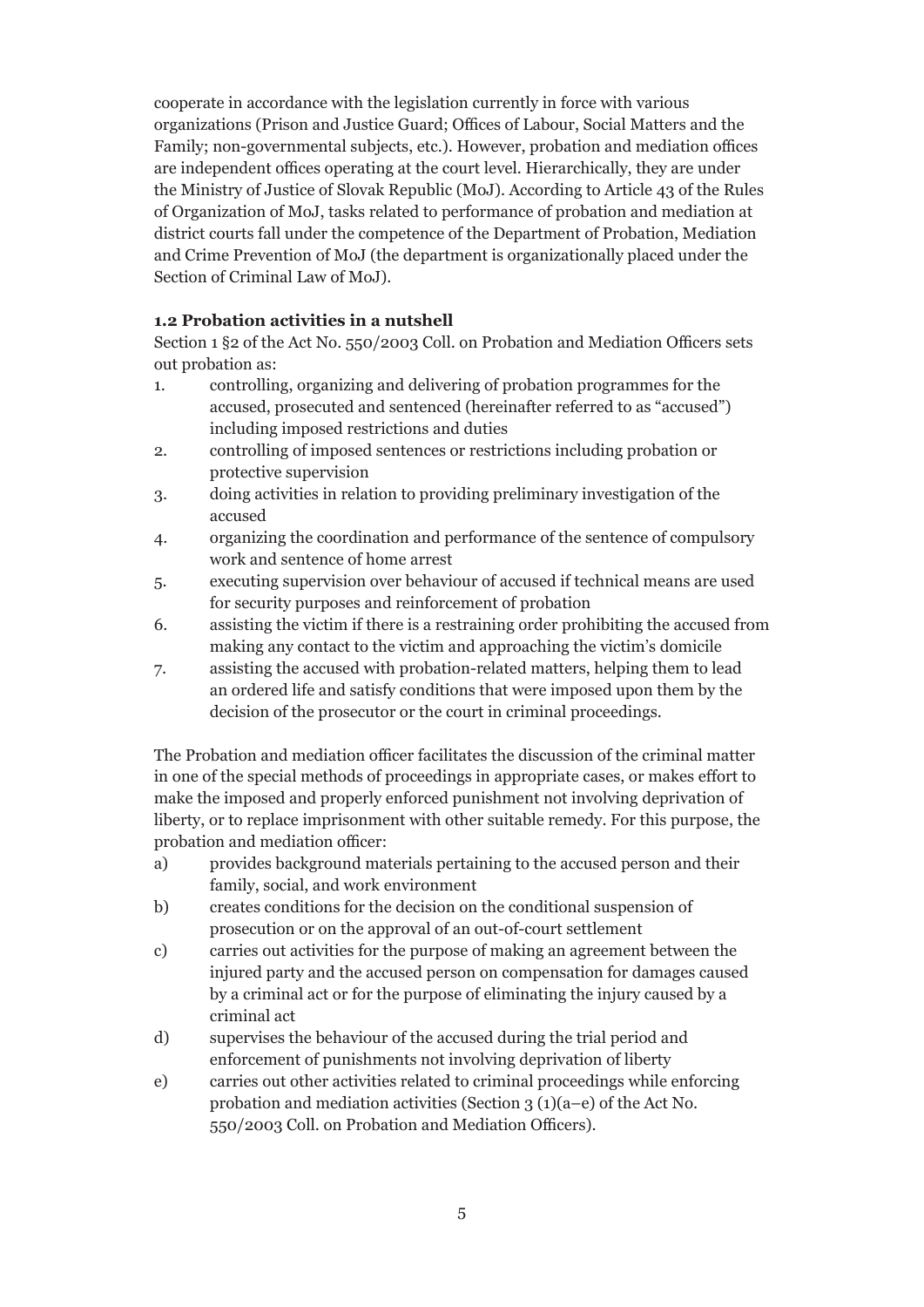The performance of work of a probation and mediation officer can be divided into three main activities:

- work with clients (probation, mediation in criminal matters, counselling)
- administration (work with files and electronic systems, formal communication with relevant institutions)
- management (meetings, organization of enforcement of alternative punishments)

Based on the results of various (already conducted) research work at national level (e.g. Lulei, 2008; Suchá, 2013; Cehlár, 2014, and others), a potential causality relation between an extreme workload (and insufficient staffing) and quality of the performance of work in the area of activities of probation and mediation officers can be identified. Workload category includes e.g. high administrative and bureaucratic overload, a large number of clients, inconsistent work procedures, etc. (Suchá, 2013).

## **2. Historical Development of the Probation System**

Historical development stages related to probation in the context of the Slovak Republic can be divided into three basic periods:

- 1. the period until the creation of the First Czechoslovak Republic in 1918,
- 2. the period from the creation of the First Czechoslovak Republic until the creation of "modern" probation in 2002,
- 3. the period of "modern" probation from 2002 to the present day.

In the first stage certain probation elements in legal systems can be identified (e.g. home supervision, probational release, etc.), but probation as an independent institute and its organisation did not exist in this period. Considering the fact that in both first stages probation elements are found in particular in relation to conditional sentences or conditional release, the historical development of probation in Slovakia, similarly to other European countries, was related to the mentioned institutes (sanction modalities in relation to conditional sentence, conditional release etc.). Historical development of conditional sentences in relation to probation elements was dealt with, for instance, by Czech authors Rozum, Kotulan, and Vujtech (2000).

During historical stages there was a number of associations and institutions which took part in assisting convicted persons, which points to an evident historical connection with social work and probation. In the period until the 1930s, the assistance to convicted persons could be described as an area that was primarily dealt with by non-state sector (NGOs). The oldest institution supporting convicted persons in the territory of Slovakia, Bertina (established in 1832 in Bratislava), could be mentioned as an example. Its activities focused on the support of prisoners from Bratislava and Bratislava County who were released, showed improvement and got into difficult financial situation. Another significant facility dealing with social work with convicted persons was e.g. the association called Banskobystricky Patronage, established in 1909 in Banská Bystrica. Its ambition was to prevent committing crimes and protect children and juveniles. The association supervised the juveniles who were released from the execution of a punishment and took care of their suitable placement. At the same time, it supported families of convicted persons materially.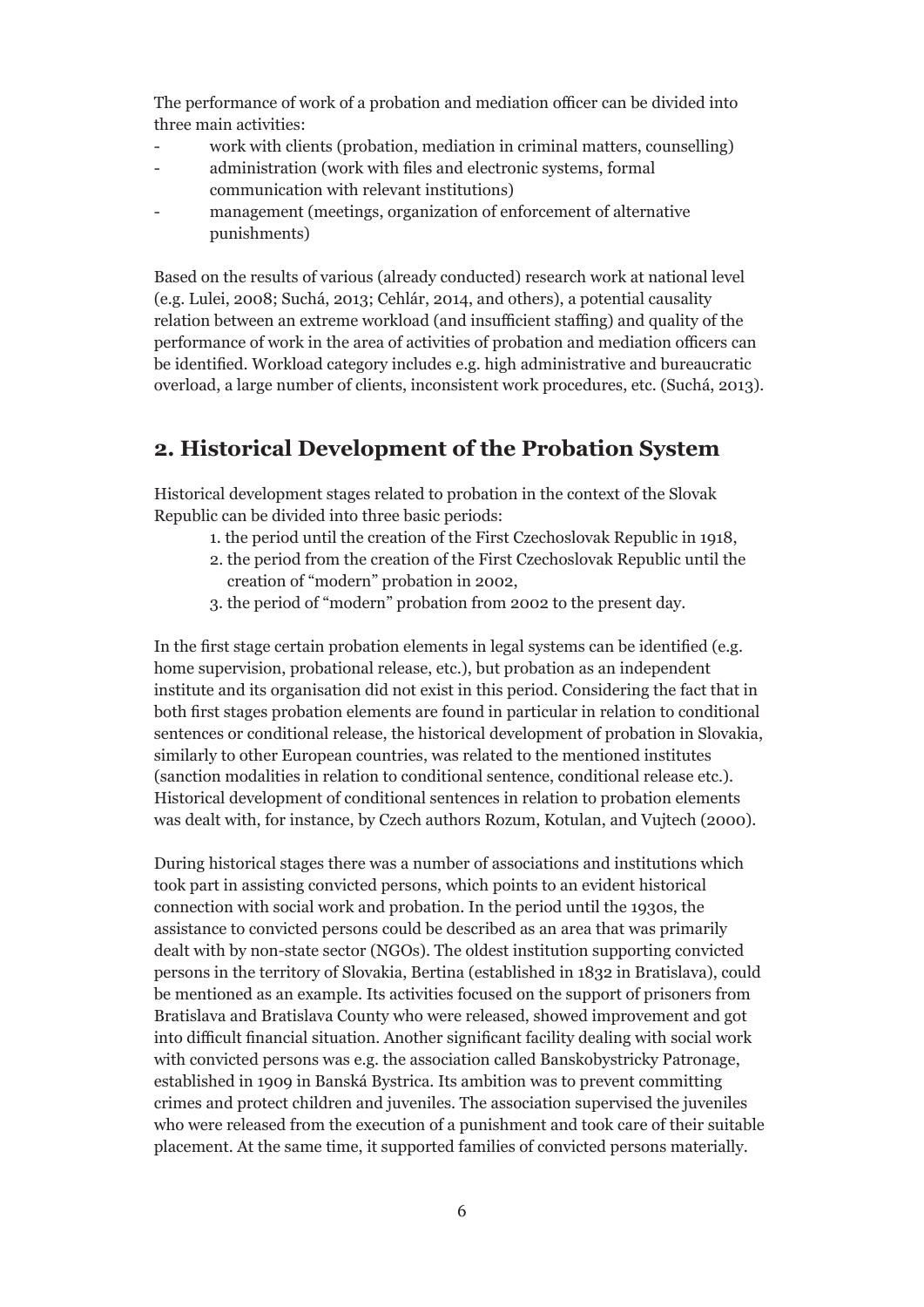In 1924, for instance, the Association for supporting and caring for released convicts was established. Article 2 of the statutes of this association from 1924 laid down that the purpose of the association was to provide assistance to released convicts whose behaviour during the sentence along with circumstances and motives of their criminal offence, and their individuality inspired hope that they could become proper members of society again by providing them with work, clothes, tools, necessary conditions for existence, and by appropriately influencing the protégés of the association. The association sought primarily to enable its protégés to acquire food through their own manful activity and protect them from new wrongdoing.

A short digression into history leads to the first codex valid on the territory – the act of Saint Cyril from the period of Great Moravia – the so-called "Zákonsudnyjljudem", which is based on the philosophy of protection and retaliation with the intention to prevent new offenses. The idea was that the punishment should reflect the crime committed. For example, the crime of arson was punished by burning the offender at the stake. This philosophy of punishment as discouragement and revenge was not effective enough. Within the probation system the act of the article CVIII/108 from 1873 that was passed during the existence of Ugrian state was significant, and it enabled placing former convicts (and persons living as a homeless, suspicions etc.) under police control for a maximum of three years. In the Ugrian legal order the measure of probation is found also in connection with an imposition of a sentence to juveniles. For example, the legal article no. VII from 1913 on juvenile court regarded a person from 12 to 18 years as a juvenile and "against such juveniles the law allowed to use the measures of admonition, release on probation, reformatory education, imprisonment or state imprisonment". A measure that contained certain elements of supervision of a convict was also conditional release of imprisoned persons enacted in the Section 48 of Legal Article V/1878. Conditional release was preceded by placement into a provisional institution. The prisoners who were condemned to penitentiary or jail to at least three years and had already served two thirds of their sentence could be ordered to serve the rest of their sentence there. They also had to meet the condition of effort and exemplary behaviour which gave hope for their improvement. Convicts were treated more moderately in a provisional institution than in penitentiary or jail. Also, convicts condemned to penitentiary for life could be sent to a provisional institution after serving 10 years of their sentence and if other conditions were met.

In 1919–1945, there was a number of criminal measures in the criminal legislation that contributed to the development of the probation system. These criminal measures did not impose a mandatory punishment involving deprivation of liberty upon a convicted person; instead, they were enabled to remain at large and ordered under facultative or obligatory supervision. These sanctions included conditional modalities, probational release, home supervision, supervised custody, waiver of punishment and supervision. They could also be ordered after conditional release. However, all these institutes but conditional sentence and conditional release applied exclusively to juvenile convicts. The predecessor of a present institute of probation could be considered a so-called "probational release" which was laid down in the criminal legislation in various variants in 1908–1931. Moravčíková (2010), who dealt with contexts of historical development of social work and probation in her research, identified, using the method of educational historiography and content analysis of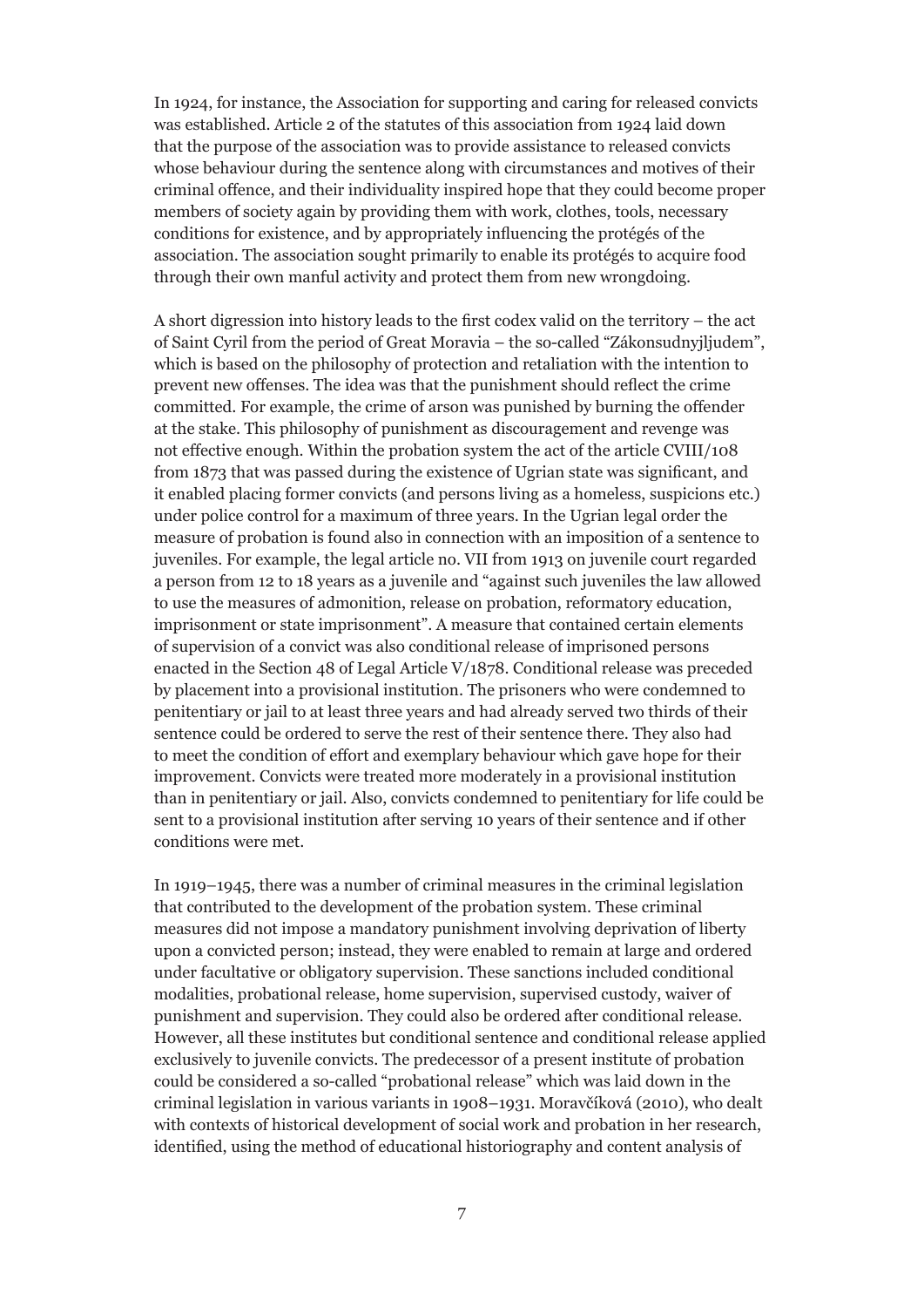the measure of probational release, that, for instance, a Red Cross social worker was entrusted with the supervision of a convicted person in connection with the institute of probational release in 1931. In another two cases (both from 1931), supervision was delegated to the Association of district care for youth which performed social work tasks.

After the creation of the Czechoslovak Republic in 1918, the care for prisoners was considerably weakened. This was due to the departure of many civil servants to Hungary. Social work with convicts was not performed by the state and its institutions at that time, but it was carried out on a voluntary basis by society. It was carried out as a side activity along with their main working tasks, e.g. by the principal (the head of an institution), teacher of an institution, clergyman, etc. The head of an institution was, for instance, obliged to notify the home municipality and the corresponding association of the release of a convict from prison as well as ask them for assistance to the released person. Home municipalities were supposed to give the released person shelter, social security, clothes, and food. This was sometimes a problem, as municipalities often lacked sufficient financial resources for such assistance. The situation remained the same until the 1930s when social workers and probation officers, who were mandated to care for prisoners in prisons, but also for the released persons, began to perform their activities in prisons (Moravčíková, 2010).

The creation of "modern" probation was preceded by two pilot projects carried out in 2002 and 2003. Positions of probation and mediation officers were created by the Ministry of Justice of the Slovak Republic at selected district courts and their positive results definitively confirmed the intention of establishing a probation service in the Slovak Republic. Since 1 August 2000, a special officer began operating in the Section of Criminal Law at the Department of Criminal Legislation and Crime Prevention of the Ministry of Justice of the Slovak Republic whose task was to coordinate preparation and realization of a pilot project of probation and mediation in criminal matters. Subsequently, in October 2001, a working group on preparation of the pilot project composed of representatives of individual law enforcement bodies and third sector started its work. The first pilot project of the Probation and mediation service was carried out in 2002 at District Courts in Bratislava IV – the town part of Karlova Ves, Spišská Nová Ves, and Nové Zámky. During the activity of the pilot project, in the period from 1 April 2002 to 31 December 2002, probation and mediation officers were assigned a total of 55 mediation and 112 probation files. Most represented criminal offences within mediation were theft, bodily harm, and misappropriation. Within probation, the most frequent restrictions or obligations were the prohibition of activities and the obligation to repair the damage caused. Based on these positive results, the Ministry of Justice of the Slovak Republic continued with the project also in 2003 at the same three district courts. From 1 January 2003 to 31 December 2003, probation and mediation officers were assigned 177 probation and 61 mediation files. In mediation cases, an agreement was reached in 42 cases, representing 57.37% of cases. Parties complied with an agreement in 35 cases (83.33%) of these cases. Besides quantitative changes pertaining to the number of probation and mediation officers, the number of addressed matters, and changes in staffing of the corresponding unit of the Ministry of Justice of the Slovak Republic, there were no key changes related to probation system in 2008 – 2016 (besides the key changes mentioned in the introduction).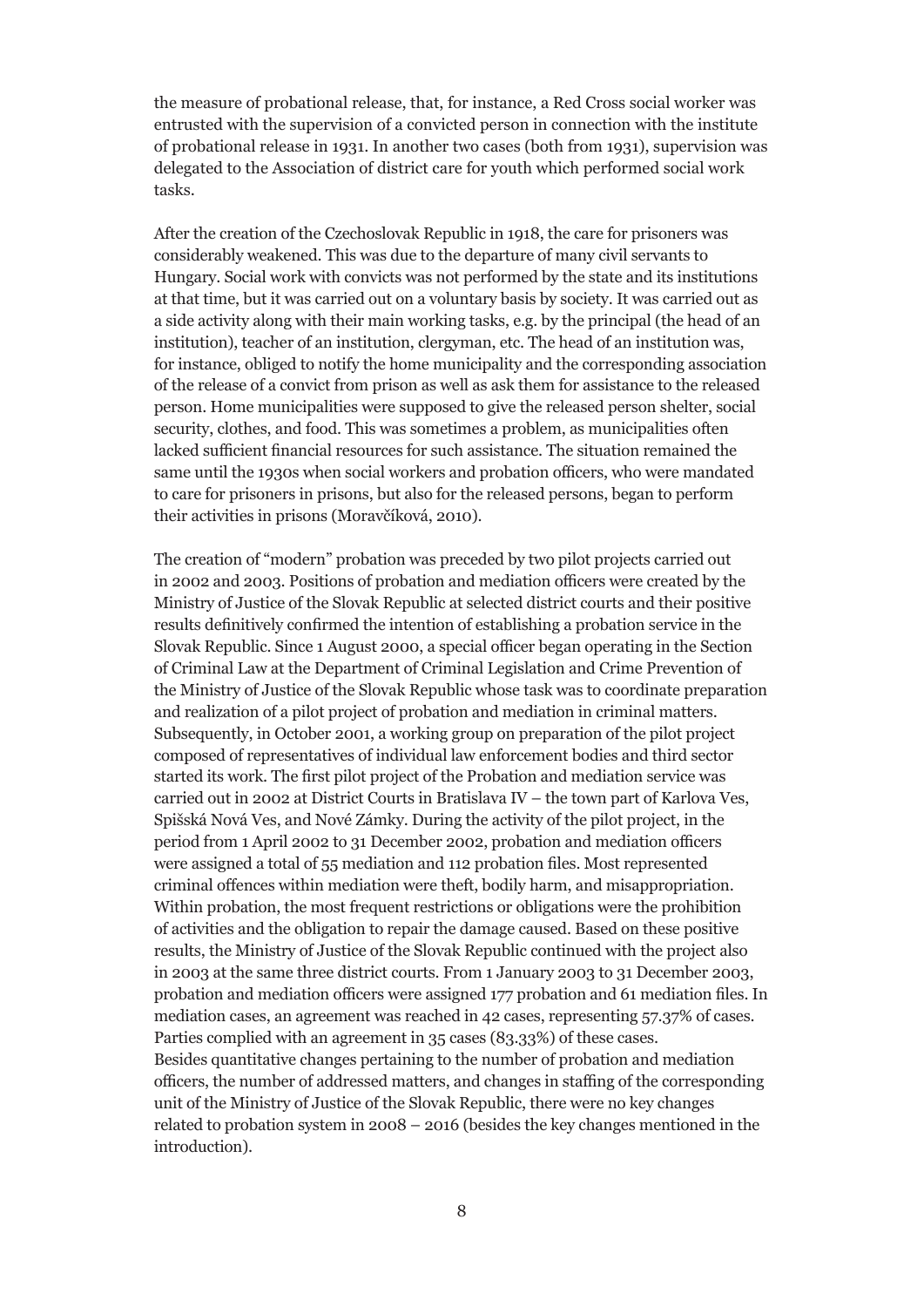## **3. Legislative Basis of the Probation System**

The most significant legislative changes were made in 2005 after recasting of penal codes that came into force on 1 January 2006 (the Criminal Code and the Criminal Procedure Code). These new legal norms have made it possible for the first time to impose e.g. suspension of the execution of a punishment involving deprivation of liberty under probation supervision, community service, house arrest, and other alternative punishments not involving deprivation of liberty, or to apply diversions in criminal procedure through mediation, etc. Despite all of this, there is still room for improvement in the implementation of legislative norms into probation system in the area of stabilising systematized positions of probation and mediation officers, as their number at the present time could be described as underrated and insufficient.

There are several relevant rules (in relation to Commentary to Recommendation CM/Rec (2010) 1 of the Committee of Ministers to member states on the Council of Europe probation rules) that are aimed at the area of probation and their implementation into acts and norms that are used in the practice of a probation and mediation officer in the Slovak Republic.

Rule 1 (tasks of probation agencies) : the Act on probation and mediation officers includes provisions that say that a probation and mediation officer assists an offender during a trial period and during supervising the execution of punishments not involving deprivation of liberty in leading an ordered life and satisfying the conditions that were imposed on them by the decision of the prosecutor or the court in criminal proceedings, and cooperates in synergy with state bodies and institutions dealing with the aforesaid issue. The whole probation process is based on individual skills, flexibility, and expertise of a probation and mediation officer and on their ability to make the best of these statutory rules and implement them into practice. The process itself also requires a sufficient number of probation and mediation officers who could better contribute to the proper administration of justice and the security of society. In case that the number of probation and mediation officers is not raised, there is a risk of not having enough time for implementing this rule.

Rule 8 (implementing judicial decision, accountability and authority of probation agencies) – the rule is applied in Slovak conditions through legal norms<sup>2</sup> which facilitate cooperation with state institutions dealing with the accused and convicted persons, e.g. with a social guardian<sup>3</sup>, a prison social worker, etc. The application of these acts in practice could be considered a little shortcoming, as it is not really effective in terms of interconnection and networking of individual subjects (a probation and mediation officer with a social guardian, or a probation and mediation officer with a prison social worker, etc.).

Rule 34 (volunteers) – volunteers in Slovakia perform individual activities only through civic associations which at the same time cover these activities financially. They may participate in the implementation of probation programmes which

<sup>2</sup> Act No. 550/2003 Coll. on Probation and Mediation Officers, § 4 "interaction between a probation and mediation officer and state bodies and other institutions.

<sup>3</sup> Act No. 305/2005 Coll. on Social and Legal Protection of Children and Social Guardianship, § 18 social guardianship of adult natural persons, § 70 resocialization contribution, etc.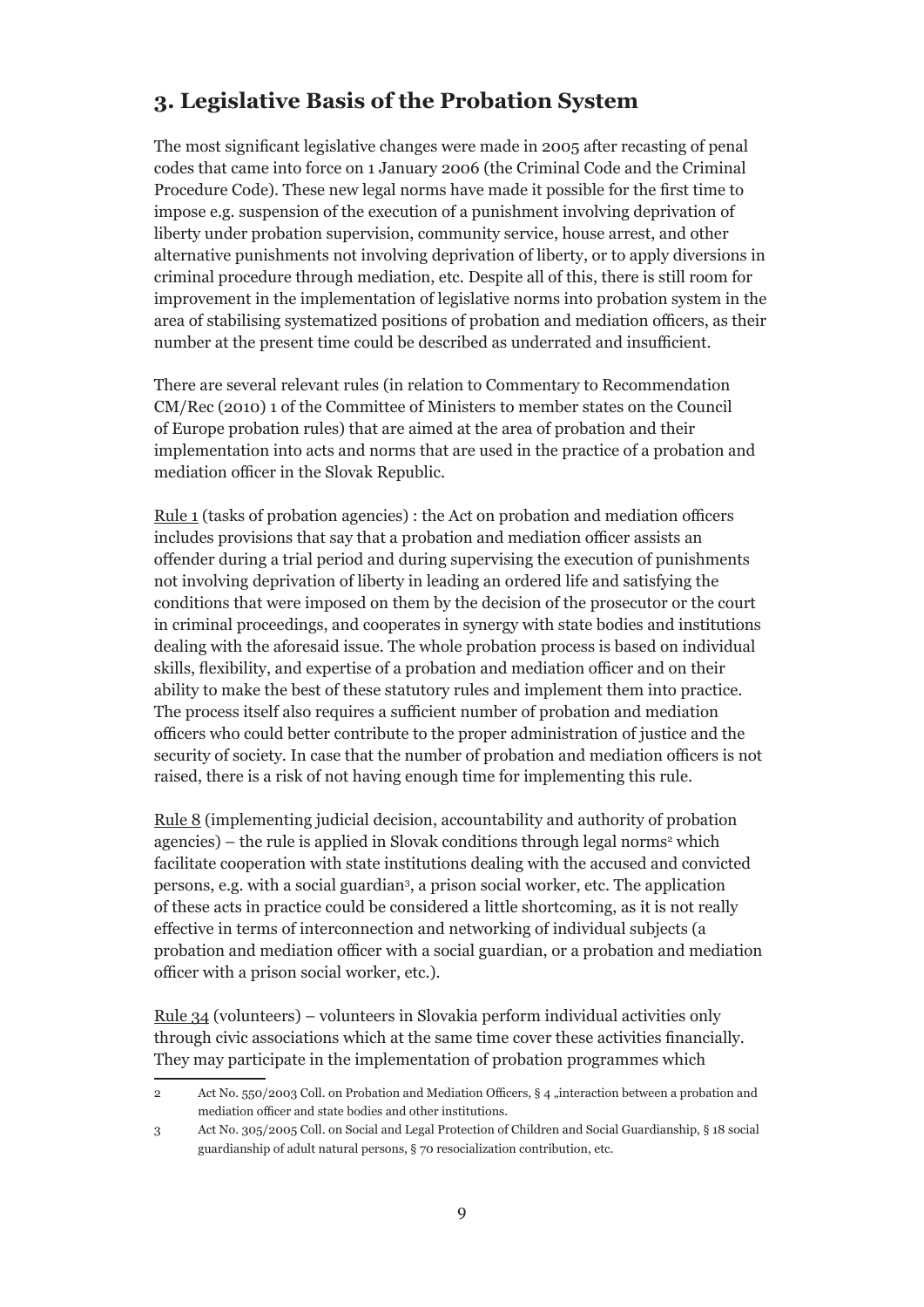mainly consist of assisting the accused and convicted persons in fulfilling entailed commitments and restrictions, e.g. in attending social and psychological trainings or other education programmes which were imposed on them by the court, etc. An example of such a civic association is EDUKOS in Dolný Kubín (www.edukos.sk) which operates within its projects in this area on a long-term basis.

Rule 95 (victims) **–** the contact with victims in the probation process varies in intensity, depending mainly on the type of offence committed and on the effects which it had on a victim, community, social environment, etc. The first contact is generally made before probation in pre-trial proceedings through an investigator who instructs a victim, gives them contacts and addresses of organizations that may be of some help. The aspect of voluntariness is always present. In certain cases, probation and mediation officers ensure control and supervision over an offender and cooperate with a victim in this context. Contacting the injured party always depends on the type of offence committed that requires such procedures, or on entailed commitments and restrictions imposed on an offender by the court and their execution may indirectly pertain to the victim, e.g. domestic violence, prohibition on abusing addictive substances, prohibition on approaching the victim to a distance shorter than 5 metres, approaching the victim's domicile, etc. Victims of criminal offences are informed on the whole probation process and on the fact that they may actively participate in some activities connected with probation supervision over an offender and entailed commitments and restrictions. These activities are performed by civic associations, e.g. Náruč, which deals with victims of criminal offences. Its members are volunteers with high expertise in this area. There is still room for improvement in approaching victims of criminal offences from the point of view of probation, as there is no methodology that would guide and unify these activities at the local, regional, and national level.

Rule 97 (restorative justice interventions) **–** the corrective task of justice formally focuses primarily on the use of probation activity when ensuring the respect of rights and obligations of offenders, victims, and a community which are set out in penal codes and other legislative norms. Special interventions are carried out through probation activities taking into account the type of criminal offence, damages, and entailed commitments and restrictions. In order to reach the aim of an offender compensating for the damage (injury) caused in relation to a criminal offence, it is necessary for these measures to be an integral part of such decisions issued by a corresponding body.

Rule 98 (crime prevention) **–** the rule is barely applied in the conditions of probation, as the development of crime reduction strategy is an area which is largely dealt with by other organizations. In individual regions, probation and mediation officers also participate in these activities within their cooperation with agencies which are a part of informal partnerships. There was mutual cooperation with, for instance, the Náruč civic association from Žilina (www.naruc.sk) which participates in the action plan of prevention for the purpose of eliminating violence against women and domestic violence in the territory of the Žilina self-governing region. The cooperation consists of mutual exchanging of reports and knowledge in relevant cases that are a part of probation.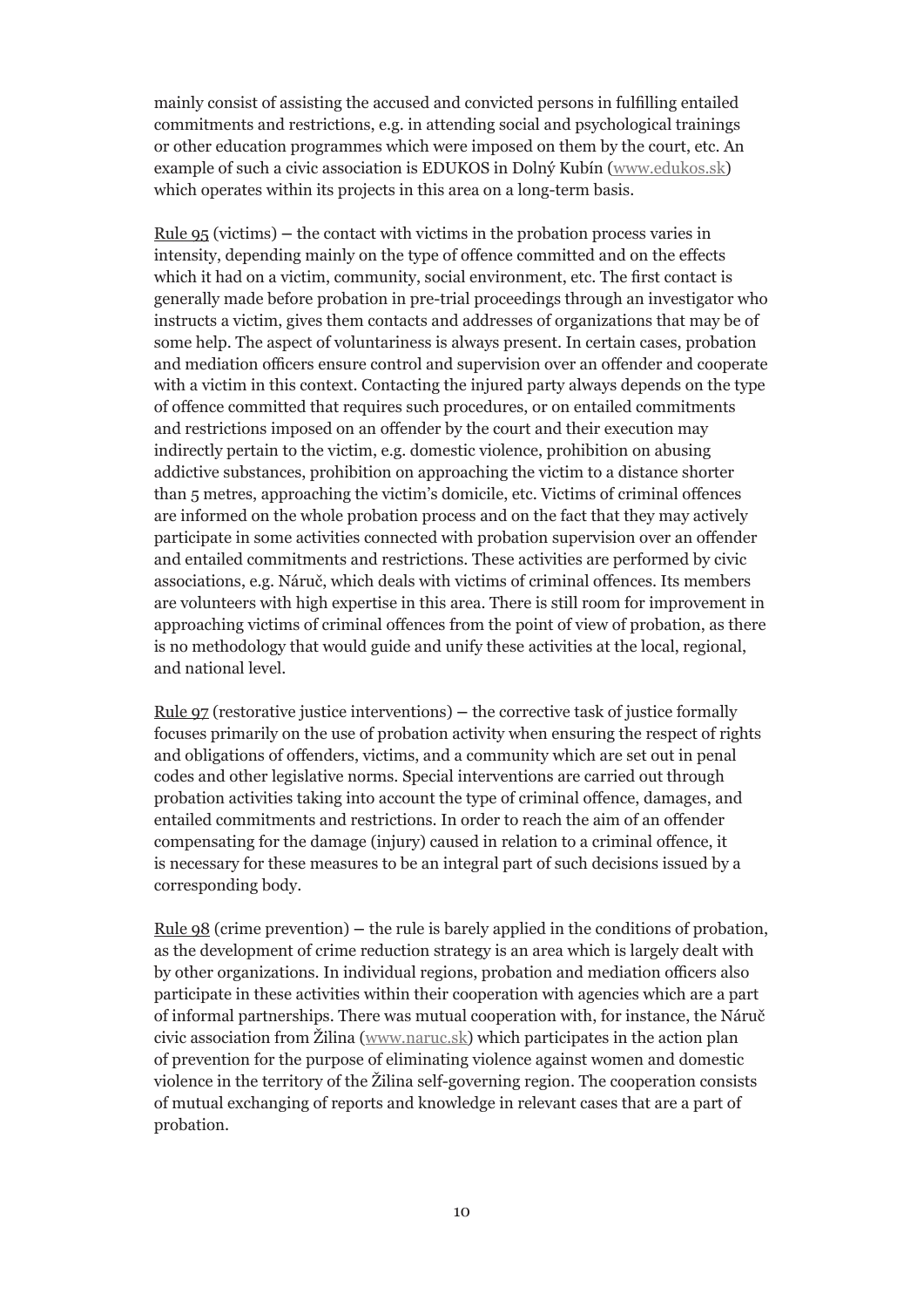#### **3.1 Legislative Basis**

Legislative area of probation in Slovakia is presented through acts and decrees of the Ministry of Justice which at the same time regulate activities related to mediation in criminal matters. This legislative approach is determined by staffing of probation activity, as one person (one probation and mediation office) has a cumulative function, ensures activities related to probation and also mediation in criminal matters<sup>4</sup>.

The basic legal norm regulating the activity of probation in Slovakia is the "Act on Probation and Mediation Officers" which sets out the performance of probation and mediation in matters dealt with in criminal proceedings. For the purpose of better implementation of community service punishment into practice, a separate Act No. 528/2005 Coll. was adopted which regulates the performance of community service punishment. It sets out rules and competences, determines who can impose what punishment and who can be a work provider, i.e. subjects which engage in gainful activities are not allowed as work providers in relation to community service punishment, etc. The act regulates conditions under which community service punishment may be delayed, suspended, dismissed and changed to a mandatory punishment involving deprivation of liberty. The Act No. 305/2005 Coll. on Social and Legal Protection of Children and Social Guardianship made it possible to legislatively interlink probation activity in offenders who were released from the execution of punishment or the execution of imprisonment and were ordered probation supervision with activities carried out by a social guardian, e.g. within allocation of resocialization contribution, but also mutual reporting on a client. If an offender is imprisoned for other criminal offence during probation supervision, a probation and mediation officer can visit this client in prison in accordance with the law. One of other effective instruments that can be used by a probation and mediation officer within probation is a legal norm issued by the Prison and Justice Guard of the Slovak Republic<sup>5</sup> which regulates formal cooperation between a prison social worker and a probation and mediation officer within probation activities. Other implementation norms include the Decree of the Ministry of Justice of the Slovak Republic No. 543/2005 establishing "administration and office order for courts...". This decree aims to support a fair trial within a reasonable time and unify court procedures when dealing with court's agenda. These include individual procedures of probation activities which are performed by probation and mediation officers, e.g. in which cases court's agenda would include probation or mediation. The newest adopted and approved legal norm is the Act No. 533/2011 Coll. on Recognition and Enforcement of Judgements Imposing Measures not Involving Deprivation of Liberty or Probation Decisions with a View to the Supervision of the Probation Measures in the European Union which came into force on 1 February 2012.

5 General Directorate's Order No. 60/2008 on Social Work in Prison and Justice Guard.

<sup>4</sup> The Decree of the Ministry of Justice of the Slovak Republic No. 149/2011, on rules of determining the number of judges, court employees, vacancies for judges, and distribution of employee positions at courts, "Annex No. 1", General judicial department: 1 probation and mediation officer at a district court, 2 probation and mediation offices at a district court in the seat of a regional court.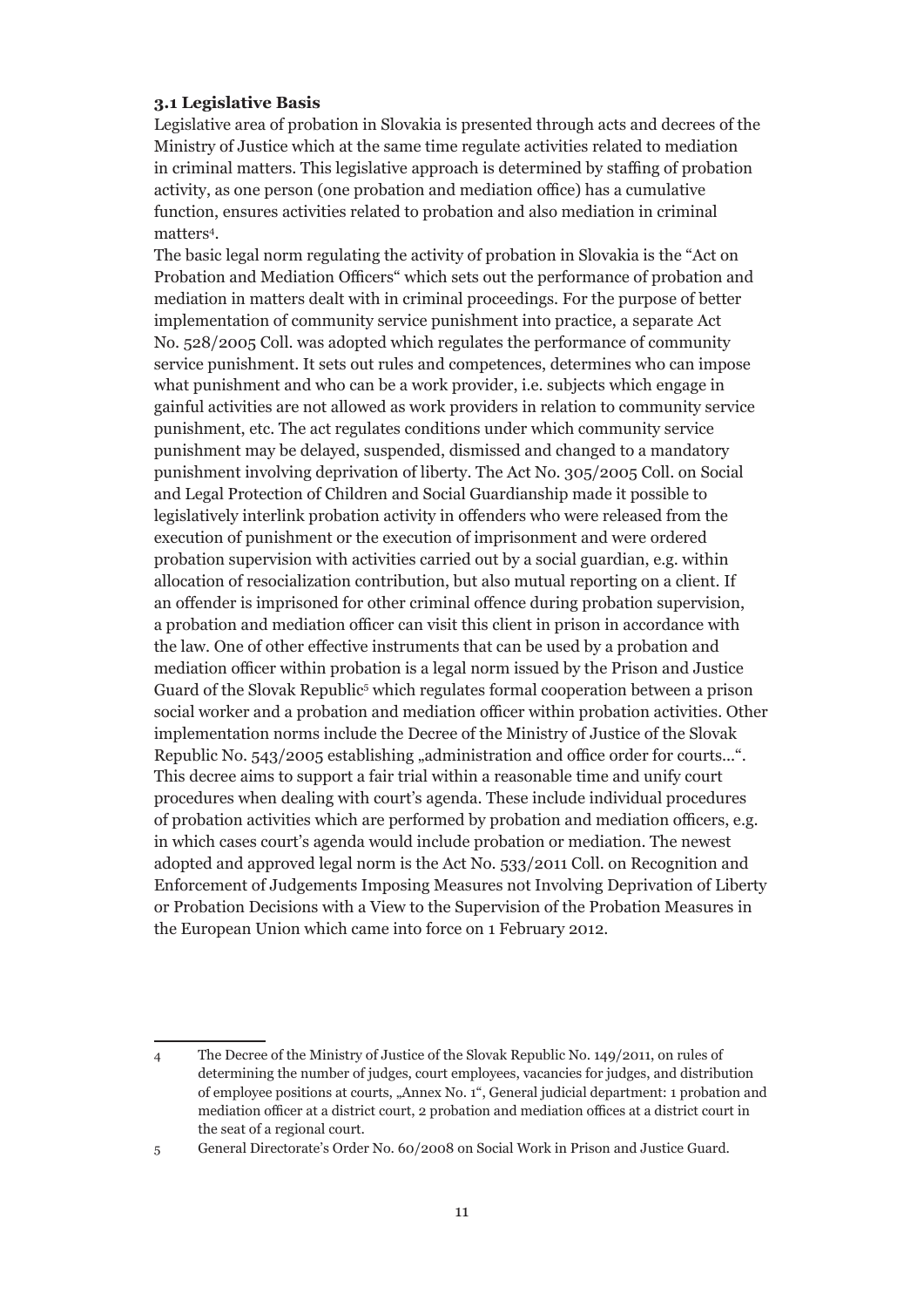#### **3.2 Mission and Mission statement**

The essential substance of probation in the Slovak republic is, among other things, a constructive method of positively influencing the offending behaviour based primarily on a mutual combination of elements of control, supervision, assistance, and counseling with the emphasis on the elimination of recidivist crime in persons who are a part of probation supervision. Strategic goals of probation are stated in the Act on Probation and Mediation Officers. They mainly include activities of a probation and mediation officer who helps in order for:

- the criminal matter to be discussed in one of the special methods of proceedings in appropriate cases
- the punishment not involving deprivation of liberty to be imposed and properly executed
- the imprisonment to be replaced by another suitable remedy.

For this purpose, a probation and mediation officer provides background materials pertaining to the accused person and their family, social, and work environment, performs supervision over the behaviour of the accused person during the trial period, controls the execution of punishments not involving deprivation of liberty, and carries out other activities related to criminal proceedings while executing probation activities.

In order to reach the goal and required priorities, a probation and mediation officer performs actions within their competence following a work schedule and a copy of a final decision of the court which entails an obligation to perform probation, or the written order of the presiding judge, a single judge or a prosecutor in pre-trial proceedings. Basic goals of probation include cooperation and interaction with social security bodies, schools and school facilities, healthcare facilities, registered churches and religious organizations, citizen interest groups, foundations and other institutions providing services of general interest. There are probation activities which are performed only formally, i.e. an offender appears before a probation officer at a specified time and signs his attendance. This happens in cases in which the relevant body did not entail restrictions and commitments in its decision. It is necessary that relevant bodies order also commitments and restrictions within their decisions in addition to probation supervision (i.e. not only probation supervision on itself, without entailing commitments and restrictions). Entailed commitments and restrictions should be tailor-made for offenders with regard to crime they committed and their personal abilities and mental capacity to comply with a probation programme.

#### **3.3 Crime Prevention**

There are no clearly defined goals in Slovakia that probation and mediation officers should follow within the area of primary and secondary prevention in the process of probation and probation supervision. The term prevention in conditions of probation is understood and presented merely as control and supervision over an offender. It is rather a matter of fulfilment of entailed commitments and restrictions including e.g. prohibition on attending sports or other mass events, on the use of alcoholic beverages and other addictive substances, on meeting with persons with negative influences or accessories or accomplices, on approaching the victim to a distance shorter than 5 metres, on approaching the victim's domicile, etc. A key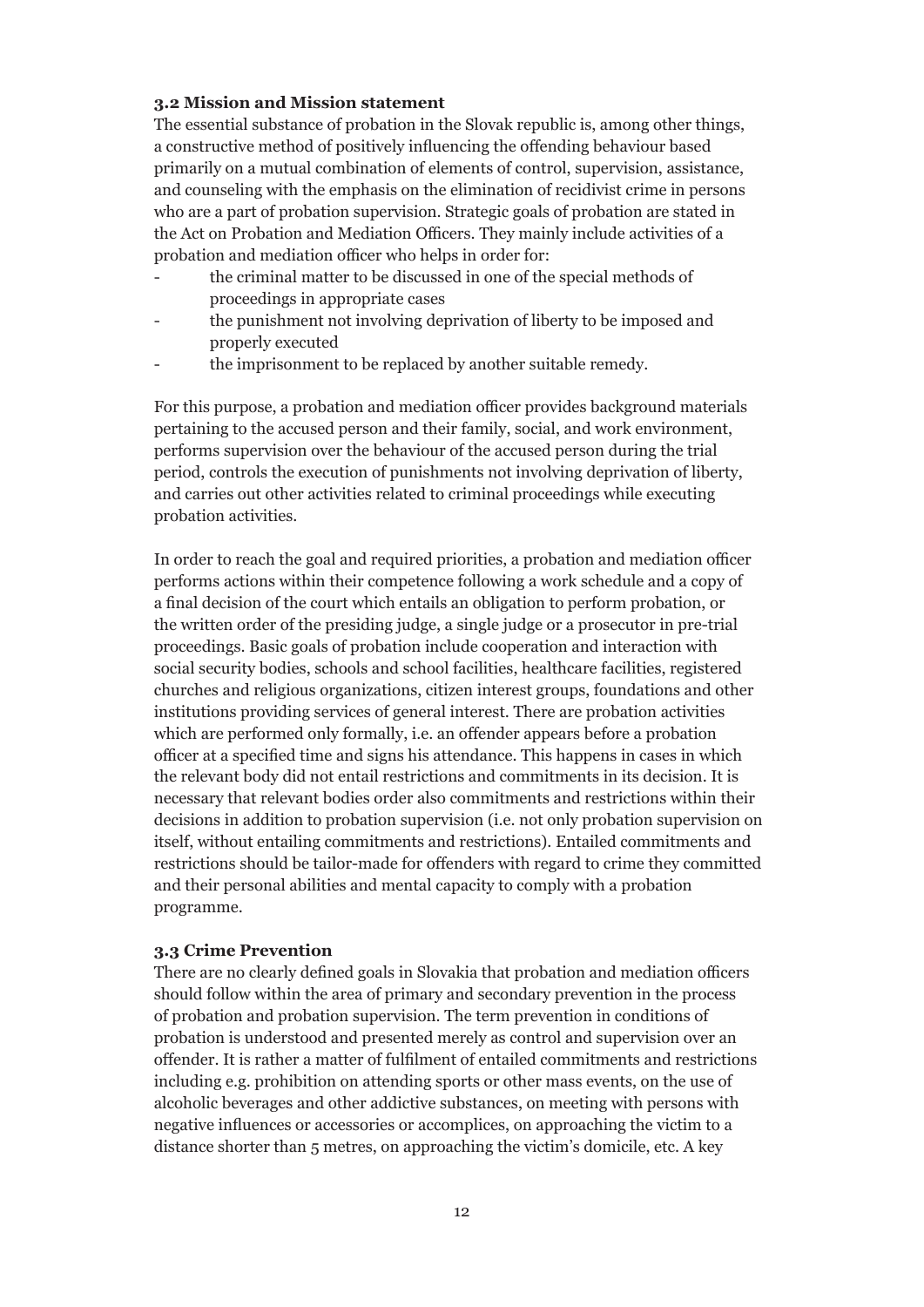role in prevention in the conditions is played by the Government Council for Crime Prevention and the Ministry of Justice of the Slovak Republic which takes preventive measures through various projects. Last but not least, there are non-governmental organizations which carry out activities which can be classified as a primary and secondary prevention.

In individual cases, probation and mediation officers participate at the regional and local level in programmes organized by the state or public administration or nongovernmental organizations. For example, a meeting of specialists and interested persons who participate in prevention aimed at youth, more specifically at pupils of primary and secondary schools. The meeting was organized by the Žilina selfgoverning region. Similar meetings are organized also in other regions where, for instance, probation and mediation officers engage in lecturing activities at schools or resocialization facilities in cooperation with other specialists. These meetings benefit from the fact that it comes to a mutual interconnection and cooperation between individual activities which may positively contribute to the implementation of other projects aimed at prevention and crime reduction in a given region.

#### **3.4 Victim assistance**

Assistance to victims of crime from the point of view of probation in the system is not primary in its nature. It could be classified as a secondary or tertiary assistance aimed at providing information, verification from the perspective of compensating for the damage caused to a victim, etc. It is referred to cases in which a probation and mediation officer within probation supervision calls a victim who is to be compensated for the damages resulting from the committed crime by an offender during trial period. It is not an obligation of probation and mediation service to provide primary assistance to victims of crime. This area is covered by the state and largely non-governmental organizations. Every police force and every investigator disposes of a list of organizations which provide assistance to victims of crime. Listed organizations need to hold certificates confirming their professional competence for the provision of such services.

#### **3.5 Volunteer involvement**

The use of volunteers in the process of the assistance to the convicted persons who were released from prison is realized by non-governmental organizations taking part in this activity. This includes, in particular, regional projects, e.g. the project aimed at the **"**Preparation for life and education of persons in danger of social exclusion". The project is run by the EDUKOS civic association within the project called "RESTART" (www.edukos.sk). This project (programme) was aimed at training and education of tutors, consisting of the long-term unemployed**,** but also of university students, who will assist citizens released from the execution of punishment or citizens on whom an educational measure was imposed in reintegration in the labour market and social life. These tutors had to go through the 100-hour educational process consisting of 60 hours of theory and 40 hours of practice. The best six participants in the TUTOR programme had an opportunity to get employed within the TUTORING activity for 6 months (already during the implementation of the project) as assistants - tutors. A tutor began cooperating with a client already during the enforcement of the punishment, approx. 1 month before release, and subsequently assisted the client in reintegration into society, taking into account his individual conditions and needs. The cooperation takes place with a prison social worker and a social guardian from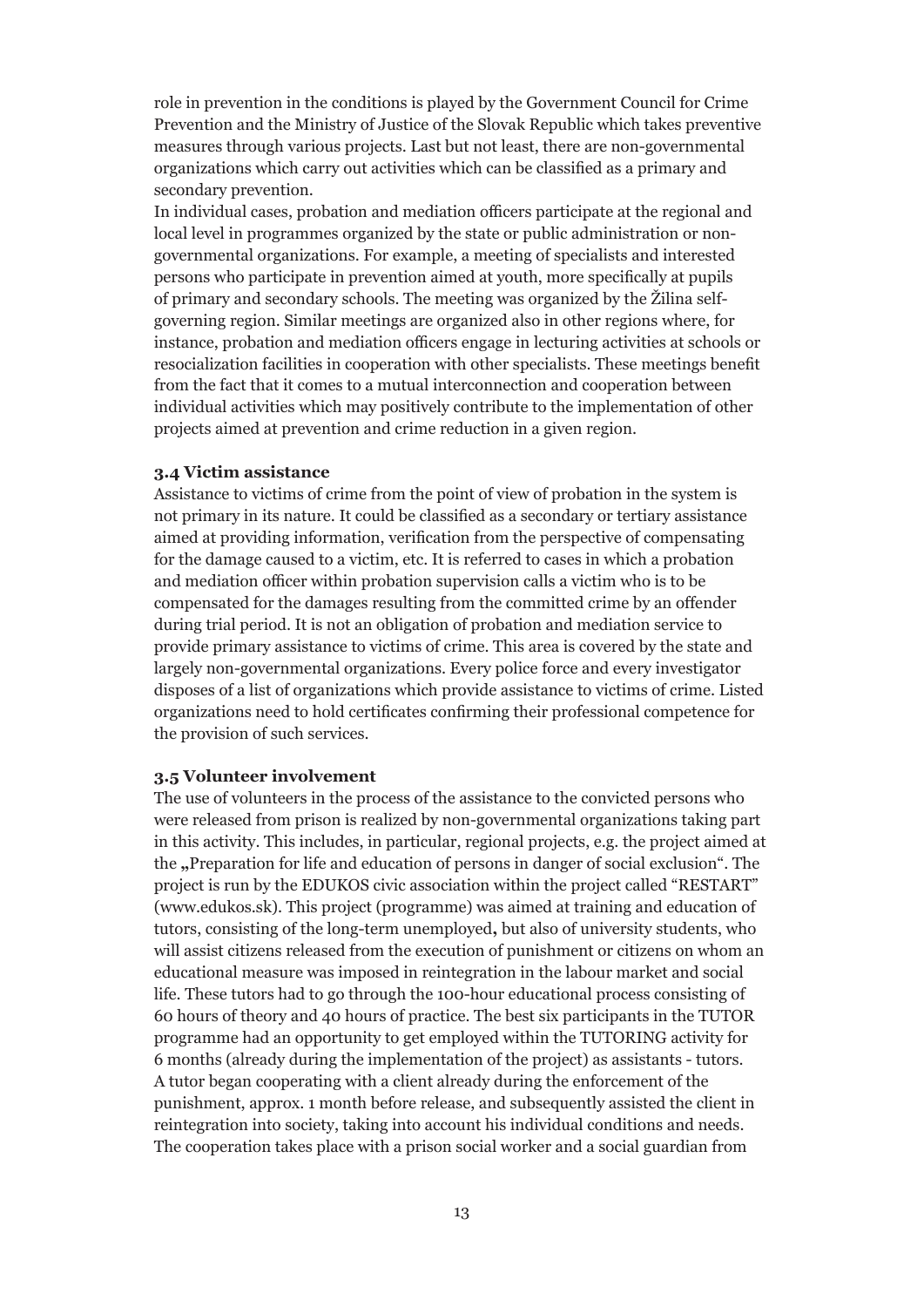the corresponding region to which the convicted person will return after their release from prison and also with a probation and mediation officer. The whole project was funded by the European Social Fund. As these volunteers were selected mainly from the unemployed, they were also financially rewarded for the work (approx.  $300 - 400$ ) Euro/month). The context of work with victims of crime with participation of nongovernmental organizations is similar. One of them is the Náruč civic association which provides counseling services to women who became victims of domestic violence and were subjected to long-term gross physical and mental abuse, without the ability to defend themselves and their children, without a support from their closest ones, without necessary financial resources and without the opportunity to get a job (www.naruc.sk).

## **4. The Organization of Probation Services**

Individual rules of probation in Slovakia are applied as follows:

Rule 22 (recruitment and selection) – employees for the position of probation and mediation officers are recruited in accordance with the act that determines basic preconditions for the performance of duties of a probation and mediation officer. This lies within the competence of presidents of courts who determine the composition of a selection committee.

Rule 23 (education and training) – legislation and laws of Slovakia oblige probation and mediation officers to educate themselves. Furthermore, the area of education is laid down in the Act on Court Clerks where it is an obligatory condition that "a court clerk who performs a permanent civil service at the court is obliged to take part in educational activities aimed at the improvement and complementation of the knowledge required for the performance of their duties ".

<u>Rule 24</u> (initial training) – this rule has not been applied in the Slovak system so far – new probation and mediation officers do not attend an initial training because there is no such training in conditions of probation and mediation.

<u>Rule 25, 27</u> (initial training and specialization) – further education of probation and mediation officers may take place in terms of the act, but it doesn't in practice. The stated act creates room for professional education for the purpose of deepening the knowledge in the area of activities performed by a civil servant based on the contract of service at such a position. Such education can take the form of presence or distance learning, self-study, education through means of electronic communication, specialised stays, participation in conferences, specialised seminars, courses, etc. The office ensures that a civil servant (and also a probation and mediation officer) is able to enhance their qualifications within at least 5 days of service per a calendar year. A civil servant remains entitled to their pay during the period. Costs related to enhancing qualifications are borne by the office.

Rule 29 (staff complement) – a shortcoming of this rule in conditions of Slovakia is the fact that it is being completely ignored. Probation and mediation officers at the regional and local level are unevenly occupied and a high number of individual cases make it impossible for them to assist offenders more effectively.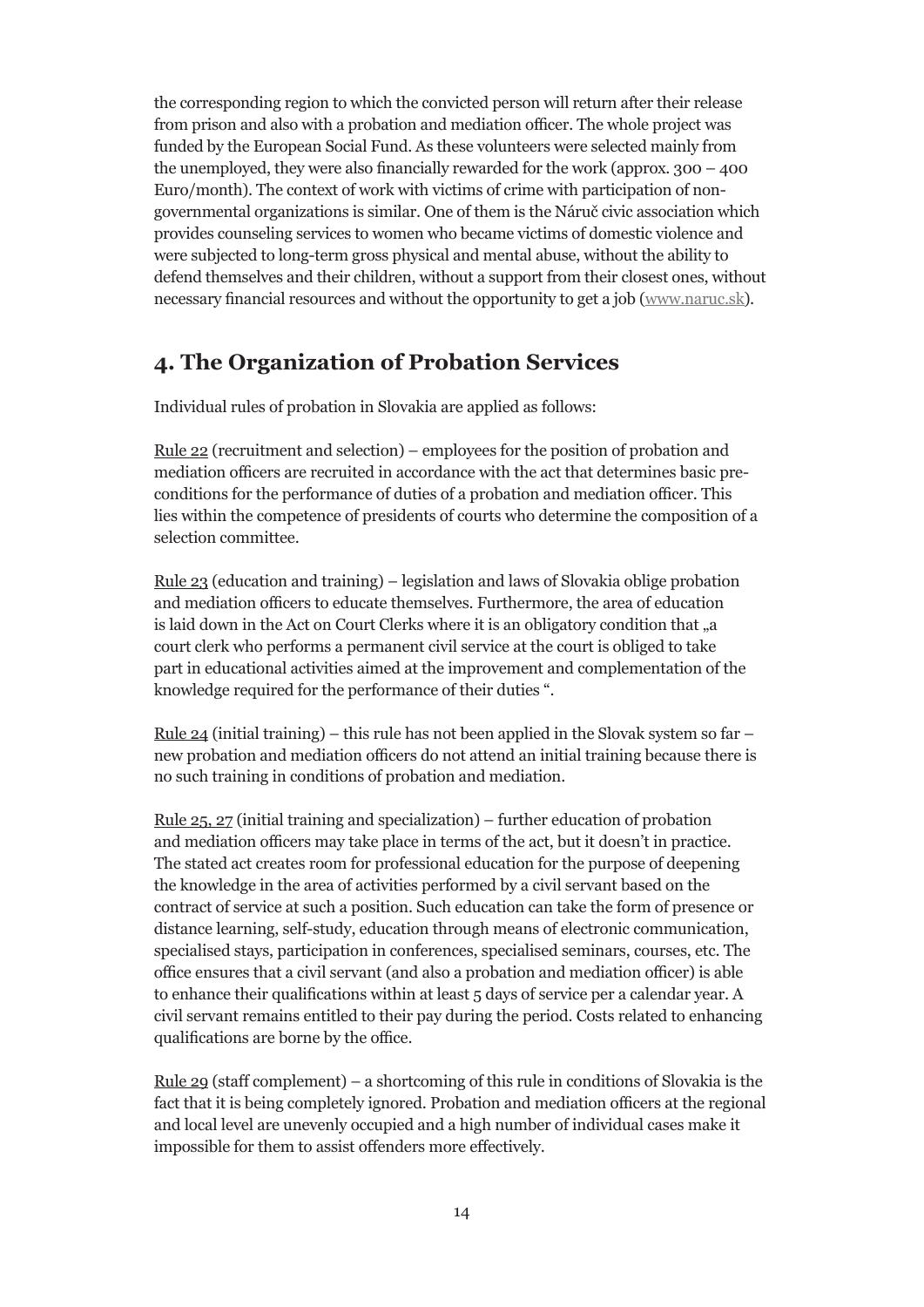Rule 37 (cooperation) – probation and mediation officers cooperate within the limits of their possibilities that are created at individual courts also with judicial bodies, but also with civil society organizations that have been mentioned previously. This cooperation doesn't necessarily have to be a result of an informal initiative of a probation and mediation officer, as it represents a legal obligation in some situations.

Rule 42 (pre-sentence report) – the national law lays down precise rules as to in which cases a probation report is prepared, e.g. conditional suspension of execution of punishment involving deprivation of liberty with probation supervision, imprisonment replaced by probation supervision, etc. A probation and mediation officer in probation matters requires within the time limits laid down by the presiding judge, at least once a year since the decision has entered into force, a copy of a criminal record, a reputation report from a municipality (town), the police, the Infringement Office, and other necessary documents for assessing the lifestyle of a convict and compliance with entailed restrictions and commitments when released on parole, if probation supervision over a convict was ordered, etc.

Rule 63, 64 (Council framework decision) – probation and mediation service responds to requests of individual states to perform probation supervision over foreign offenders. These requests come most frequently from the Czech Republic and the activities have so far always been carried out in coordination with the Ministry of Justice of the Slovak Republic.

#### **4.1 Main characteristics**

The Ministry of Justice of the Slovak Republic conceptually and methodologically controls and guides performance of probation and mediation in Slovakia. For this purpose, the Minister of Justice of the Slovak Republic established an advisory and initiatory body, the Council for Probation and Mediation, consisting of judges, prosecutors, probation and mediation officers, representatives of government bodies, and theoretical and practical specialists. The structure of probation system in the Slovak Republic is shown in Figure 1.



*Figure 1 The structure of probation system in the Slovak Republic*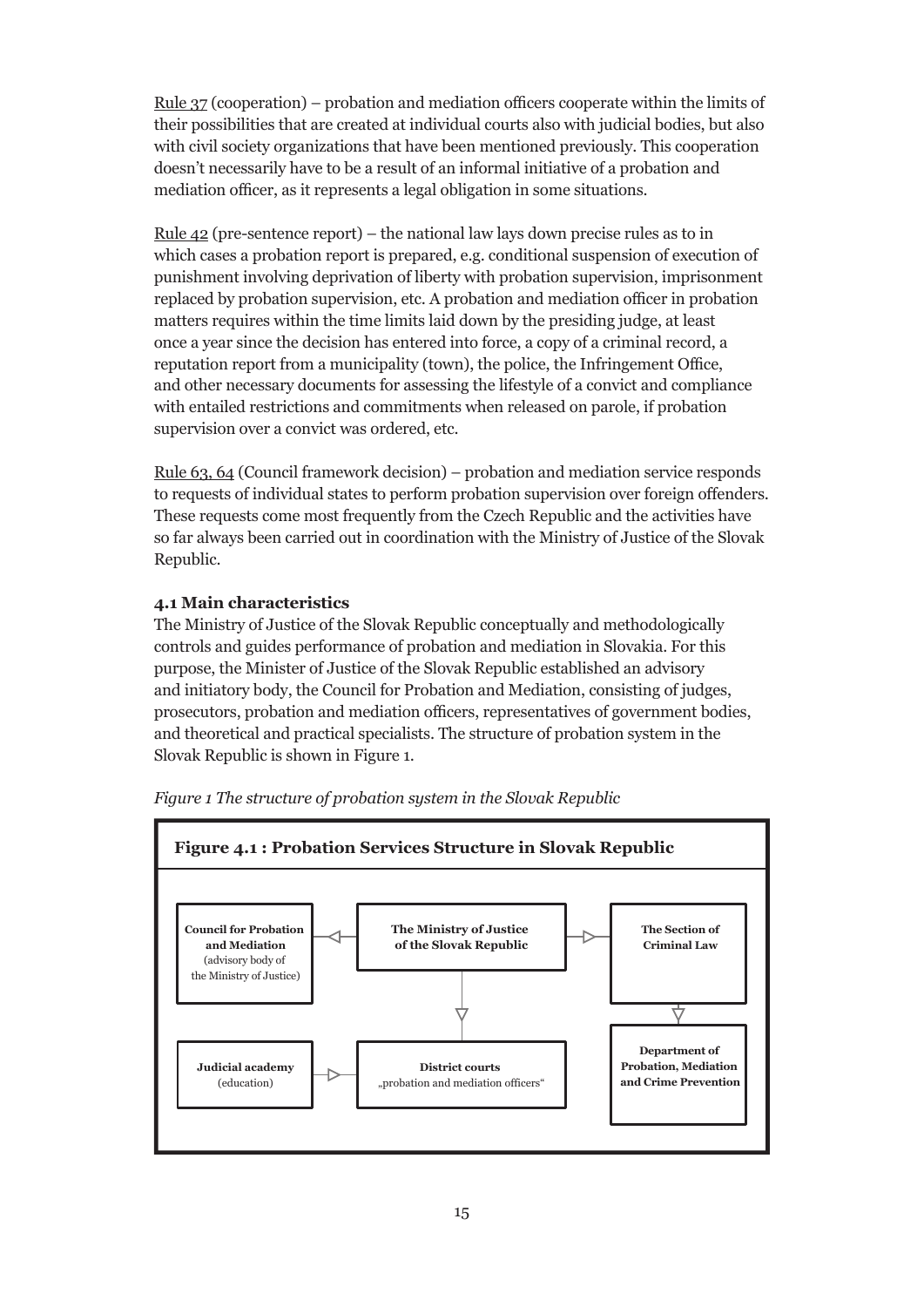The Section of Criminal Law provides covers the probation activities through the Department of Probation, Mediation and Crime Prevention which deals with, among other things, tasks related to performance of probation and mediation at district courts, monitors and evaluates workload of probation and mediation officers, develops proposals on unifying practice in the area of probation and mediation, prepares background materials for education of probation and mediation officers in cooperation with the Judicial Academy, draws up conceptual and methodological background materials in the area of probation and mediation, etc. However, the whole area of probation and mediation at this department is dealt with by two employees.

#### **4.2 Internal organization**

The organization of probation service is divided into two basic parts: a) coordination and conceptual activity – which is ensured by the Department of Probation, Mediation and Crime Prevention which includes probation, b) probation practice – probation and probation supervision performed in practice by probation and mediation officers.

There are no special teams of probation and mediation officers that deal with special groups of clients. This is a serious shortcoming, as now and then clients are encountered who require a more specialised intervention relatively often in practice. The needs in this area are in some cases saturated only by non-governmental and civil society organizations at the local level.

#### **4.2.1 Probation workers**

During the last years there have been changes in applying the Act No. 549/2003 Coll. on Court Clerks where probation and mediation officers are included, more specifically through abolishing the provisions of § 13 to § 17 dealing with professional training and initial adaptation education. The probation and mediation service has no employees who participate in probation or probation supervision and thus the officers are, in accordance with the applicable law, employed by the state to carry out activities related to probation at district courts which are their offices of service with the president of the court being their superior.

Internal structure of guiding of probation activities is not determined, probation and mediation officers at the local and regional level are equal, and there is no internal differentiation. Probation and probation supervision activities are performed in terms of the mandate given to a probation and mediation officer by the court or the prosecutor. There is close and intensive cooperation with the state police in this area, e.g. in the control of alcoholic beverages consumption; with the third sector, for the purpose of carrying out social trainings of convicts, etc. Supervision of probation and mediation officers is not carried out, which can be considered as a shortcoming, as the absence of it may result in the burnout syndrome etc. The support of employees at the local level is individual, but it could be said that not enough attention is being paid to it by the methodological management in general.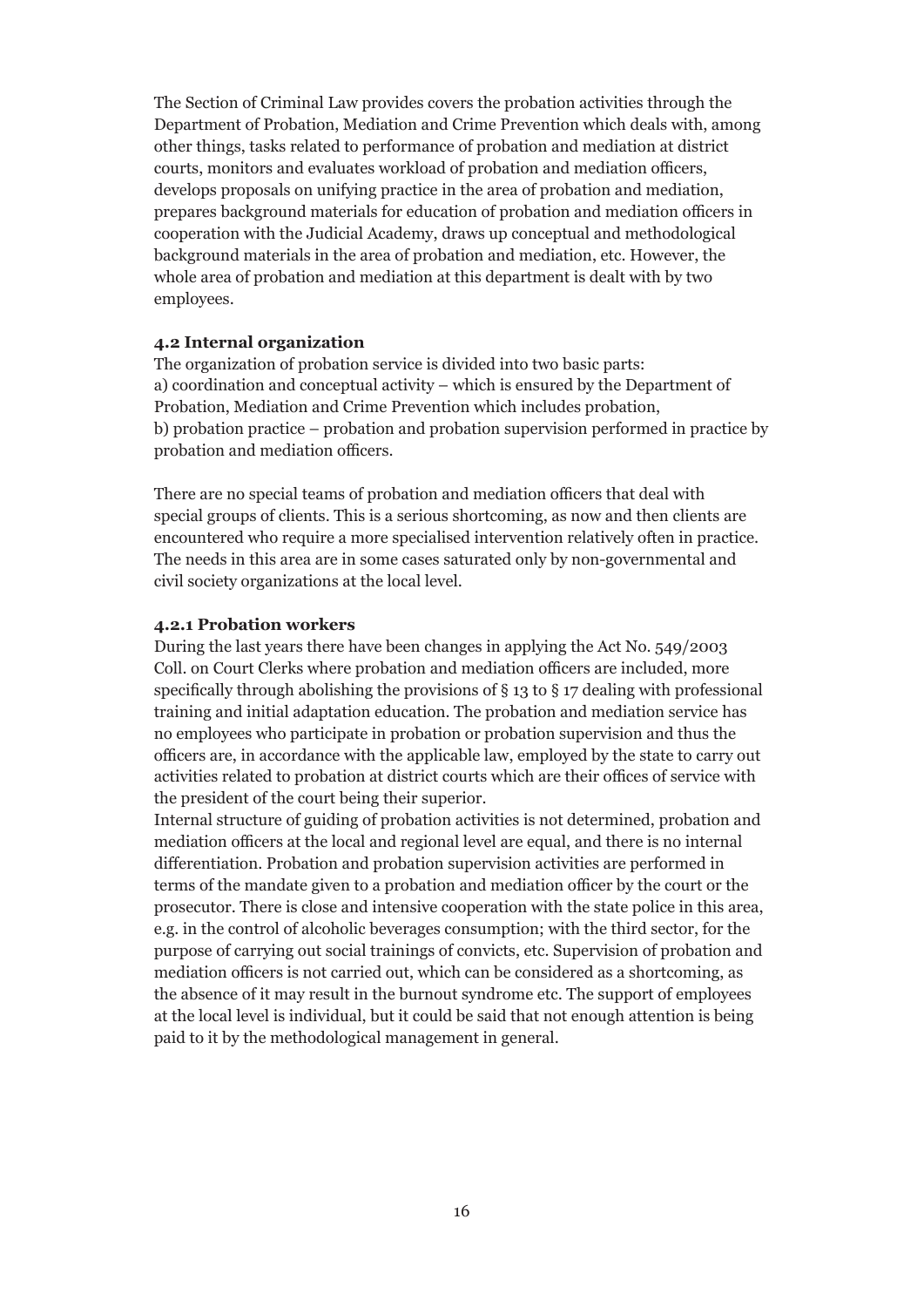*Table 1. The staff structure*

electronic monitoring

| Number of staff                                                                                 | 81 |
|-------------------------------------------------------------------------------------------------|----|
| Management staff                                                                                | 11 |
| <b>Executive staff</b>                                                                          | 81 |
| Supporting staff (e.g. secretary, bookkeeping<br>staff, ICT staff etc.), operational centre for |    |

**4.2.2 Education, training requirements and opportunities**

Education of probation and mediation officers is ensured by the Judicial Academy which is an independent educational institution operating countrywide providing, organizing and carrying out educational activities for judges, prosecutors, and court clerks. It was established by the law<sup>6</sup> as an independent legal entity which is a budgetary organization of the Ministry of Justice of the Slovak Republic and manages assigned resources from the state budget in order to ensure education for judges, prosecutors, and court clerks. The Judicial Academy organizes educational events through their employees and the teaching staff according to an approved annual learning plan (academic plan). The teaching staff includes heads of departments and external members. Programme and topics that are the subject of education of probation and mediation officers are submitted by the corresponding department of the Ministry of Justice which provides coordination and methodological guidance for probation and mediation officers.

Probation and mediation officers are not divided into different subgroups which would deal with only one particular issue. In performance of their function, they are in charge of all activities related to probation and probation supervision and control of entailed commitments and restrictions. The area of education was predominantly aimed at the issue of the application of alternative punishments, procedures in the area of effective performance of control of entailed commitments and restrictions, communication skills with clients, the use of verbal and nonverbal communication, etc.

Unfortunately there is an absence of basic educational programmes for probation and mediation officers before employing them. Currently however, relevant steps are being taken in order to change this state of affairs. Education costs are a part of the budget available for the Judicial Academy but there isn't a separate chapter determining the exact costs of education for probation and mediation officers.

#### **4.2.3 Other organizations involved in probation work**

There are organizations at the local level which participate in addressing the issues of probation or execution of alternative punishments. As for community service for instance, these are organizations and institutions which do not engage in gainful activities, e.g. villages, towns, schools, civic associations, hospitals, social care homes for children and adults, but also the Police Force, etc. The task of these organizations (entities) is to create suitable conditions for the execution of community service punishments which will have a positive impact on convicts, e.g. activities related

6 Act No. 548/2003 Coll. on the Judicial Academy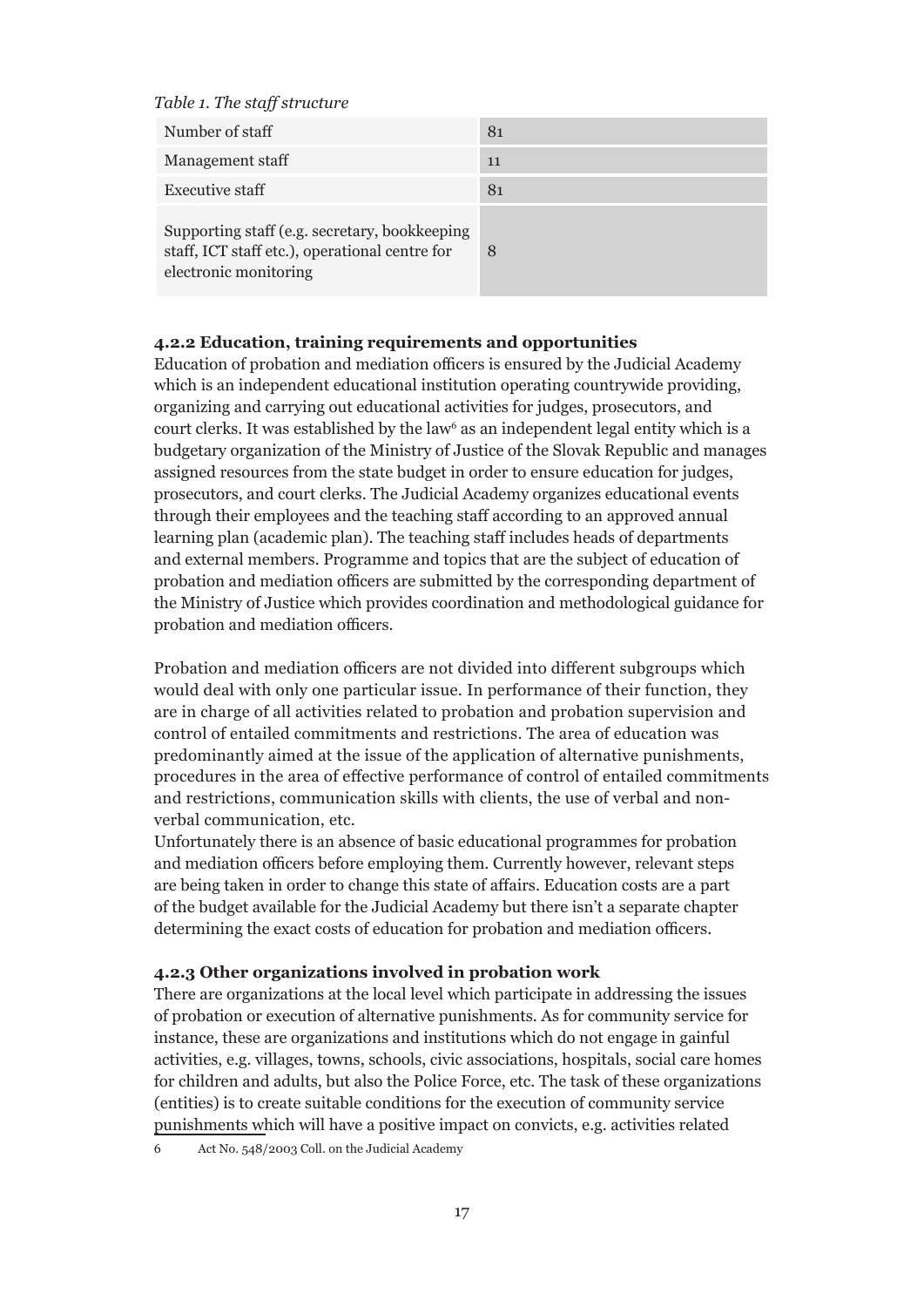to accompanying persons with reduced mobility (wheel chair users) to hospital for examinations, which has a highly positive and emotional element to it, creates feelings of being needed in convicts, etc. The aim of this activity is not only to enforce the community service punishment, but also to motivate convicts to see other people's needs, to be able to help people who need it, to create room for the development of empathy, etc. There is currently no professional organization in Slovakia that would deal with the issue of probation, its development, the needs of probation and mediation officers, the code of ethics, and other relevant topics related to probation.

#### **4.3 Probation and offenders abroad**

Conditions of probation and probation supervisions are governed by the European Convention on the Supervision of Conditionally Sentenced or Conditionally Released Offenders of 1964 which is in force since 2003 and also applied within criminal procedure law. This state changed on 1 February 2012 when the "Act on Recognition and Enforcement of Judgements Imposing Measures not Involving Deprivation of Liberty or Probation Decisions with a View to the Supervision of the Probation Measures in the European Union" came into force.

The Implementation of Council Framework Decision 2008/947/JHA of 27 November 2008 on the application of the principle of mutual recognition to judgments and probation decisions with a view to the supervision of probation measures and alternative sanctions was in the competence of the Section of Legislation of the Ministry of Justice of the Slovak Republic (in relation to transposition into the Slovak national law) and the Section of International Law of the Ministry of Justice of the Slovak Republic (in relation to notification obligations following from the framework decision). From August to December 2011, there was a process that included interdepartmental consultation, negotiation of governmental advisory bodies and government, negotiation of National Council of the Slovak Republic, and a declaration of law in the Collection of Laws of the Slovak Republic (Act No. 533/2011 Coll. on Recognition and Enforcement of Judgments Imposing Measures not Involving Deprivation of Liberty or Probation Decisions with a View to the Supervision of the Probation Measures in the European Union). The legislative process was provided by the Ministry of Justice of the Slovak Republic. The aforesaid data can be accessed in the published report from the Commission to the European Parliament and the Council on the implementation of Framework Decisions 2008/909/JHA, 2008/947/JHA, and 2009/829/JHA on the mutual recognition of judicial decisions on custodial sentences or measures involving deprivation of liberty, on probation decisions and alternative sanctions and on supervision measures as an alternative to provisional detention of 25 February 2014.

## **5. Different Stages of the Criminal Justice Process**

In the Slovak republic the individual Probation rules are implemented as follows: Rule 7 (probation involvement in different stages) – this rule is not respected before a final decision of the court from a point of view of probation activities in their conditions either - a report for a judge has no influence on legal proceedings. In case an imprisonment is replaced by probation supervision over an offender, a probation officer is only able to propose to withdraw or extend entailed commitments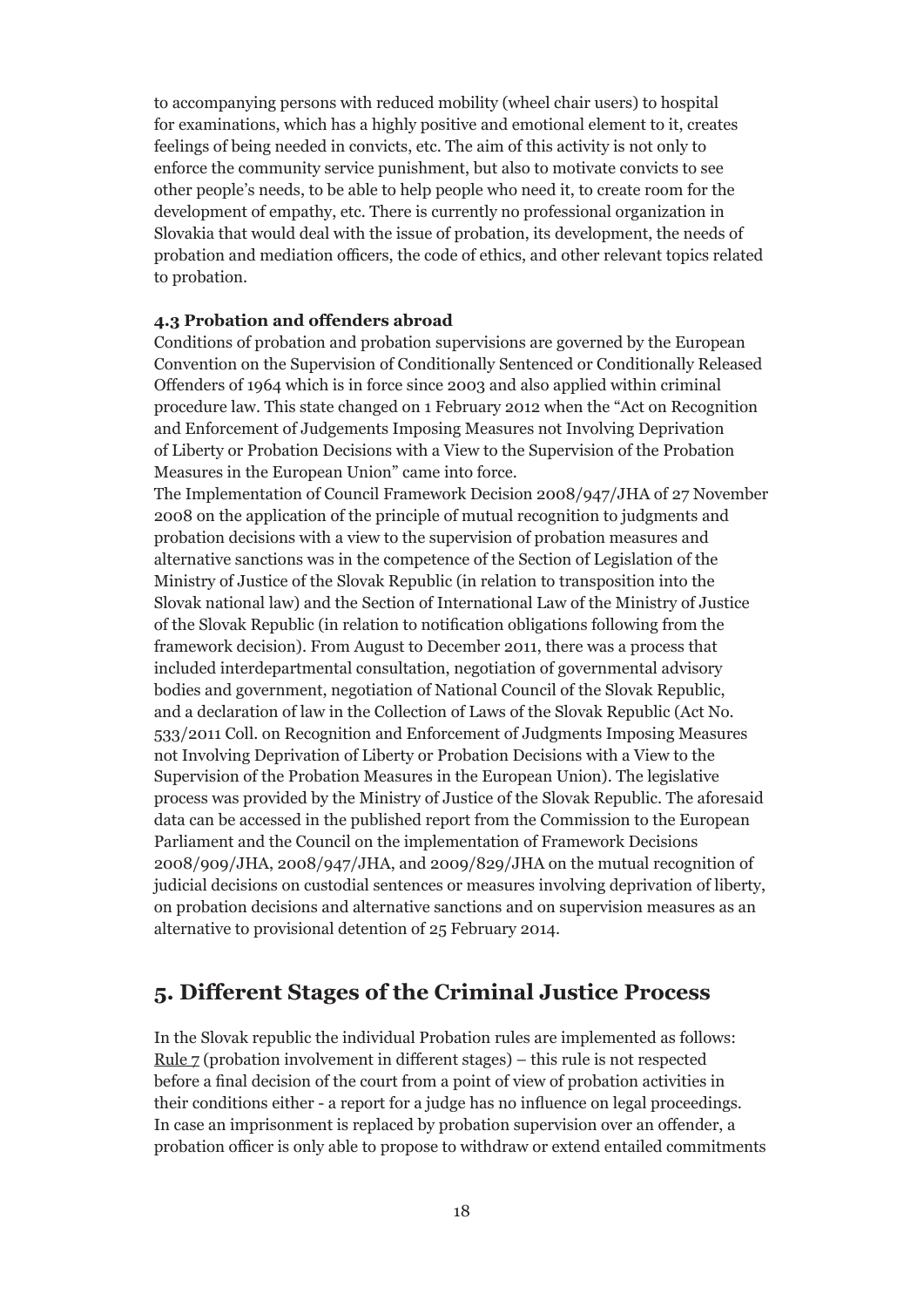and restrictions, or to submit a report stating that the probation supervision is not achieving its goal, or that the accused person doesn't respect entailed commitments, etc.

<u>Rule 12</u> (interdisciplinary work and social inclusion) – at the local level, cooperation takes place in particular with public institutions which participate in minimizing negative impacts on offenders from the point of view of their integration into society. Such organizations include e.g. the EDUKOS civic association or the Maják civic association which, among other things, help various groups of hardly employable people through social counseling, especially the convicts during and after the execution of punishment, teaching the convicts during the execution of punishment, etc.

Rule 44 (offender involvement and reports) – an offender in the legal system has a right to comment on reports that are elaborated by a probation and mediation officer during probation. This means that if a report is prepared for a judge, the offender (or his legal representative) is always entitled to comment on the report during legal proceedings. This report is, as a rule, read by a judge or a probation and mediation officer during the court session and offender's comments on the content of the submitted report are recorded into a written record of proceedings. This system enables a probation and mediation officer to draw up an unbiased probation report on an offender.

Rule 45 (reports) – reports elaborated during probation supervision and probation for the purpose of a decision may include viewpoints, suggestions, and initiatives of other institutions which participated in probation, or organizations which have known an offender for a long time, or in cases of a waiver of punishment which may be applied in case of an offence if the court accepts a guarantee of the offender's reform and believes that, because of the educational influence of the person who offered such a guarantee, the nature of an offence and the offender's personality, the imposition of a punishment is not necessary, etc. Furthermore, these reports may also include proposals to entail appropriate restrictions and commitments which an offender has to meet during a trial period, e.g. undergo alcoholism treatment, etc.

Rule 46 (explaining report to offenders) – if circumstances of a case allow, an offender may join the process of drawing up a probation report, e.g. by submitting documents proving that they found a job, an employment contract, or documents proving that they are compensating the damage caused to the injured party, began a therapy, a treatment of addiction to substances, etc. These changes during probation supervision are listed in the report.

<u>Rule 47</u> (community service) – a probation and mediation officer in the legal system ensures that a community service is served, while the conditions under which such a punishment can be executed and in whose favour are laid down by the law. The convicted persons are obliged to execute community service punishment to the extent determined by the court in favour of the state, a higher territorial unit, a municipality or other legal person engaged in education, culture, school system, protection of human rights, protection of animals, social assistance, etc. The law clearly determines the conditions under which such a punishment may be delayed and suspended, e.g.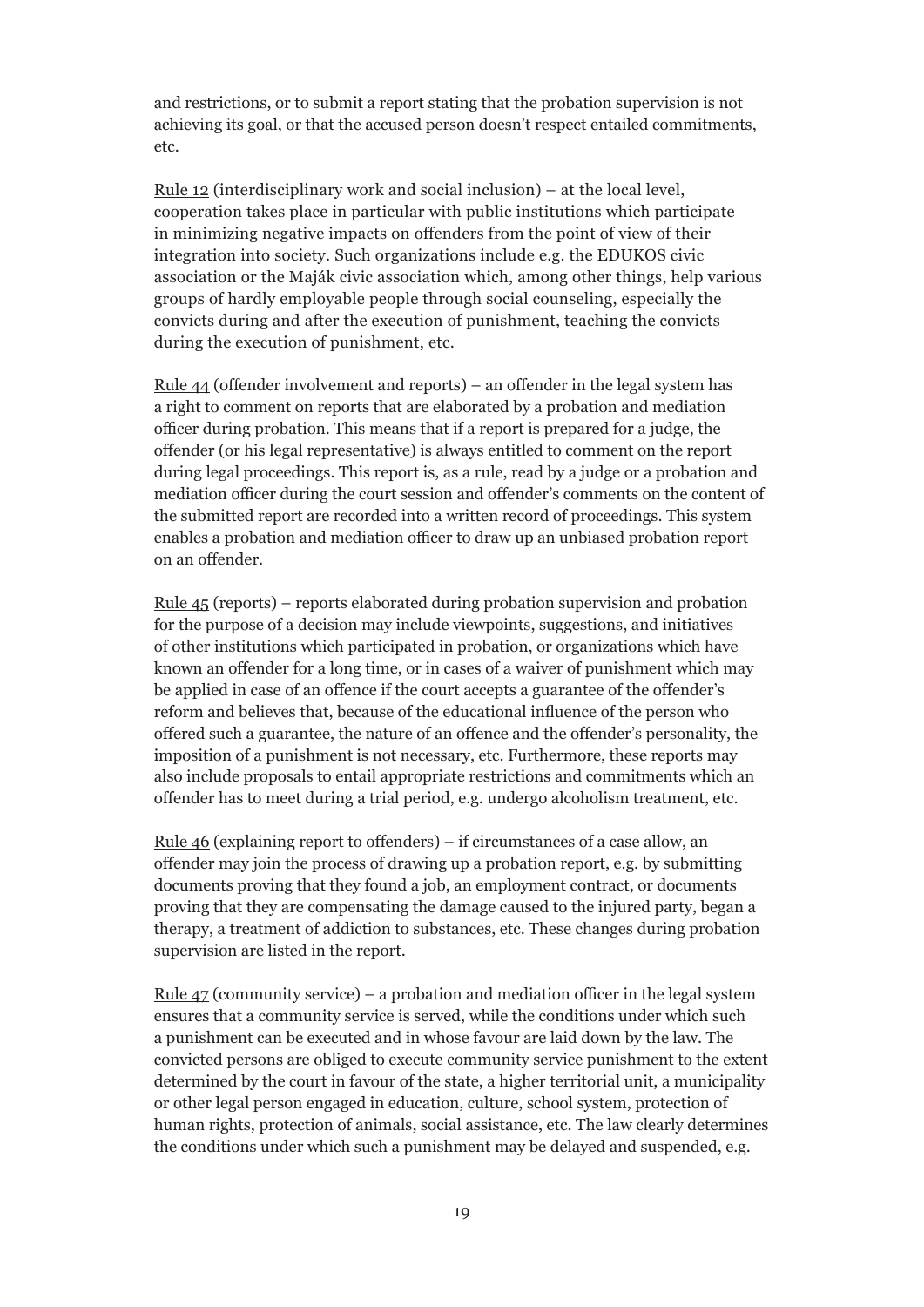during pregnancy or illness, or waived in cases of a change in the state of health of a convicted person which occurred unintentionally, etc. Convicts executing community service punishment do not wear specific clothes or are not marked in any other way, which prevents potential stigmatisation. The system is set up in a way that it is decided at the local level, according to individual skills and abilities of a convict, what kind of service/activity will be performed during execution of community service punishment, in favour of which organization, etc. With the consent of a convict, community service punishment may be executed outside the area of jurisdiction of the court where a convict resides, which favours minimal potential risks of stigmatisation.

<u>Rule 48</u> (cooperation with community) – the Slovak legal system doesn't allow community service punishment to be executed in favour of organizations which engage in gainful activities.

Rule 51 (community service tasks) – a probation and mediation officer at a district court keeps a register of labour appropriate for the execution of community service punishment. This system of registration of labour is applied only at the local level where all needs of convicts (including juveniles and women) and also needs of providers of these services (communities) are taken into account. In cases where an association of citizens accepted a guarantee of the offender's reform, such association may participate in educational interaction within community service punishment.

Rule 52 (consultation with offenders in relation to community service performance) – this rule is a part of a legal norm. A convict is always called upon to appear before the probation and mediation officer within seven days from receipt of a request for the purpose of negotiating the conditions of the execution of community service punishment so the execution itself is tailor-made for a convict, i.e. their knowledge, abilities, skills, state of health, etc.

Rule 55 (interventions) – supervision over convicts is not understood only as control, but in cases where the court entailed restrictions and commitments that should result in a convict leading an ordered life, the probation and mediation officer ensures this activity. For instance, if a court decides that a convict shall, besides execution of community service punishment, undergo other educational programme or a social training, the whole process is regulated at the legislative level. This area is formally guaranteed; however, it is difficult to implement these norms in the practice for capacity reasons, i.e. because of insufficient number of probation and mediation officers and a large number of community service punishments at the regional level. Community service punishment was imposed in 704 cases in 2009, in 1,232 cases in 2010, in 2,278 cases in 2011, in 3,179 cases in 2012, and in as many as 3,946 cases in 2013.

Rule 56 (families and dependents of offenders) – in individual cases, information is provided also to family members, especially in case of juvenile convicts, or to schools, as long as this knowledge may positively influence the course of probation supervision.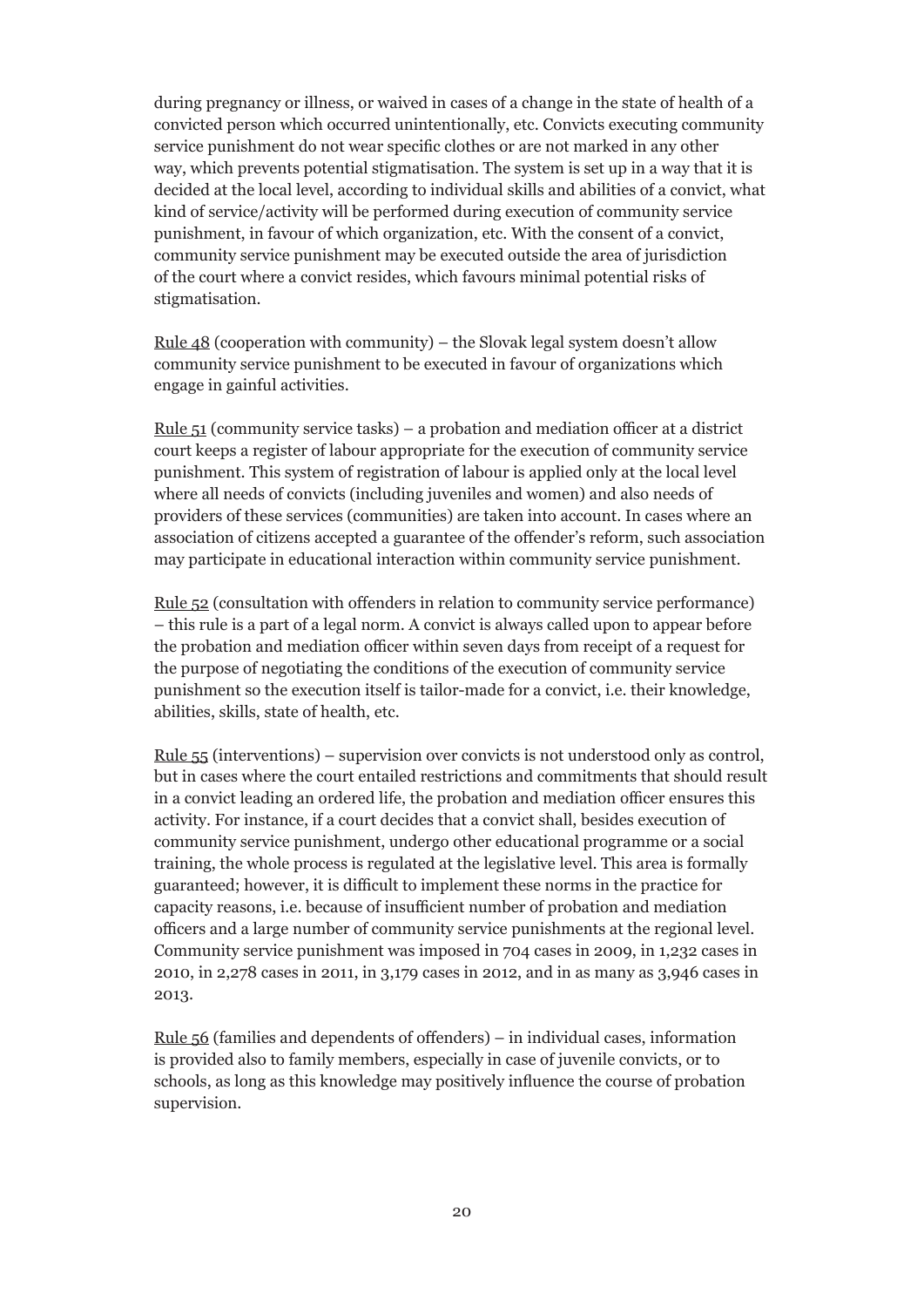Rule 57 (electronic monitoring) – the criminal code includes house arrest punishment which should be executed using a monitoring device. Electronic monitoring was tested and is in use. Activities are performed by probation and mediation officers and an operational centre with technical devices were provided by an external company.

Rule  $59$  (reintegration) – as for this rule, it is necessary to point out the difference between theory and practice. The legislation formally creates objective conditions for cooperation with prison authorities, an offender, their family and community with the aim to achieve the most effective post-penitentiary work and cooperation with other authorities; however, this activity can hardly be performed because of a low number of probation and mediation officers. Many academics and practitioners (Pavelova, 2015, Lulei, 2011 etc.) emphasize family and community as strong protective factors in various critical life situations (crime career, drug abuse etc.), which is why it is necessary to work more with families in the area of probation in the future.

<u>Rule 61</u> (constructive work) – control and supervision after an early release (conditional release) is performed only in cases where a trial period with probation supervision over an offender is ruled by the court. A social guardian in cooperation with a probation and mediation officer participates in recidivism risk reduction in offenders. The whole process is determined by a lack of probation and mediation officers and social guardians.

Rule 62 (desistance) – national rules enable offenders who were conditionally released with probation supervision and whose trial period expired to continue cooperating with organizations and agencies dealing with these issues on a voluntary basis. A probation and mediation officer no longer performs any activities with an ex-convict, but may, upon request, recommend other organization, agency, civic association which would go on with a continuous assistance to the ex-convict.

<u>Rule 85</u> (treating offenders fairly) – the probation and mediation officer ensures active control and supervision in accordance with specified conditions, while informing an offender on possible sanctions in case of disrespecting the rules.

Rule 86 (explaining to offenders) – offenders are informed on the whole process of probation in initial stages and are, at the same time, fully aware of the rules. Such informing is clear and comprehensible for an offender, but also for a probation and mediation officer. More specifically, it defines the degree of responsibility that offenders take on and steps that will be then taken by a probation and mediation officer.

In comparison to 2008 (Chapter 4), it can be stated that no changes that would have a relevant influence on individual stages of criminal proceedings were made.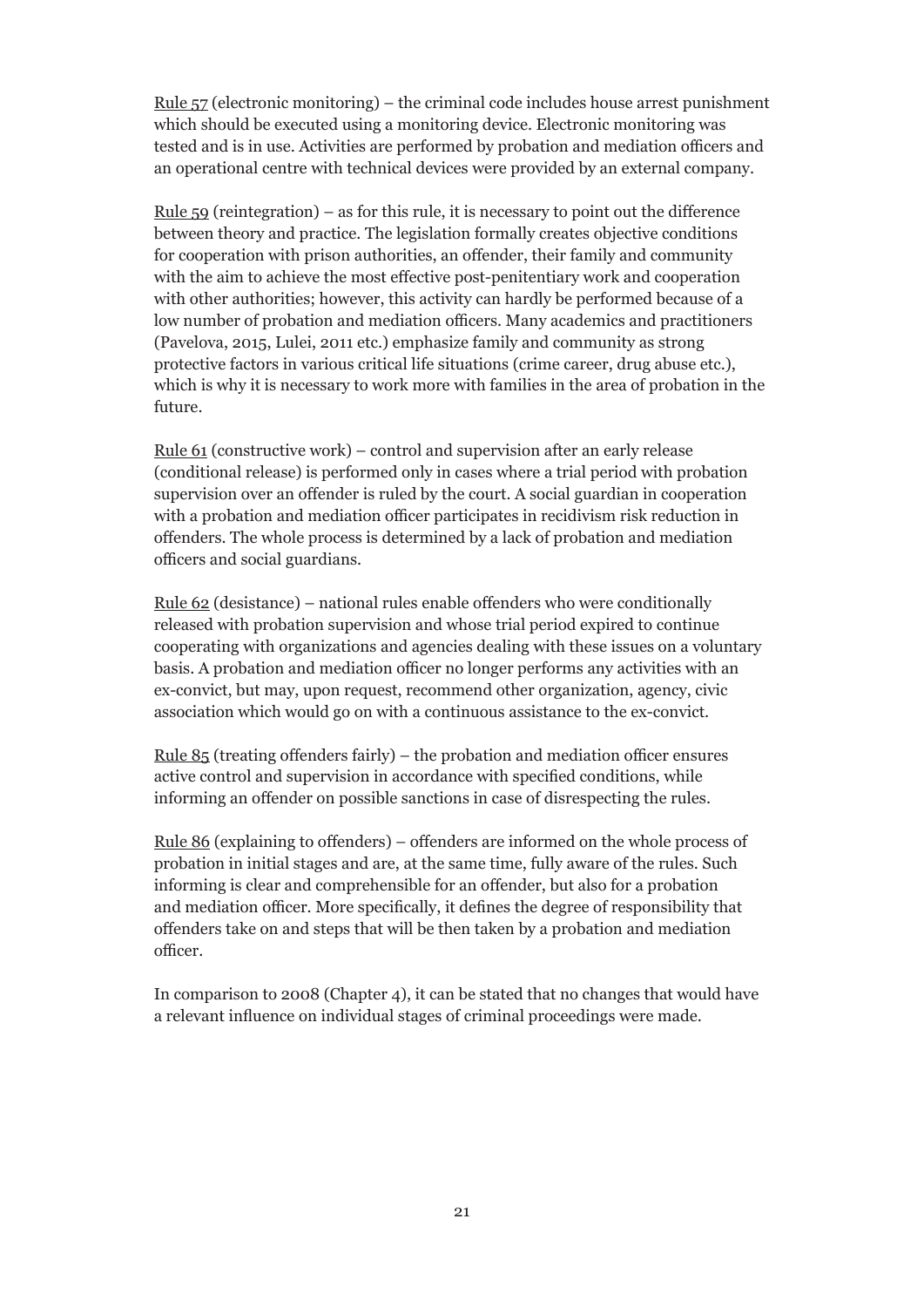## **5.1 Pre-trial/remand/trial stage**

*Table 2. Sanctioning system and probation involvement in the pre-trial/trial stage*

| Sanctions/Measures/<br>Penalties/Conditions<br>attached to a conditional<br>decision or sentence | Provided<br>in the<br>legislation | Probation<br>involved | Main characteristics of the<br>probation activity                                                                                                                      |
|--------------------------------------------------------------------------------------------------|-----------------------------------|-----------------------|------------------------------------------------------------------------------------------------------------------------------------------------------------------------|
| Unconditional waiver by<br>the public prosecutor                                                 |                                   |                       |                                                                                                                                                                        |
| Conditional waiver by the<br>public prosecutor                                                   |                                   |                       |                                                                                                                                                                        |
| Conditional suspension<br>of the pre-trial/remand<br>detention                                   | X                                 | X                     | A probation and mediation<br>officer performs control of<br>fulfillment of commitments<br>and restrictions entailed by<br>the prosecutor, assistance,<br>notification. |
| Pre-trial/remand<br>detention                                                                    |                                   |                       |                                                                                                                                                                        |
| Police custody                                                                                   |                                   |                       |                                                                                                                                                                        |
| Bail                                                                                             | X                                 | X                     | Supervision and control of<br>entailed commitments and<br>restrictions, notification,<br>assistance.                                                                   |
| Caution                                                                                          | X                                 | X                     | Supervision and control of<br>entailed commitments and<br>restrictions, notification,<br>assistance.                                                                   |
| Surety                                                                                           | X                                 | X                     | Supervision and control of<br>entailed commitments and<br>restrictions, notification,<br>assistance.                                                                   |
| House arrest                                                                                     | X                                 | X                     | Supervision and control of<br>entailed commitments and<br>restrictions, notification,<br>assistance.                                                                   |
| Electronic monitoring                                                                            | X                                 | X                     | All activities with EM are<br>managed by probation<br>and mediation officers<br>(from the use of electronic<br>devices to performance of<br>specific probation order). |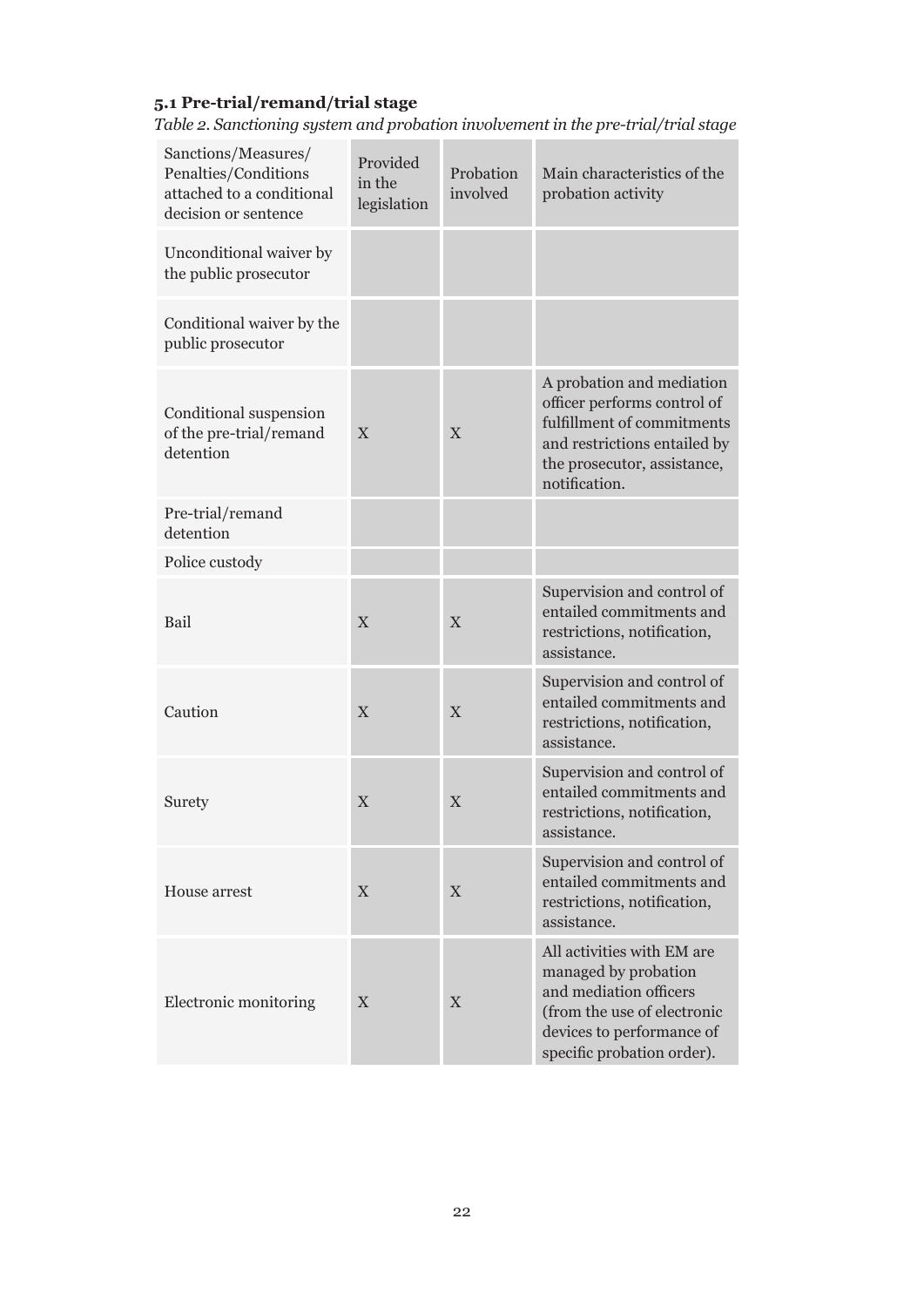| Sanctions/Measures/<br>Penalties/Conditions<br>attached to a conditional<br>decision or sentence | Provided<br>in the<br>legislation | Probation<br>involved | Main characteristics of the<br>probation activity                                                                     |
|--------------------------------------------------------------------------------------------------|-----------------------------------|-----------------------|-----------------------------------------------------------------------------------------------------------------------|
| Community service                                                                                | X                                 | X                     | Coordination, supervision<br>and control of entailed<br>commitments and<br>restrictions, notification,<br>assistance. |
| <b>Treatment</b> order                                                                           | X                                 | $\overline{X}$        | Coordination, control,<br>transmission.                                                                               |
| Training/learning order                                                                          | X                                 | X                     | Coordination, control,<br>transmission.                                                                               |
| Drug/alcohol treatment<br>program                                                                | $\mathbf X$                       | X                     | Coordination, control,<br>transmission, notification.                                                                 |
| Compensation to the<br>victim                                                                    | X                                 | $\overline{X}$        | Only in cases of conditional<br>suspension of criminal<br>proceedings by the<br>prosecutor.                           |
| Mediation                                                                                        | $\mathbf X$                       | $\overline{X}$        | Coordinates and performs<br>mediation.                                                                                |
| Semi-detention                                                                                   |                                   |                       |                                                                                                                       |
| Attending a day centre                                                                           | X                                 | $\overline{X}$        | Transmission, support.                                                                                                |
| Liberty under judicial<br>control                                                                |                                   |                       |                                                                                                                       |
| Interdiction to leave the<br>country                                                             | X                                 | X                     | Supervision and control.                                                                                              |
| Interdiction to enter<br>different cities/places                                                 | X                                 | $\overline{X}$        | Coordination, notification,<br>control and supervision,<br>assistance.                                                |
| Interdiction to carry out<br>different activities                                                | X                                 | X                     | Supervision and control of<br>entailed commitments and<br>restrictions, notification,<br>assistance, support.         |
| Interdiction to contact<br>certain persons                                                       | X                                 | X                     | Supervision and control of<br>entailed commitments and<br>restrictions, notification,<br>assistance, support.         |
| Psychiatric treatment                                                                            | X                                 | $\mathbf X$           | Supervision and control of<br>entailed commitments and<br>restrictions, transmission.                                 |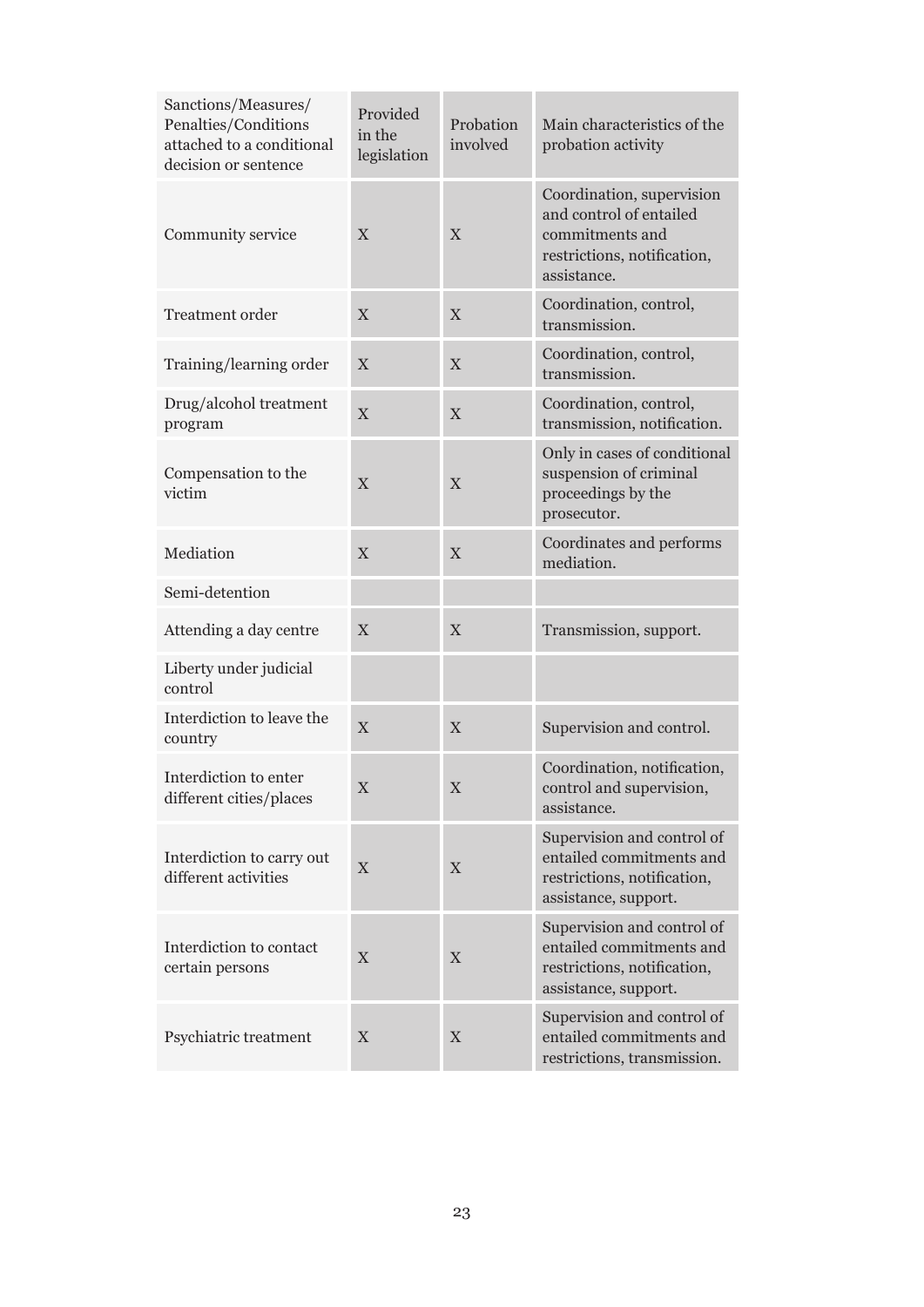| Sanctions/Measures/<br>Penalties/Conditions<br>attached to a conditional<br>decision or sentence | Provided<br>in the<br>legislation | Probation<br>involved | Main characteristics of the<br>probation activity                                                                                  |
|--------------------------------------------------------------------------------------------------|-----------------------------------|-----------------------|------------------------------------------------------------------------------------------------------------------------------------|
| Deferment of sentence                                                                            | X                                 | $\mathbf{X}$          | Only in cases where also<br>probation supervision<br>was entailed, control and<br>supervision, assistance,<br>support, motivation. |
| Fine                                                                                             |                                   |                       |                                                                                                                                    |
| Security supervision                                                                             | $\mathbf{X}$                      | $\mathbf{X}$          | Coordination, supervision<br>and control of entailed<br>commitments and<br>restrictions, assistance.                               |
| Conditionally withheld<br>sentence of young<br>offender                                          | $\mathbf{X}$                      | $\mathbf{X}$          | Commitments and<br>restrictions encouraging an<br>ordered life, assistance.                                                        |

In appropriate cases determined by the law, a probation and mediation officer also participates in the process of pre-trial proceedings through cooperation with a police officer, a prosecutor, and a judge. These activities are of a formal nature, e.g. when imprisonment is replaced by probation supervision with a probation and mediation officer controlling commitments and restrictions entailed by the court (e.g. prohibition on the use of alcoholic beverages, prohibition on approaching the victim to a distance shorter than 5 metres, prohibition on staying at a certain place, undergo a treatment, etc.). In case a probation and mediation officer identifies a breach of entailed commitments and restrictions, they inform the corresponding body which imposed the measures in writing. Upon request, a probation and mediation officer submits interim probation reports for a police officer, a prosecutor, and a judge. Such reports are submitted also in cases of significant changes that have an influence on pre-trial proceedings, e.g. a withdrawal, but also an extension of entailed commitment may be proposed. A probation and mediation officer during probation, among other things, assists an accused person in leading an ordered life, meeting the conditions imposed upon them, finding a job, beginning a treatment of addiction, compensating for the damage caused to a victim, etc.

During pre-trial proceedings, the probation and mediation officer performs activities before the decision at the request of a prosecutor or the courts. This, however, is not a rule, but rather a matter of individual consideration of a corresponding body. In such cases a probation and mediation officer interviews an offender in order to obtain relevant information on the presence of contraindications to the execution of a certain alternative punishment not involving deprivation of liberty. Scalequestionnaires are designed for this purpose by means of which an accused person comments on their motivation, but also on risk factors that would obstruct the execution of an alternative punishment. Obtained information is, where necessary, verified by a probation and mediation officer or an offender is requested to present documents proving certain health restrictions, etc. Based on this procedure, a written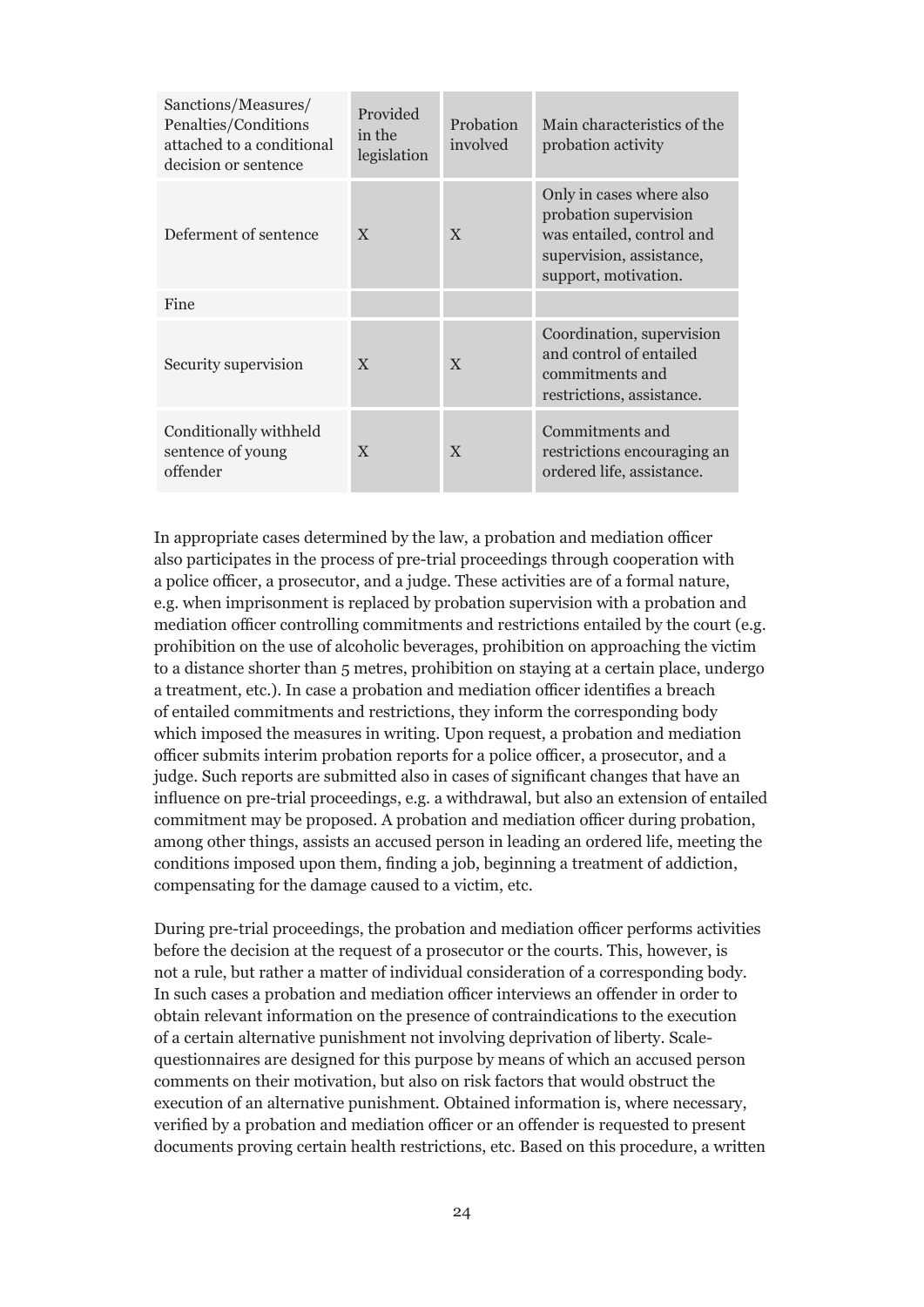report before the decision or information obtained within preliminary investigation is prepared.

#### **5.1.1 Pre-trial/pre-sentence report**

A report from pre-trial proceedings prepared by a probation and mediation officer for the police, a prosecutor, or a judge includes basic information about an offender pertaining to their psychosocial state, motivation, etc. These are generally interim probation reports. In another part of the report, obtained findings and information requested by the corresponding body are presented, with requests being formulated in points. The purpose of the report is to obtain the maximum amount of information and knowledge about an offender which can be used in further decision-making of corresponding bodies. The structure of a report is not obligatory and has no predetermined formal nature. It is always a flexible response to the request. A probation report before the decision in pre-trial proceedings may be requested by a police officer, a prosecutor, or a judge for pre-trial proceedings. The reason for such a request may be verification of the offender's compliance with entailed commitments and restrictions during probation supervision, e.g. when imprisonment was replaced by probation supervision. Reports are required in the following cases: if imprisonment was replaced by probation supervision over an offender, in case of conditional suspension of prosecution with probation supervision, if a prosecutor or a judge consider a possibility of imposing an alternative punishment not involving deprivation of liberty such as community service or house arrest. A probation and mediation officer doesn't have to inform an offender about the content of a report. The system creates room for an offender to respond to a report elaborated during probation by contacting the corresponding body that requested it. This kind of reports can be seen as more objective, as an offender cannot influence their content. This prevents offenders from manipulating these reports or from exerting inappropriate psychological pressure on a probation and mediation officer in order for them to write a more positive report or to conceal or modify information. Interim probation reports before the decision can be accessed by the police, a prosecutor, a judge, an offender, a victim, and legal representatives. Reports are a part of an investigation file or a judicial record. A probation and mediation officer is required by law to maintain confidentiality.

A probation report from pre-trial proceedings may also contain suggestions and proposals for a competent authority (a prosecutor or a judge) which serve only as a recommendation. There are no individual special probation plans for foreigners.

#### **5.2 Enforcement stage**

Probation is based on a legal mandate and people do not come to a probation officer by themselves and voluntarily. This is the reason why there is room for the court to individually decide, without the consent of a convict, whether probation supervision will be imposed or not, as offenders do not necessarily have to be aware of the fact that they have a problem resulting in their criminal activity. In case of imposing alternative punishments, e.g. imposing community service punishment, the court may impose such a punishment only with the consent of an offender. In case of house arrest punishment, it is necessary to find out, using the institute of preliminary investigation, whether an offender meets conditions for imposing such a punishment. House arrest punishment is the second most severe punishment after the punishment of deprivation of liberty.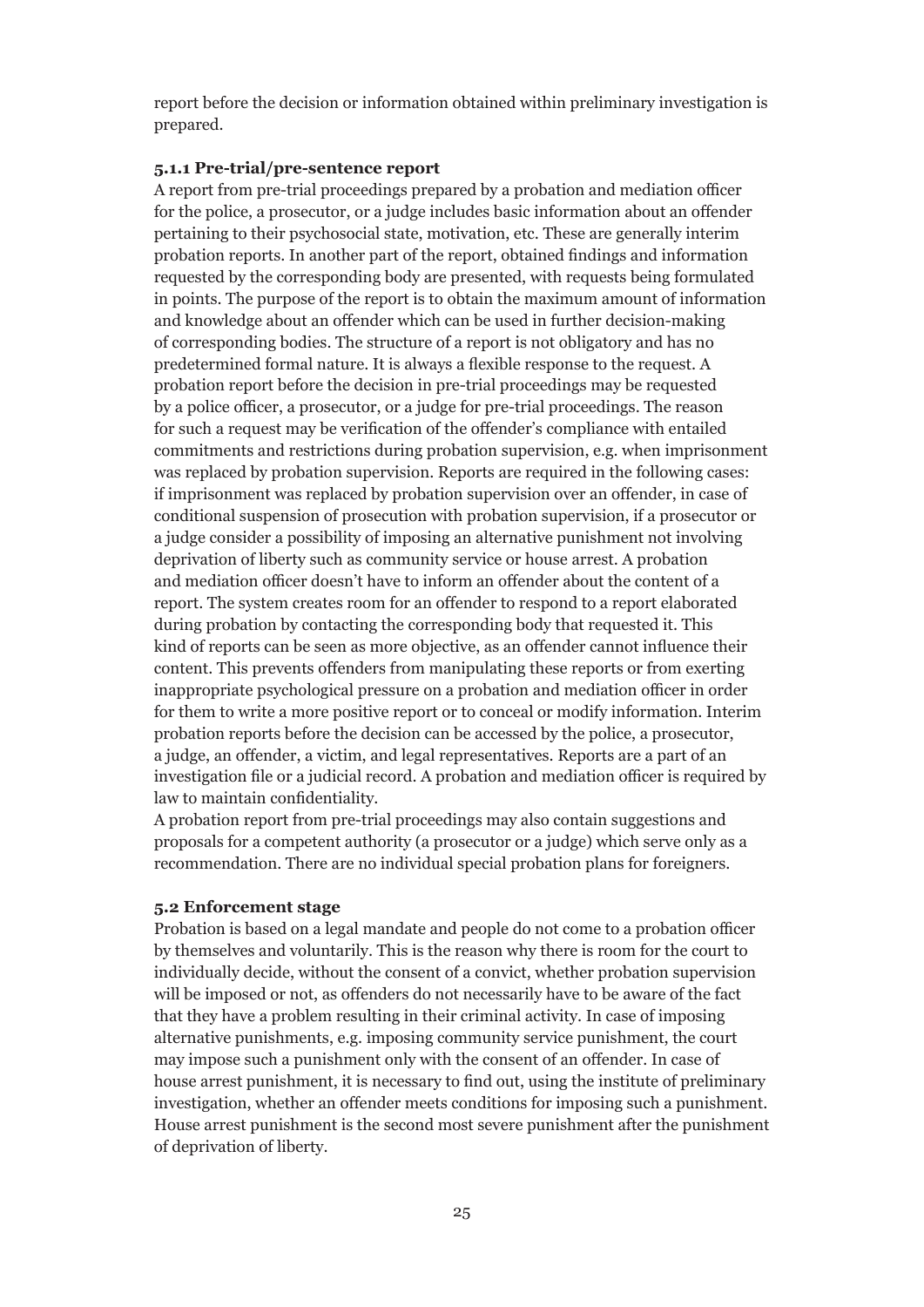Supervision in the probation process has a control function which should encourage an offender to stop engaging in criminal activities. On the other hand, supervision also has a social and assisting function and helps an offender to reintegrate into society. These goals of supervision are reflected in two approaches. The first, a more control-oriented approach, focuses on the offender's responsibility towards society. The second, a more assistance-oriented approach, focuses on overcoming the problems which could result in further offences<sup>7</sup> . Cooperation between probation and mediation officers and prosecutors, courts, lawyers, victims, family members, community, etc. is also necessary for the purpose of achieving the basic goal of probation.

A probation and mediation officer acts in the probation process based on a legal mandate. In case of a conditional suspension of prosecution, probation supervision is a part of the court's judgement. At this stage, probation and mediation officers pay attention to the cooperation with a victim when it comes to compensation for the damage, prohibition on approaching the injured party (victim), etc. This area is strengthened also by the third sector which participates in the area of psychological and counseling services.

At this stage, the activity of a probation and mediation officer is performed only in cases when:

- a) there was a conditional release from a custodial punishment and, at the same time, the court ordered probation supervision over a convict and entailed commitments and restrictions; in cases of convicts who were not ordered probation supervision within conditional release by the court, a probation and mediation officer performs no activities, as these are provided by a social guardian within a post-penitentiary social work,
- b) offenders are given a pardon or an amnesty. Such persons are not put under probation supervision in the Slovak legal system.

The court may conditionally remit a convict his fulfilment of obligations when his behaviour demonstrates improvement and (s)he can be expected to lead an ordered life in the future. Furthermore, in case of a person convicted of an offence after serving half of mandatory punishment involving deprivation of liberty or mandatory punishment involving deprivation of liberty reduced by the decision of the President of the Slovak Republic. In case that it concerns a person convicted of an offense after serving two thirds of mandatory punishment involving deprivation of liberty or mandatory punishment involving deprivation of liberty reduced by the decision of the President of the Slovak Republic. When considering a conditional release, the court shall pay due account to the type of prison facility where the convict serves his punishment.

A person convicted of a particularly serious crime or a person convicted to punishment involving deprivation of under § 47(2) of the Criminal Code other than life imprisonment may be conditionally released only after serving three fourths of punishment involving deprivation of liberty. A person convicted to life imprisonment may be conditionally released at the earliest after serving 25 years of this punishment. A person reconvicted to punishment involving deprivation of liberty

<sup>7</sup> United Nations Organization. Commentary on the United Nations Standard Minimum Rules for Non-Custodial Measures (The Tokyo Rules), New York, 1993.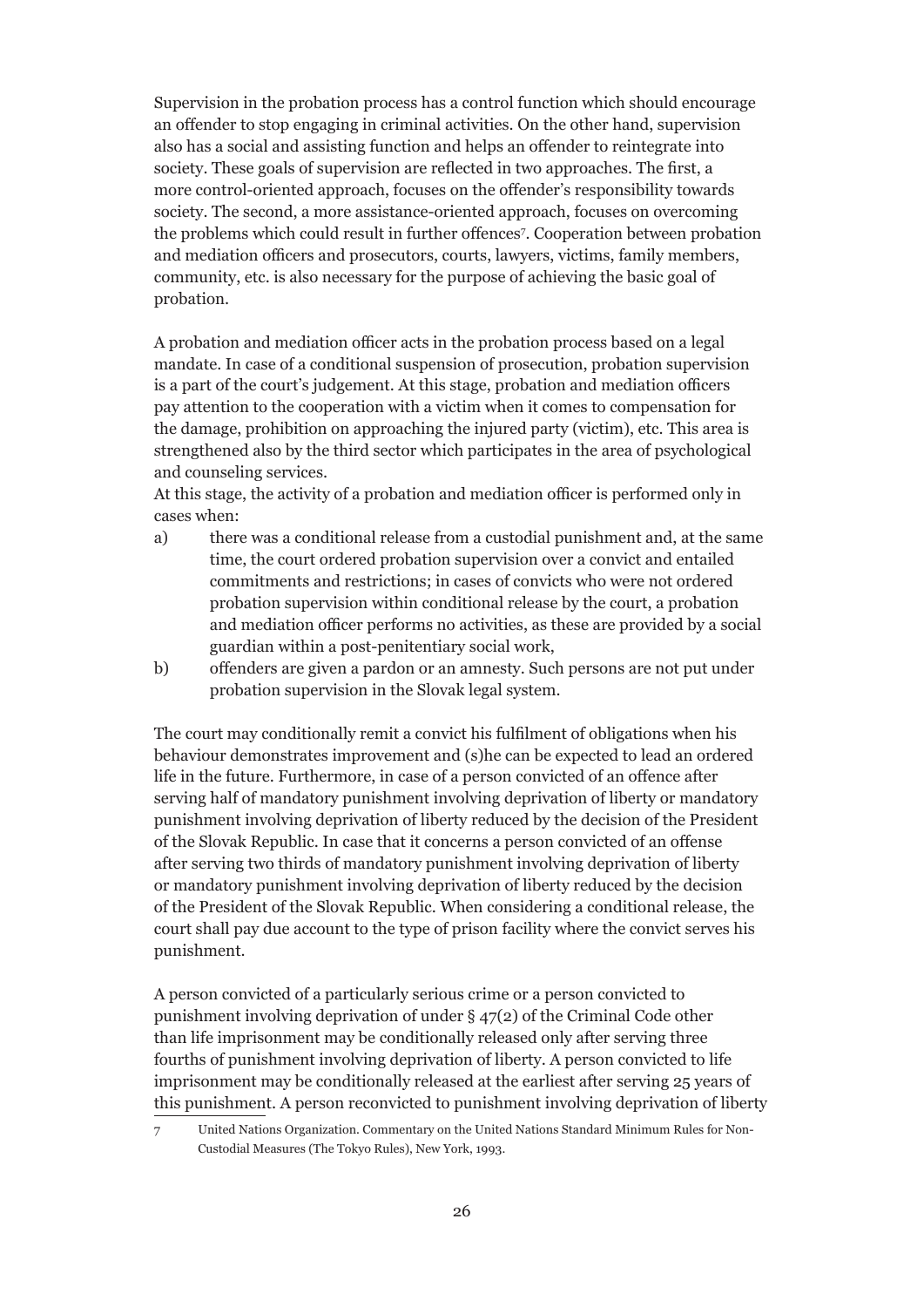for life can't be conditionally released. After a conditional release, the court shall determine a trial period of one to seven years starting from a conditional release of a convict. At the same time, the court may order probation supervision over these conditionally released convicts up to three years and entails appropriate restrictions or commitments laid down in § 5(3) and (4). If a conditionally released person has led an ordered life and followed entailed restrictions and commitments during a trial period, the court shall declare that a convict has proved himself, in some cases even during a trial period, orders to serve the rest of their punishment. If the court declared that a conditionally released person has proved himself, it shall be deemed that the punishment was executed on the day of conditional release. A probation and mediation officer doesn't take part in writing a report submitted to the court before conditional release from the execution of punishment involving deprivation of liberty.

| Sanctions/Measures/<br>Penalties/Conditions<br>attached to a<br>conditional sentence | Provided<br>in the<br>legislation | Probation<br>service<br>involve-<br>ment | Main characteristics of the<br>probation                                                                                                               |
|--------------------------------------------------------------------------------------|-----------------------------------|------------------------------------------|--------------------------------------------------------------------------------------------------------------------------------------------------------|
| Imprisonment                                                                         | X                                 |                                          | Information about the probation<br>and its tasks could be presented to<br>imprisoned offenders.                                                        |
| Suspended sentence                                                                   | X                                 | X                                        | Only in cases which include<br>probation supervision,<br>supervision, coordination,<br>assistance and support.                                         |
| Conditional sentence                                                                 | X                                 | X                                        | Coordination, supervision, control<br>of entailed commitments and<br>restrictions.                                                                     |
| Probation                                                                            | X                                 | $\overline{X}$                           | Coordination, assistance and<br>support.                                                                                                               |
| House arrest                                                                         | $\overline{X}$                    | X                                        | Coordination, supervision,<br>control of entailed commitments<br>and restrictions, assistance and<br>support.                                          |
| Electronic monitoring                                                                |                                   |                                          |                                                                                                                                                        |
| Community service as<br>sanction                                                     | X                                 | X                                        | Coordination, control of entailed<br>commitments and restrictions.                                                                                     |
| Semi-liberty                                                                         |                                   |                                          |                                                                                                                                                        |
| Semi-detention                                                                       | X                                 | X                                        | In the conditions, it is<br>imprisonment replaced by<br>probation supervision, supervision<br>and control of entailed<br>commitments and restrictions. |

*Table 3. Sanctioning system and probation involvement in the enforcement stage*

m in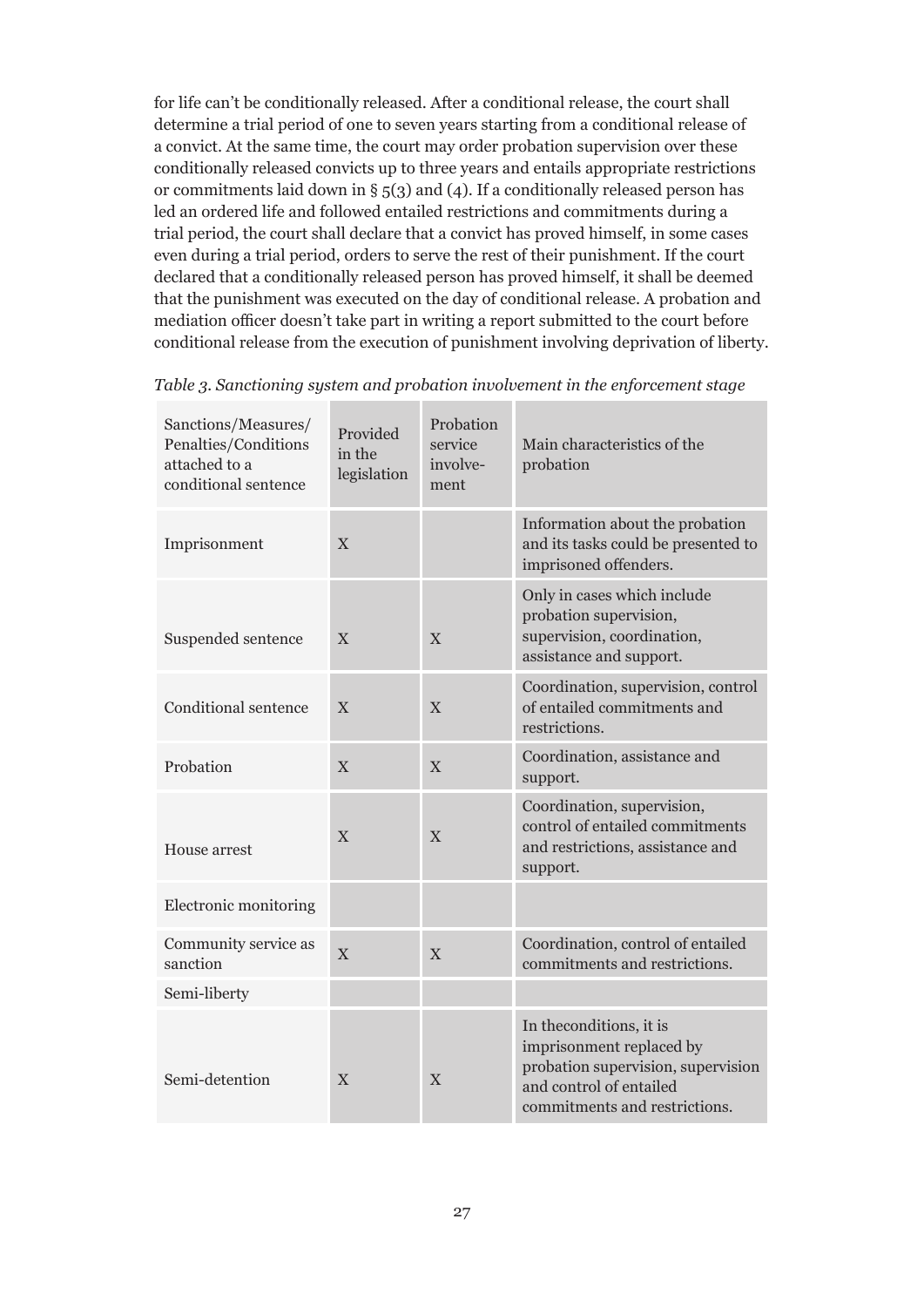| Sanctions/Measures/<br>Penalties/Conditions<br>attached to a<br>conditional sentence | Provided<br>in the<br>legislation | Probation<br>service<br>involve-<br>ment | Main characteristics of the<br>probation                                                                                        |
|--------------------------------------------------------------------------------------|-----------------------------------|------------------------------------------|---------------------------------------------------------------------------------------------------------------------------------|
| <b>Treatment order</b>                                                               | X                                 | $\overline{X}$                           | Only as a part of entailed<br>commitments and restrictions,<br>supervision, assistance and<br>support.                          |
| Training/learning<br>order                                                           | X                                 | $\overline{X}$                           | Only as a part of entailed<br>commitments and restrictions,<br>coordination, supervision,<br>assistance and support.            |
| Drug/alcohol<br>treatment program                                                    | $\overline{X}$                    | $\overline{X}$                           | Only as a part of entailed<br>commitments and restrictions,<br>coordination, supervision, control,<br>assistance and support.   |
| <b>Educational measures</b>                                                          | $\overline{X}$                    | $\overline{X}$                           | Coordination, assistance and<br>support.                                                                                        |
| Compensation to the<br>victim                                                        | X                                 | $\overline{X}$                           | Only as a part of mediation,<br>or entailed commitment to<br>compensate for the damage<br>caused, control.                      |
| Mediation                                                                            | $\boldsymbol{\mathrm{X}}$         | $\overline{X}$                           | Coordination, realisation of<br>mediation                                                                                       |
| Attending a day centre                                                               |                                   |                                          |                                                                                                                                 |
| Interdiction to leave<br>the country                                                 | X                                 | X                                        | Supervision, control of entailed<br>commitments and restrictions                                                                |
| Interdiction to enter<br>different cities/places                                     | X                                 | X                                        | Control of entailed commitments<br>and restrictions, supervision,<br>notification, cooperation,<br>coordination with the police |
| Interdiction to carry<br>out different activities                                    | X                                 | X                                        | Control of entailed commitments<br>and restrictions, supervision,<br>notification, cooperation,<br>coordination with the police |
| Interdiction to contact<br>certain persons                                           | X                                 | X                                        | Coordination, assistance and<br>support                                                                                         |
| Fine                                                                                 | $\mathbf X$                       |                                          |                                                                                                                                 |
| Day fine                                                                             |                                   |                                          |                                                                                                                                 |
| Other financial<br>penalties                                                         | $\mathbf X$                       |                                          |                                                                                                                                 |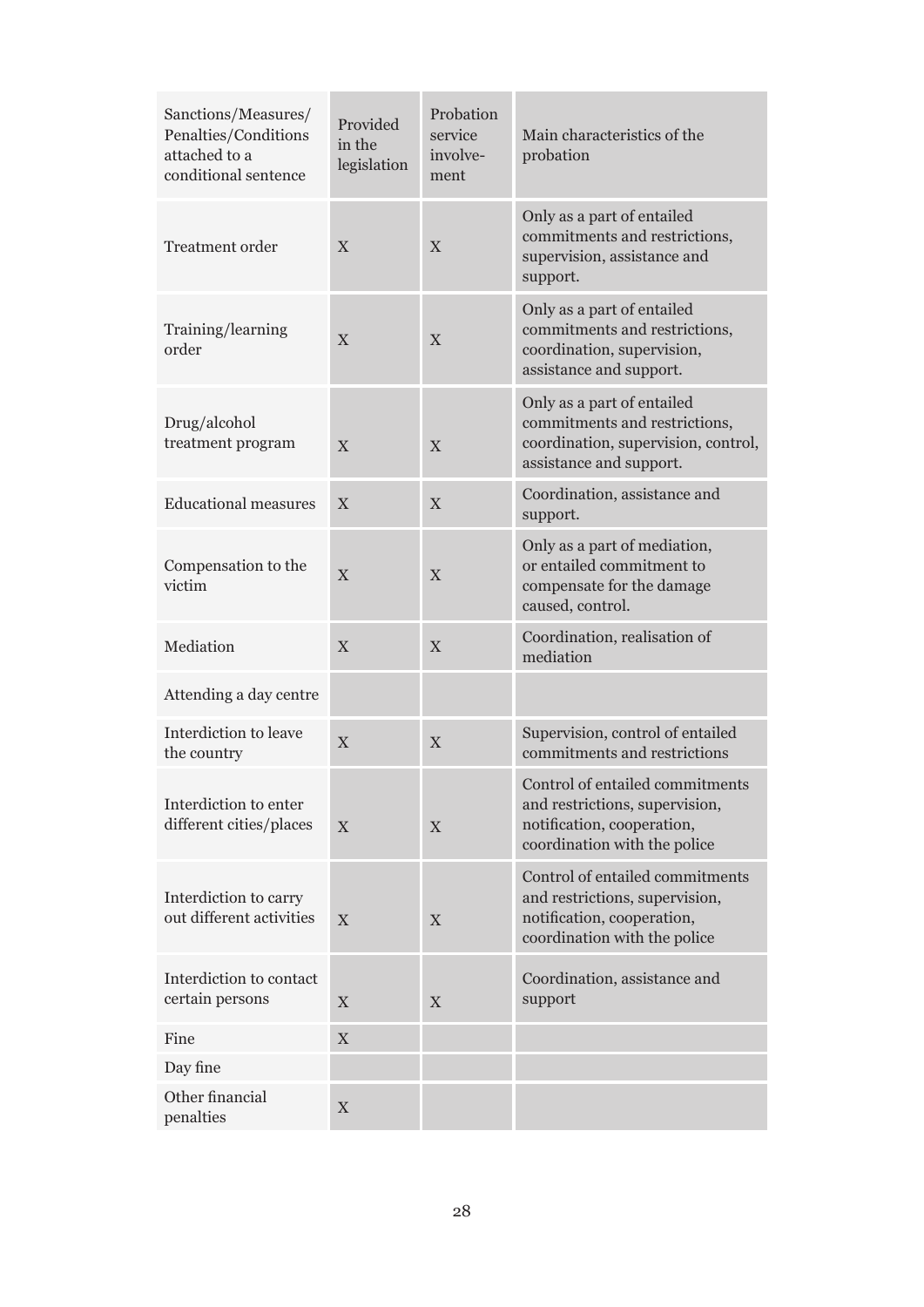| Sanctions/Measures/<br>Penalties/Conditions<br>attached to a<br>conditional sentence | Provided<br>in the<br>legislation | Probation<br>service<br>involve-<br>ment | Main characteristics of the<br>probation                                                                       |
|--------------------------------------------------------------------------------------|-----------------------------------|------------------------------------------|----------------------------------------------------------------------------------------------------------------|
| In/out patient<br>order (psychiatric<br>treatment)                                   | X                                 | X                                        | Control and supervision,<br>notification.                                                                      |
| Security measures                                                                    |                                   |                                          |                                                                                                                |
| Combined order                                                                       | $\overline{X}$                    | $\overline{X}$                           | Only in juveniles, a fine may be<br>converted into community service.                                          |
| Community<br>punishment                                                              | X                                 |                                          |                                                                                                                |
| Conditional release /<br>Parole                                                      | $\overline{X}$                    |                                          | Only in cases which include<br>probation supervision,<br>supervision, coordination,<br>assistance and support. |
| Automatic release                                                                    | X                                 |                                          | Coordination, supervision, control<br>of entailed commitments and<br>restrictions.                             |
| Open prison                                                                          | X                                 |                                          | Coordination, assistance and<br>support.                                                                       |
| Penitentiary program<br>outside the prison                                           | X                                 |                                          | Coordination, supervision,<br>control of entailed commitments<br>and restrictions, assistance and<br>support.  |
| Other sanctions/<br>measures etc.<br>Please name and<br>describe them.               |                                   |                                          |                                                                                                                |

Implementation of alternative punishments at this stage from the point of view of a probation and mediation officer is realised based on legal norms. It is very important for a probation and mediation officer to have a clear and comprehensible mandate for this procedure enabling them to act at this stage. An offender (a convict) also has to be duly informed of this mandate. The mandate may follow from a final decision or a judgement of the court. Based on the mandate, a probation and mediation officer calls an offender (a convict) and informs them again of their rights and obligations according to law and explains the position of a probation and mediation officer in this process to them. In case a convict culpably fails to execute alternative punishment and doesn't follow entailed commitments and restrictions under probation supervision, a probation and mediation officer proposes to convert community service punishment to mandatory punishment. When implementing alternative punishments, a probation and mediation officer cooperates with public and state authorities, the third sector, and, in order to achieve this goal, coordinates individual activities which may positively influence the execution of punishment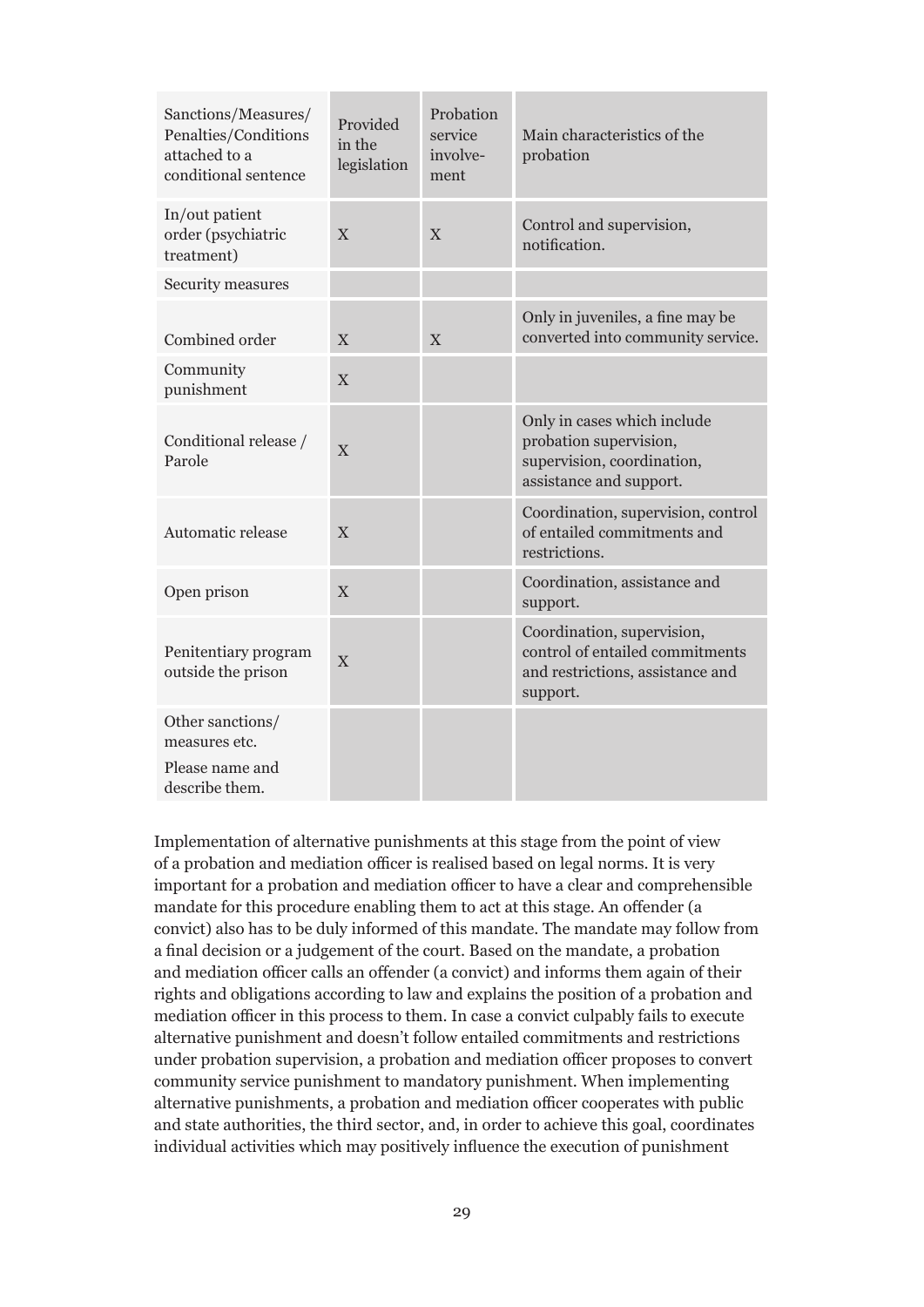and its enforceability. According to the Criminal Procedure Code, a probation and mediation officer performs probation and mediation tasks assigned by the court or other corresponding body and other tasks laid down by this act or any other special acts. If probation fails to serve the purpose specified by the decision of the court or other corresponding body, a probation and mediation officer makes an application to the court for an order of punishment involving deprivation of liberty or for further prosecution of a person whose prosecution was conditionally suspended.

In the current system there are no special programmes that could be implemented in prisons or special sections of workplaces.

| Providing support to the families of the<br>offenders/detainees                  | Support for offenders' families is<br>not applied in all cases, but only<br>in individual cases depending on<br>the type of offence committed. It is<br>applied in cases of domestic violence,<br>house arrest punishment, in juveniles<br>sentenced with community service<br>punishment, etc. |
|----------------------------------------------------------------------------------|-------------------------------------------------------------------------------------------------------------------------------------------------------------------------------------------------------------------------------------------------------------------------------------------------|
| Coordinating volunteer prison visitors                                           | no                                                                                                                                                                                                                                                                                              |
| Preparing offenders for (conditional) release                                    | yes<br>(only if probation or electronic<br>monitoring was ordered by judge)                                                                                                                                                                                                                     |
| Preparing prisoners for home leave and/or<br>providing support during home leave | no                                                                                                                                                                                                                                                                                              |
| Providing support to persons that have been<br>pardoned or amnestied             | no                                                                                                                                                                                                                                                                                              |
| Providing advisory report with respect to<br>amnesty or pardon                   | no                                                                                                                                                                                                                                                                                              |
| Other tasks not included here.                                                   | no                                                                                                                                                                                                                                                                                              |

*Table 4.Other probation activities in the enforcement stage*

#### **5.3 Care and after-care outside the criminal justice system**

Probation and mediation service in Slovakia stops cooperating with a convict after the statutorily designated probation supervision period with entailed commitments and restrictions has expired. After the end of this period, a probation and mediation officer writes a final probation report and sends it to the competent judge in order to make a decision as to whether a convict has proved himself or not during probation supervision. The law doesn't grant a possibility of further cooperation between a probation and mediation officer and the convict for the purpose of further assistance or support after the end of a trial period. It is a matter of rare cases occurring in the practice which are dealt with beyond powers of a probation and mediation officer. Probation system and laws allow also foreign offenders to be put on probation.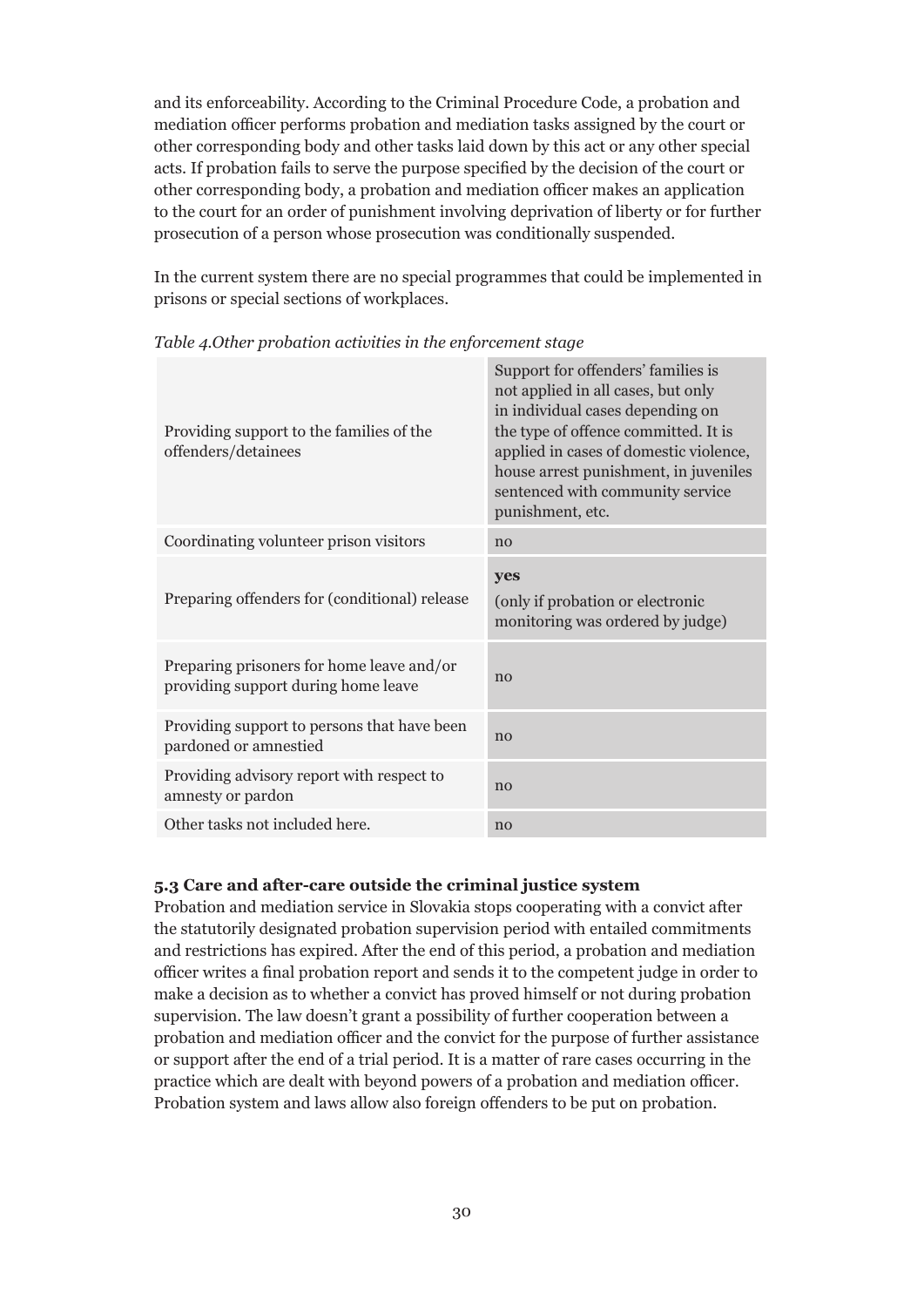## **6. Probation Methodology**

The Slovak probation system still has no specific methodology in relation to systematic work with offenders. There are some pilot projects at the regional level (mentioned later in the text), but constant practice at the national level is missing. Therefore, the Council of Probation and Mediation is trying to set up a strategy for development of probation system in Slovakia, which should be finished in 2016 and identify key tasks and problems.

## **7. Finances, Accounting, Registration Systems and Evaluation Procedures**

Rule 10 (probation in criminal justice system) – Probation and mediation service formally has a responsible position laid down in laws and decrees governing individual activities pertaining to the performance of this service. However, it lacks sufficient resources for its effective existence. This is evidenced by a reduction of the number of probation and mediation officers by half.

Rule 15 (inspection and controlling process) – the control of probation activity and effectiveness of probation work is carried out neither at the national nor at the regional level.

Rule 16 (evidence based practice) – research and supporting the effectiveness of work is currently being carried out only by the academic community by means of various publications (Lulei, 2011; Lulei, 2012; Lulei, 2013) which seek to suggest and implement research findings into practice in an appropriate manner. It can be stated that there are gradual positive changes in this area.

<u>Rule 21</u> (probation staff) – the area of gaining respect and achieving a goal by providing sufficient resources and sufficient remuneration for officers in the conditions is satisfied only sporadically. There are courts where a probation and mediation officer has not enough material or room to perform individual probation activities at the required level. They currently don't have a separate account (a separate budget chapter) for financing the performance of individual activities to the extent possible when this institute was introduced in 2004 - 2006.

Rule 33 (salary and conditions) – financial remuneration of the personnel performing probation service neither corresponds to their higher education nor reflects the demanding nature and the very nature of their work compared to other EU Member States.

<u>Rule 104-105</u> (probation practice) – as far as these rules are concerned, it can be stated that there has been a lack of will to implement changes in this area so far. The reason for this are the constant personnel changes at the superior body. After 10 years of existence of probation and mediation service, there has been no stabilisation of experts in the area.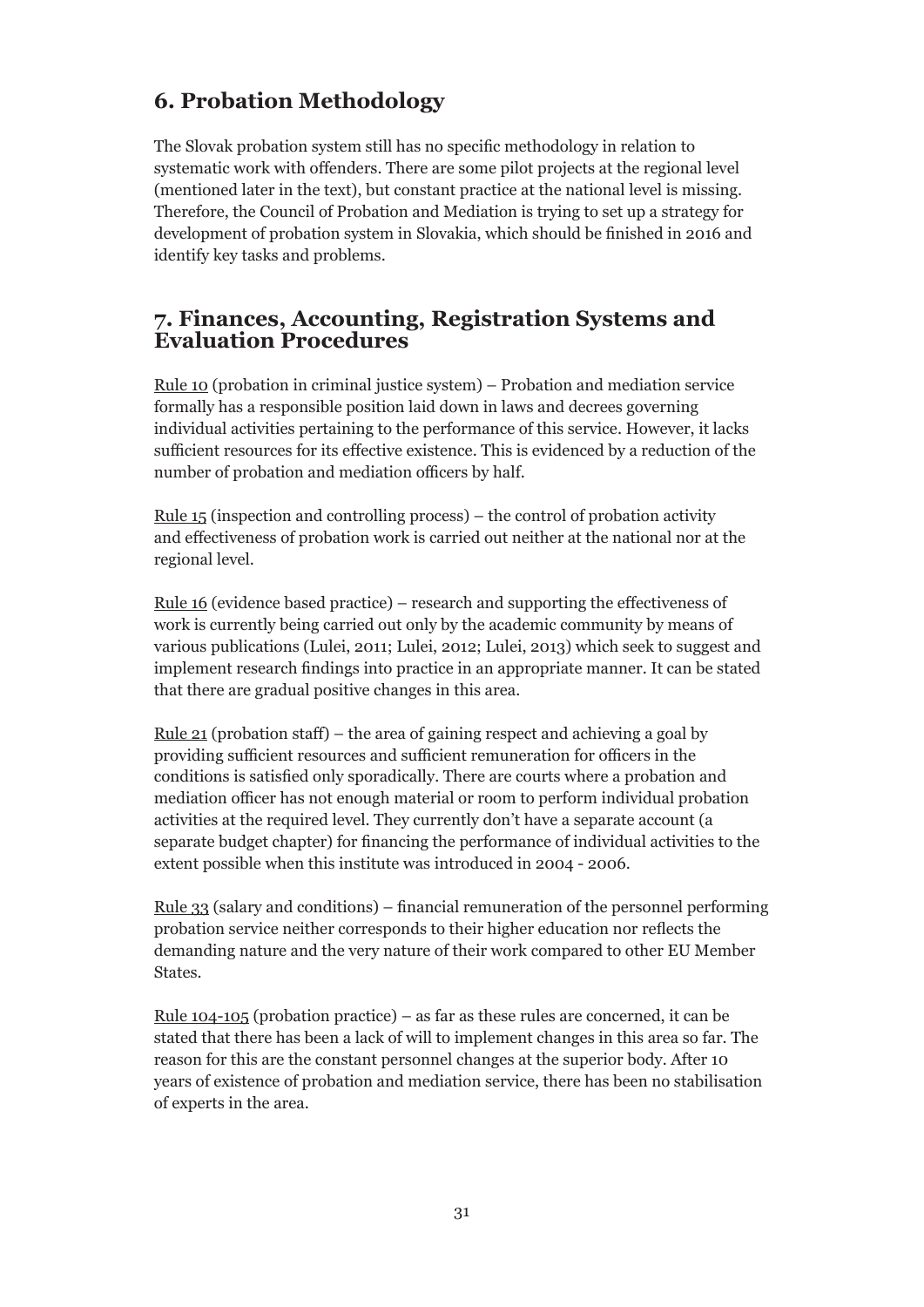#### **7.1 Finances**

Probation and mediation service is financially supported only from the state budget, specifically from the Ministry of Justice. Probation and mediation officers are, pursuant to the Act on civil service, classified in the 8th salary class, which represents a fixed salary of 631.50 Euro. The aforesaid act allows the raise of a functional salary with a personal extra pay for the quality of performed work, but this sum amounts to only 100,-  $\epsilon$  on average. Salaries and financing the costs of probation and mediation service are currently not distinguished. They are included in a joint financial package of all expenditure and revenue for all court employees. Probation and mediation service has no other income, e.g. from private resources, etc.

Because a separate budget chapter for probation and mediation service was repealed it is extremely difficult to objectively describe an annual budget of probation and mediation service for the years 2008 – 2013 and to make a comparison with the prison sector.

|                                                      | Probation<br><b>Services</b> | Prison<br>System |
|------------------------------------------------------|------------------------------|------------------|
| Current total yearly expenditure                     |                              |                  |
| Average number of employed staff                     | 89                           | 5 2 5 4          |
| Daily average number of offenders/clients dealt with |                              |                  |

#### *Table 5. Prison / Probation expenditure*

In 2013, probation and mediation officers were assigned 7.749 new probation cases. The provided number does not include probation cases from the previous period which are still dealt with. In the same year, probation and mediation officers were assigned 1.752 mediation cases which they are dealing with continually along with probation cases.

Evaluation of the area of prison service for the year 2013:

- the average number of Prison and Justice Guard members in 2013 4.472
- the average monthly salary in prison service (Prison and Justice Guard) in 2013 – 1.227,34 €
- number of the accused persons as of  $31.12.2013 1.216$  persons
- number of the convicted persons as of 31.12.2013 8.537 persons

In 2013 the average monthly number of Prison and Justice Guard members was 4.472 persons compared to 4.432 persons in 2012, which represents an annual increase of 39.6 members. The average monthly salary of a member of Prison and Justice Guard was 1,227.34 Euro in 2013, which represents an increase of 31.96 Euro compared to the average monthly salary of a member of Prison and Justice Guard in 2012. The approved budget of expenditures for 2013 represented a sum of 151.597.404  $\epsilon$ which was later decreased through budgetary measures by 3.535.867  $\epsilon$  to 148.061.537 € during 2013. Prison and Justice Guard used overall expenditures, including extrabudgetary resources, in the amount of 148.895.523  $\epsilon$  which represented 100.56 % of the revised budget and an increase of 1.809.950  $\epsilon$  in comparison to the same period of 2012.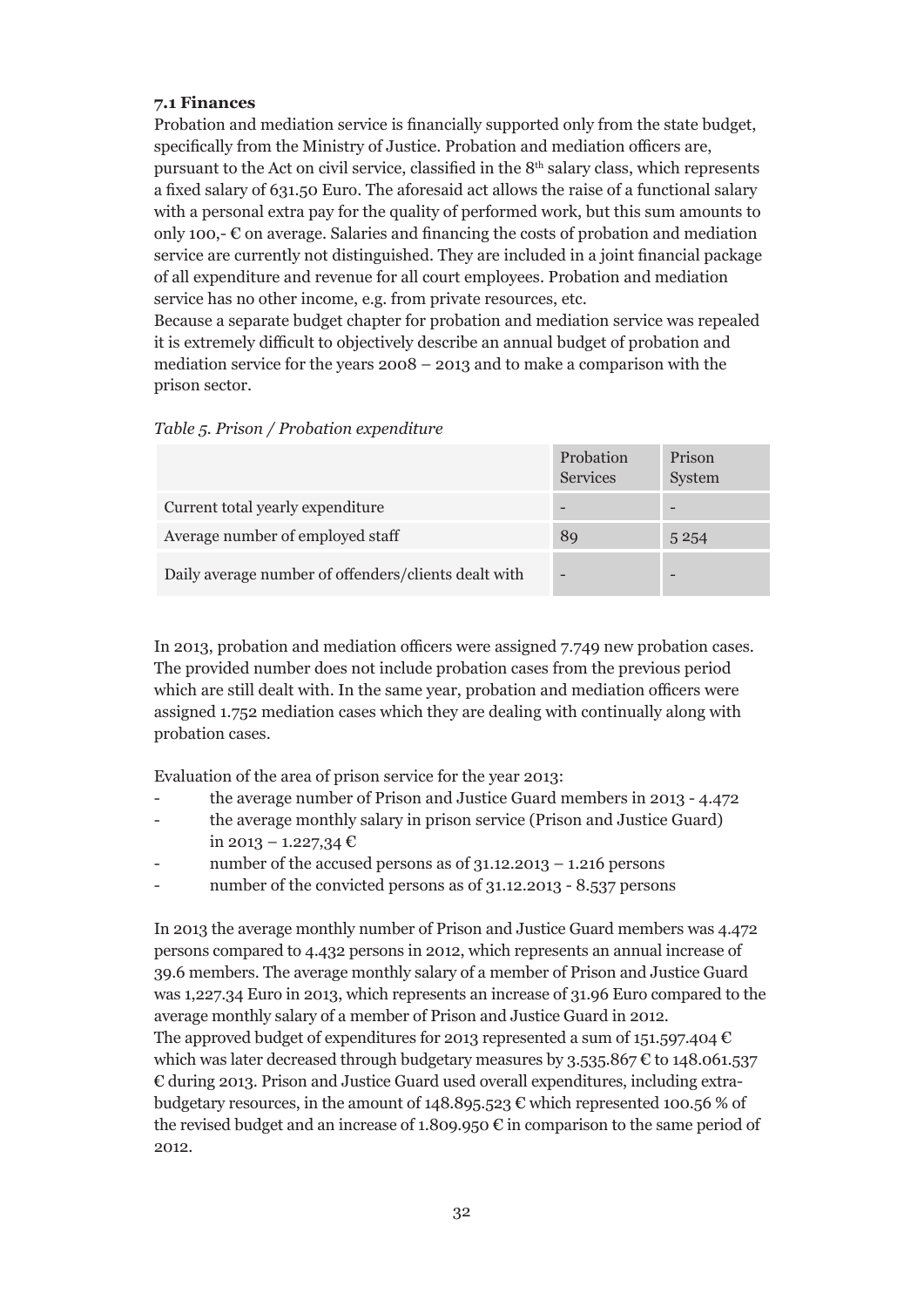#### **7.2 Accounting**

Probation and mediation service in Slovakia has no separate budget chapter that could be the starting point for providing requested data. Records of probation and mediation officers are kept in a joint budget chapter with other court employees.

#### **7.3 Registration Systems and Evaluation Procedures**

There is still room for improvement in the area of registration systems, which is a consequence of constant personnel changes in the management at the Department of Probation, Mediation and Crime Prevention of the Ministry of Justice of the Slovak Republic that still has not been able to take necessary steps in this regard. Files are kept only in printed form, as there is no special program for keeping probation files in electronic form. Probation and mediation officers made a proposal to the Ministry of Justice concerning the inclusion of probation and criminal files in an electronic judicial record within the court management. This proposal has been currently halted at the final stage. There is a new program which is a part of implementing electronic monitoring of persons. It is a special program which will saturate the needs of record keeping, granting probation and mediation cases, creating new files, keeping records of alternative punishments, house arrest punishment, etc. so that individual activities are recorded in electronic form. Until recently, national probation statistics have been disclosed and made available to the public at the website of the Ministry of Justice of the Slovak Republic which can also be accessed by the police, the prosecution office, the third sector, etc. This data is currently not being disclosed.

Probation programmes do not represent a system that could be used for measuring effectiveness and efficiency of probation services, which we consider a serious shortcoming with regard to their benefit to society and their own development. There are no annual probation reports, only written reports which are a part of referring to statistical indicators.

No studies in the field of probation were carried out by the Department of Probation, Mediation and Crime Prevention; there are only individual works carried out as academic papers. There are some individual cases of specialised articles which were presented by probation and mediation officers based on the empirical knowledge they acquired.

In 2014, the Project No.PP-2012-003 of the Block Grant for NGOs and Partnership Support of the Swiss-Slovak Cooperation Programme carried out by the Consulting and Information Centre EDUKOS in cooperation with a Swiss partner ECAP was completed. The project was aimed at education and prevention programmes in social work in criminal justice. It was based on the specific implementation of the PAGRED (French: *processusactif pour la gestion du risqueetl'encouragement à la désistance*, a process of probation service of the canton of Freiburg by Philippe Pillonel and Simon Gabaglio. Individual programmes are currently being implemented into practice.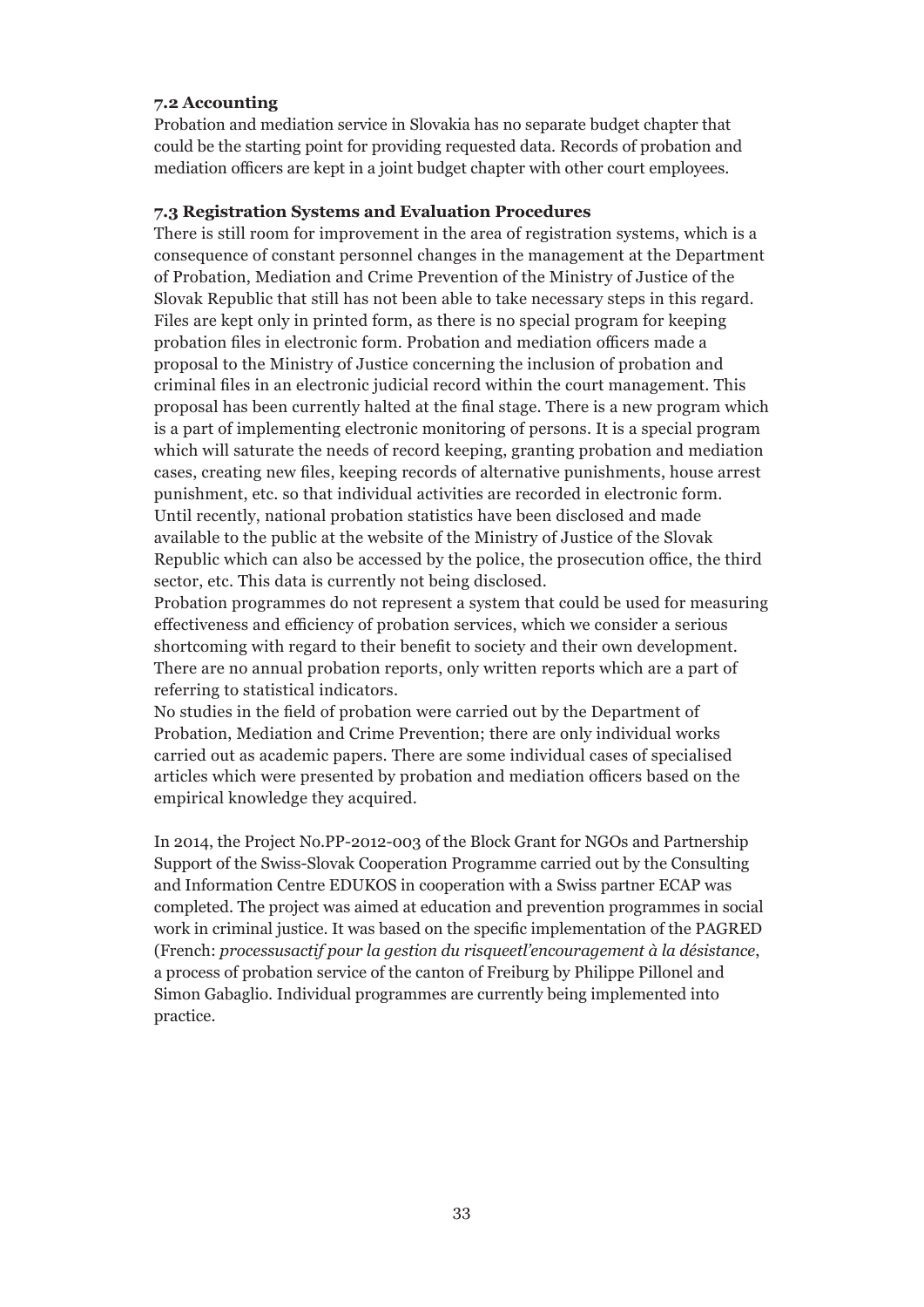## **8 Societal Support and Clients' Views**

There are no bulletins or other information materials for general public (at national level) and, according to some research studies, people mostly do not know what probation is. Some basic information can be found on the website of the Ministry of Justice.

## **9. Probation Client's Rights**

Individual "European Probation Rules" (14, Article 100, Article 101, 41, 89, 92) are respected and followed in Slovakia, while being guaranteed by laws and decrees which further specify related procedures.

Offenders have an unrestricted right also in the area of probation to file requests and complaints about the way probation is performed or behaviour and actions of a probation officer. If an offender put under probation supervision changes the place of residence, then "probation is performed by a probation and mediation officer of the district court within the jurisdiction of which the accused or convicted person has their residence. In such cases, the offender is not required to travel to other district for the purpose of probation supervision. Confidentiality is guaranteed by law: "A probation and mediation officer is required to maintain confidentiality under a special regulation; they may not rely on this confidentiality in relation to law enforcement authorities or the court. A probation and mediation officer may not be examined in relation to performed mediation activities with regard to factual circumstances which have come to their knowledge in the course of mediating a dispute resolution or in relation thereto and which weren't reflected in the agreement reached between the accused person and the injured party. This, however, doesn't take away the responsibility to prevent or report a criminal offence ".

Offenders on probation have rights enabling them to lodge requests and complaints with an immediate superior of a probation officer, the president of the court, who guarantees resolution in an impartial manner. The complainant may visit the president of the court once a month for the purpose of complaining about the violation of their rights. If there is a greater restriction to offender's rights than ordered by the court, they may bring a legal action against a probation officer or other persons in civil proceedings in order to regain their rights.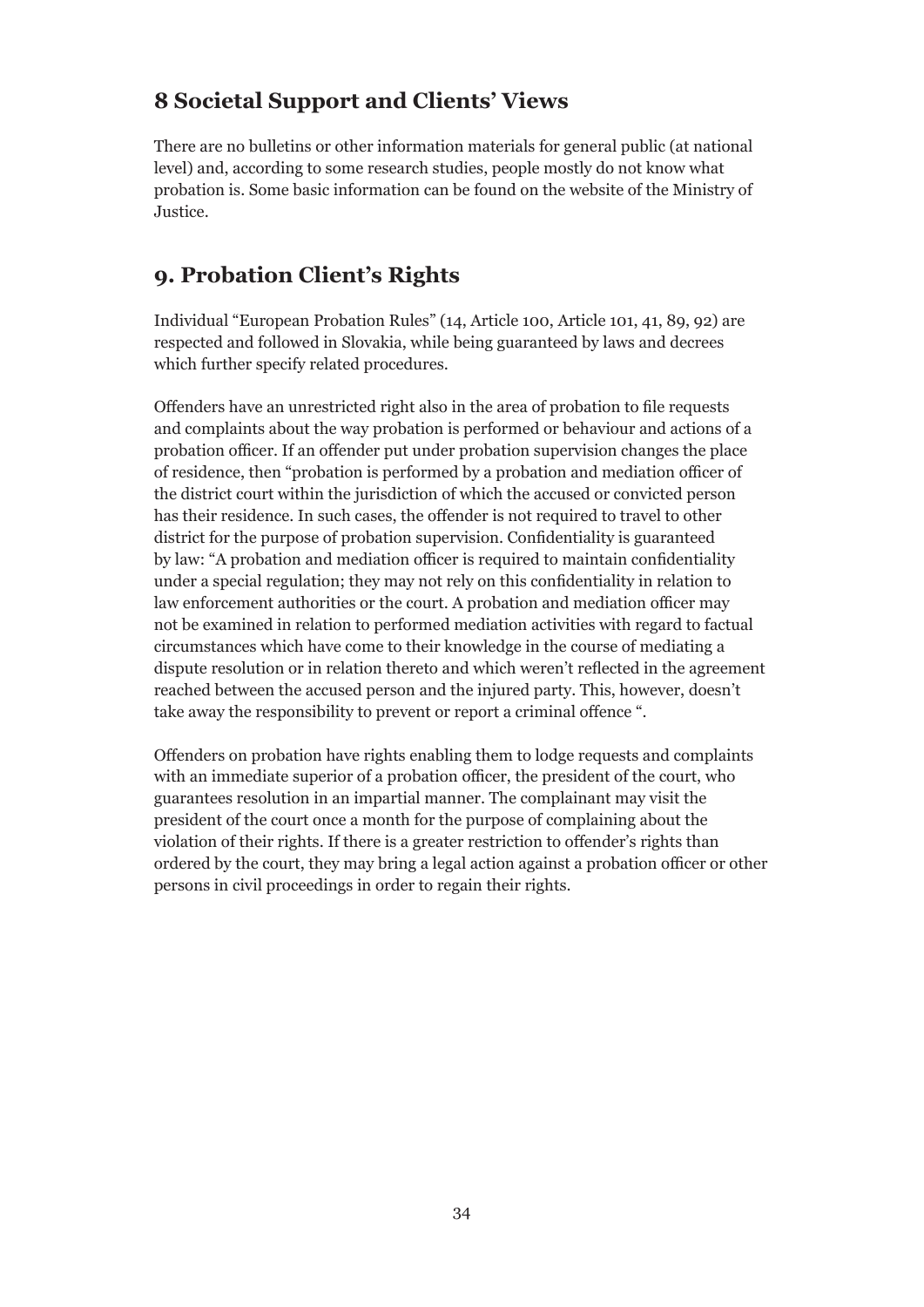## **10. Developments to be expected**

According to the conclusions of the Council of Probation and Mediation, the Strategy of development of probation and mediation should be prepared by the end of 2016. This strategy should identify the key points and problems that need to be solved. In 2015, new legislation in relation to electronic monitoring came into force. There is also a strong presumption that the number of probation and mediation officers will be increased.

## **11. Notable Publications**

Cehlár, V. – Lulei, M. 2014.*Saturation of the needs of the victims by the use of criminal mediation: Mediation in criminal cases and tools for measuring the scale of risk of recidivism in probation system*. Lessons from the Project Judiciary and Protection of Victims (seminar in Budapest) .http://www.ja-sr.sk/node/3986

Cehlár, V. 2012.Evaluáciatrestupovinnejpráce a činnostiprobačného a mediačnéhoúradníka "pred" a "po" rozhodnutísúdu = Evaluation of compulsory work sentence and activities of probation and mediation officer before and after court decision. In *Justičná Revue*. ISSN 1335-6461, n. 5, p. 701-712.

Lulei, M. - Galbavý, L. 2008. Slovakia, 2008. In. Probation in Europe. - Nijmegen : MinistryofjusticeoftheNetherlands, 2008, p. 937-966.

Lulei, M. - Pavelová, L.. 2013. *OFFENDER SUPERVISION in SLOVAKIA - Brief overview of basic information* (poster). An international conference of COST Action IS1106 - 26th and 27th April 2013, Liverpool Hope University, UK, 8 p.

Lulei, M. 2011. *Sociálnapráca v trestnejjustícii a probácia = Criminal justice social work and probation*. - Nitra : UKF, 2011. 136 p.

Lulei, M.; Záhora, J.; Kurilovská, L. 2013.Komparatívnaštúdiaprobačnej a mediačnejčinnostivoŠvajčiarsku a naSlovensku -implikácie pre prax = Comparative study ofprobation and mediation in Switzerland andSlovakia – implication for practise.In: Výchovné a probačnéprogramy v sociálnejpráci v trestnejjustícii. DolnýKubín :Edukos, 2013, p. 85-137.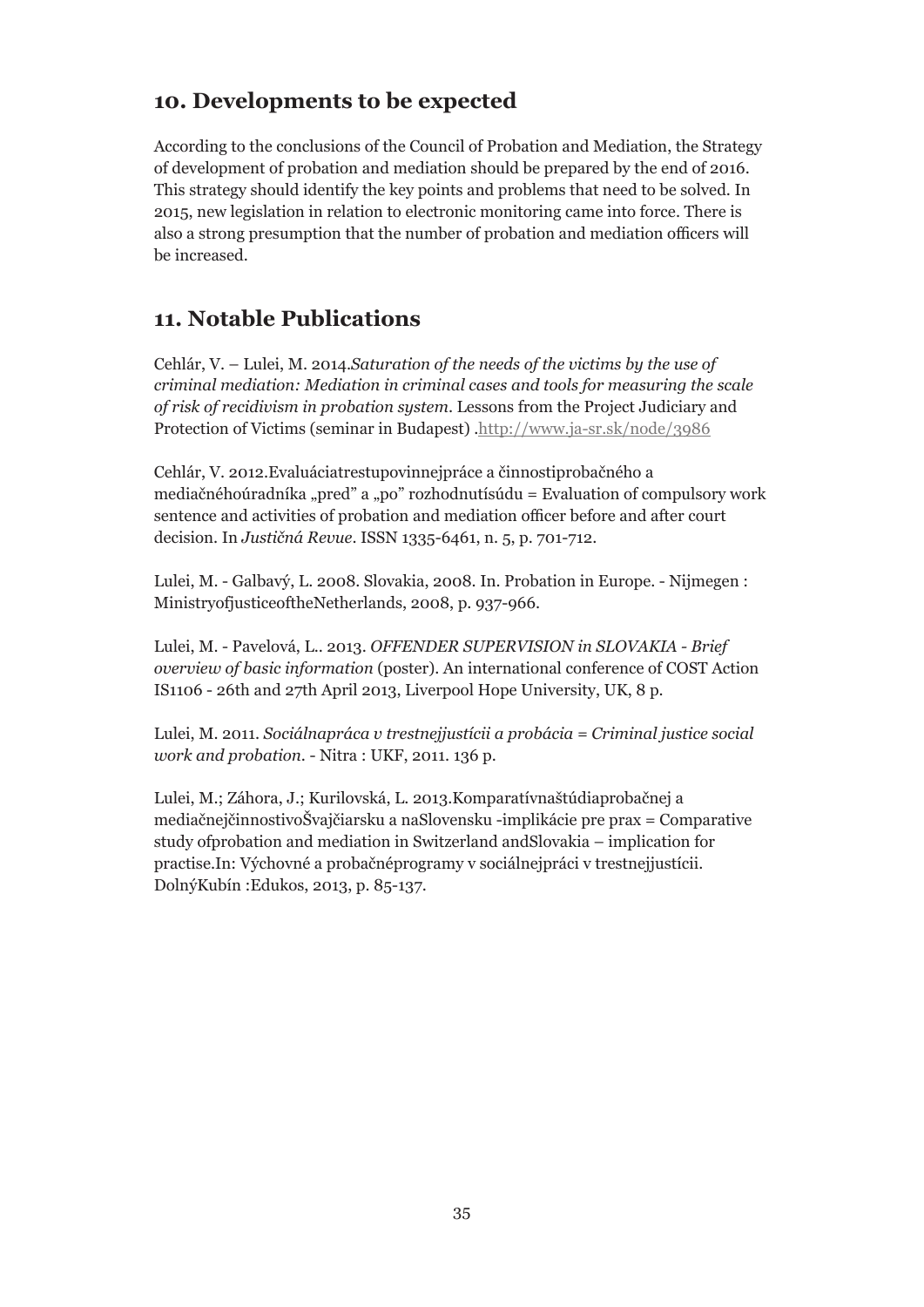## **12. Main Addresses, Phone & Fax Numbers, E-mail Addresses, Home Pages.**

The Ministry of Justice of the Slovak Republic Župné námestie 13 823 11 Bratislava Slovak Republic website: www.justice.gov.sk/ tel.: 02/59353 111

Institute of Social Studies and Curative Education COMENIUS UNIVERSITY IN BRATISLAVA Faculty of Education Research Center of Social Work Šoltésovej 4 811 08 Bratislava Slovak Republic website: www.fedu.uniba.sk tel.: +421 2 50 222 114 E-mail: ksp@fedu.uniba.sk

General Directorate of Prison and Justice Guards Šagátova ulica č.1 813 04 Bratislava website: http://www.zvjs.sk/ Tel: +421/2/208 31 111 Fax: +421/2/208 31 696 E-mail: kancelariaGR@zvjs.sk

Judicial Academy Suvorovova 5/C 902 01 Pezinok website: http://www.ja-sr.sk/frontpage E-mail: akademia@ja-sr.sk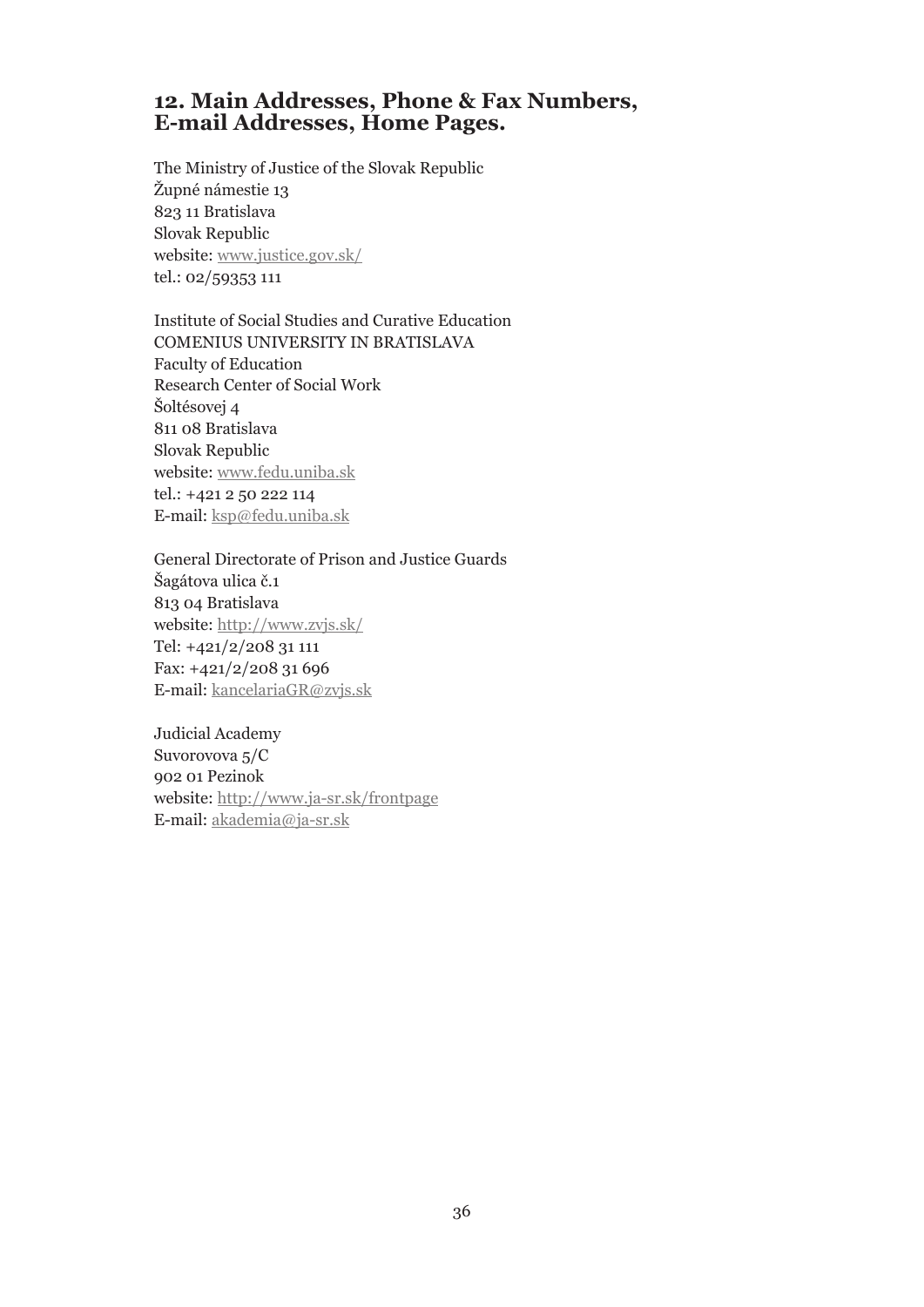#### **ANNEX 1**



### **SUMMARY INFORMATION ON PROBATION IN SLOVAKIA**



#### **General Information**

- Number of inhabitants:  $\frac{5426252(12/2015)}{252}$
- Prison population rate per 100,000 inhabitants: 183 (2016)
- 
- Links to websites: www.zvjs.sk

Link to Probation Service: www.justice.gov.sk www.justice.gov.sk

Member of the CEP in: 2012

#### **Characteristics of the Probation Service**

- probation and mediation officers working at district courts,
- decentralized probation system,
- control, professional help and assistance to offenders.

#### **Tasks**

- organizing and supervising the accused, defendant or convicted,
- supervising the execution of a punishment not involving deprivation of liberty, including entailed commitment or restriction,
- supervising the behaviour of the accused during the trial period when released on parole,
- assisting the accused in leading an ordered life and satisfying conditions that were imposed on them by the decision of the prosecutor or the court in criminal proceedings.
- provide background materials pertaining to the accused person and their family, social, and work environment,
- create conditions for the decision on the conditional suspension of prosecution or on the approval of an out-of-court settlement,
- carrying out activities for the purpose of making an agreement between the injured party and the accused person on compensation for damages caused by a criminal act or for the purpose of eliminating the injury caused by a criminal act,
- supervise the behaviour of the accused during the trial period and execution of punishments not involving deprivation of liberty,
- carrying out other activities related to criminal proceedings while executing probation and mediation activities,
- controlling, organizing and performance of probation programmes for the accused, prosecuted and sentenced including imposed restrictions and duties,
- controlling of imposed sentences or restrictions including probation or protective supervision,
- activity in relation to providing preliminary investigation of the accused,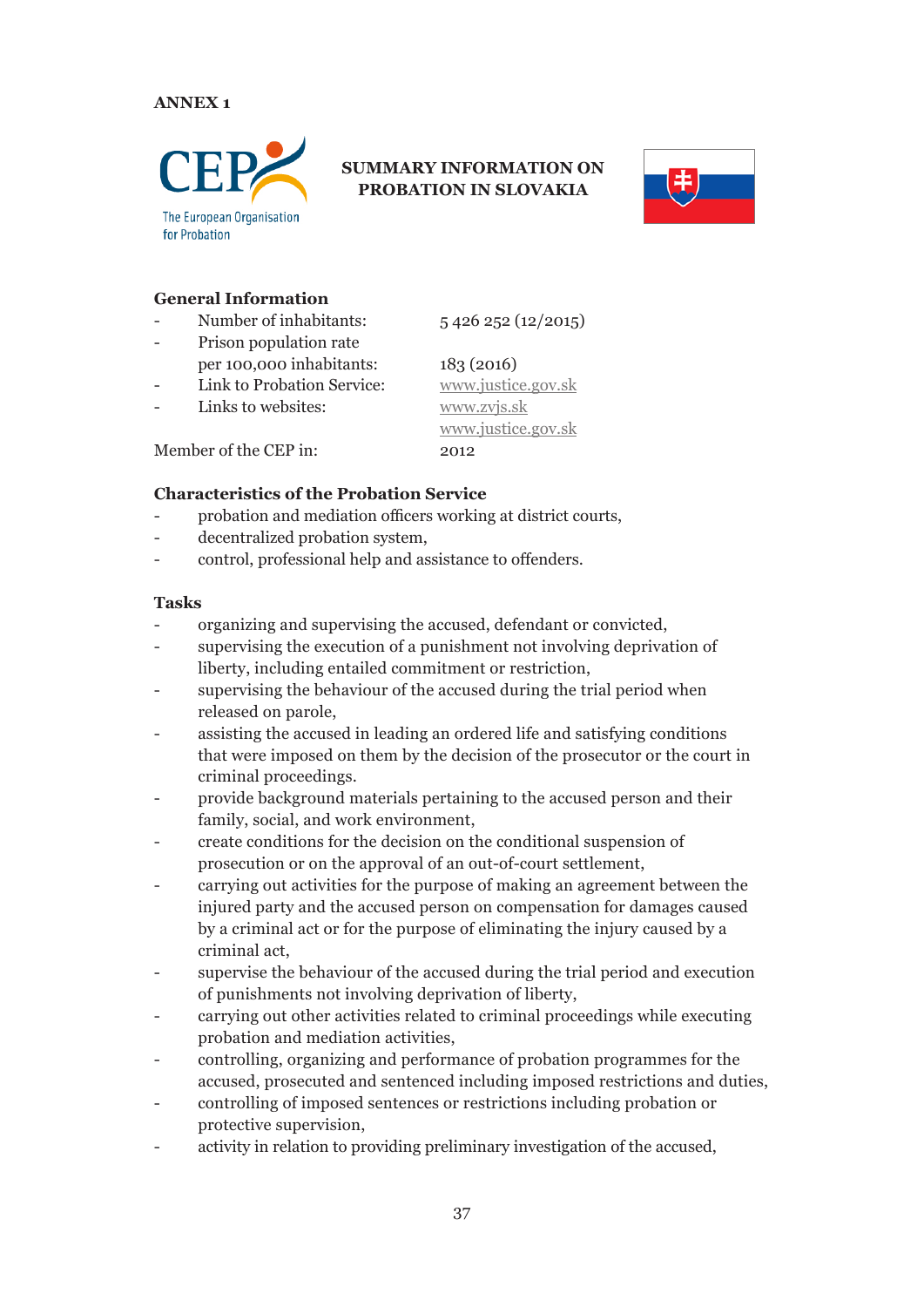- organizing, coordination and performance of the sentence of compulsory work and sentence of home arrest,
- supervision over behaviour of accused if technical means are used for security purposes and reinforcement of probation,
- assisting the victim if there is a restraining order prohibiting the accused from making any contact to the victim and approaching the victim's domicile,
- assisting the accused with probation-related matters, helping them to lead an ordered life and satisfy conditions that were imposed upon them by the decision of the prosecutor or the court in criminal proceedings, etc.

#### **Number of staff (average numbers in 2015)**

- Probation Officers: 81
- Probation Managers, all grades: 11
- Administrative support staff, all grades: 8
- Community Service Supervisors: 0
- Total: 100
- Daily average number of offenders dealt with: -

#### **New developments**

- creation of the Strategy of development of probation and mediation in criminal procedures by the end of 2016,
- new legislative instruments in relation to electronic monitoring came into force in 2015,
- anticipation of the increase in the number of probation and mediation officers,
- changes of organizational structure of probation system.

#### **Probation during the different stages of the criminal procedure**

|                                                   | Pre-Trial<br><b>Stage</b> | Trial and<br>Enforce-<br>ment Stage | Post<br>Release<br><b>Stage</b> |
|---------------------------------------------------|---------------------------|-------------------------------------|---------------------------------|
| Preparing a pre-sanction report                   | $\mathbf{x}$              | $\mathbf{x}$                        | $\mathbf{X}$                    |
| Supervising etc. sanction of probation            |                           |                                     |                                 |
| Supervising etc. conditional sentence             |                           |                                     |                                 |
| Supervising etc. special measures drug<br>addicts |                           |                                     |                                 |
| Supervising etc. community service                |                           |                                     |                                 |
| Supervising training or learning<br>projects      |                           |                                     |                                 |
| Interventions with young offenders                |                           |                                     |                                 |
| Supervising etc. suspended sentence               |                           |                                     |                                 |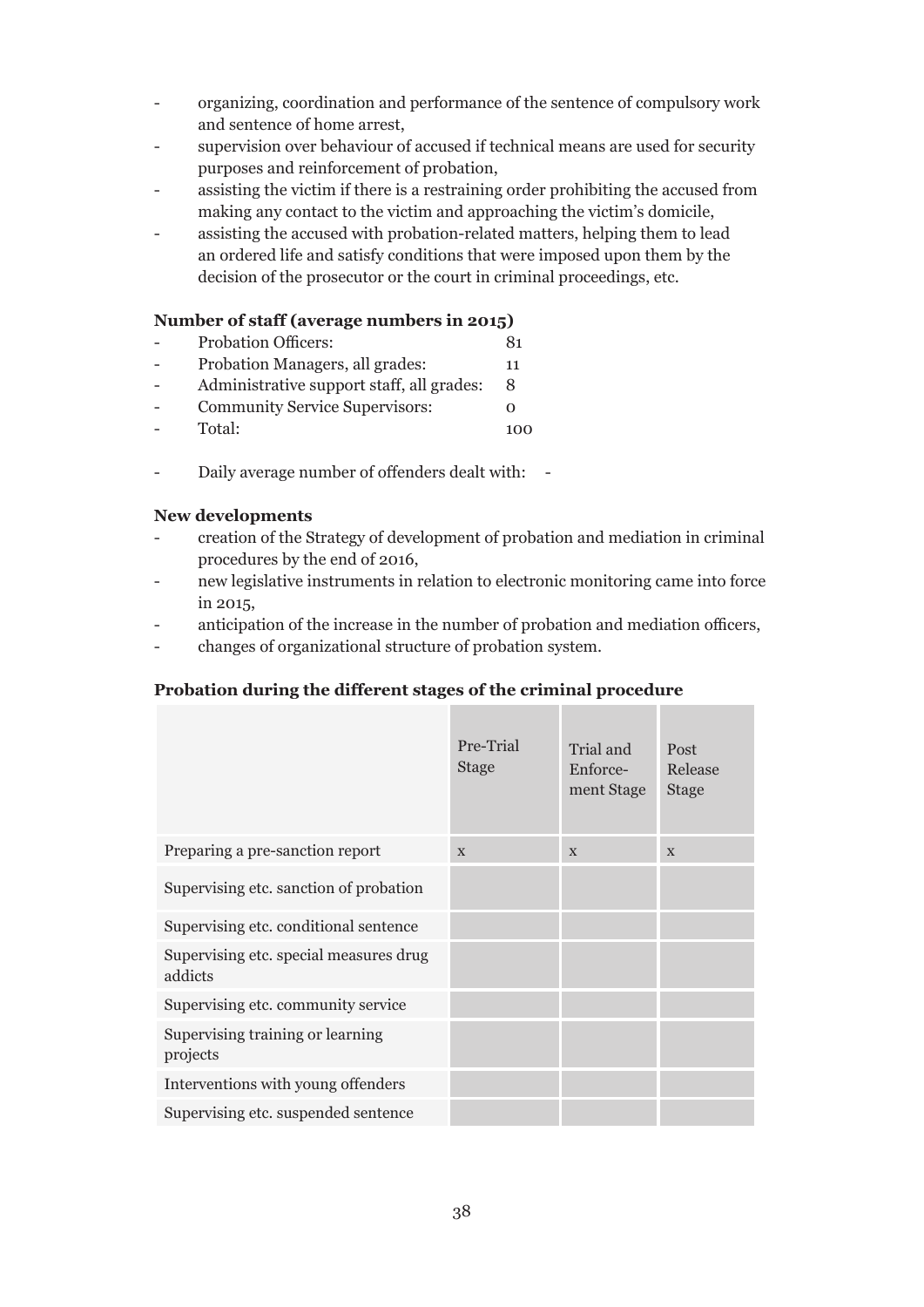|                                                        | Pre-Trial<br><b>Stage</b> | Trial and<br>Enforce-<br>ment Stage | Post<br>Release<br><b>Stage</b> |
|--------------------------------------------------------|---------------------------|-------------------------------------|---------------------------------|
| Assistance/support of offenders in<br>prison/detention |                           |                                     |                                 |
| Preparing pre-release reports, prisoners               |                           |                                     |                                 |
| Supervising conditional release/parole                 |                           |                                     |                                 |
| Supervising post custody, sex offenders                |                           |                                     |                                 |
| Preparing victim impact reports                        |                           |                                     |                                 |

#### **Literature**

Act No. 78/2015 Coll. on Controlling of Execution of Selected Decisions by

Technical Means

Act No. 221/2006 Coll. on the Execution of Custody Act No. 300/2005 Coll., the Criminal Code Act No. 301/2005 Coll., the Criminal Procedure Code Act No. 305/2005 Coll. on Social and Legal Protection of Children and Social

Guardianship Act No. 400/2009 Coll. on Civil Service Act No. 420/2004 Coll. on Mediation Act No. 475/2005 Coll. on the Execution of Punishment Act No. 528/2005 Coll. on the Execution of Community Service Punishment Act No. 548/2003 Coll. on the Judicial Academy Act No. 549/2003 Coll. on Court Clerks Act No. 550/2003 Coll. on Probation and Mediation Officers

Annual Report of the Slovak Prison Service, 2013.

Cehlár, V. – Lulei, M. 2014.*Saturation of the needs of the victims by the use of criminal mediation: Mediation in criminal cases and tools for measuring the scale of risk of recidivism in probation system*. Lessons from theProject Judiciary and Protection of Victims (seminar in Budapest).http://www.ja-sr.sk/node/3986(2014)

Cehlár, V. 2012.Evaluáciatrestupovinnejpráce a činnostiprobačného a mediačnéhoúradníka "pred" a "po" rozhodnutísúdu = Evaluation of compulsory work sentence and activities of probation and mediation officer before and after court decision. In *Justičná Revue*. ISSN 1335-6461, n. 5, p. 701-712.